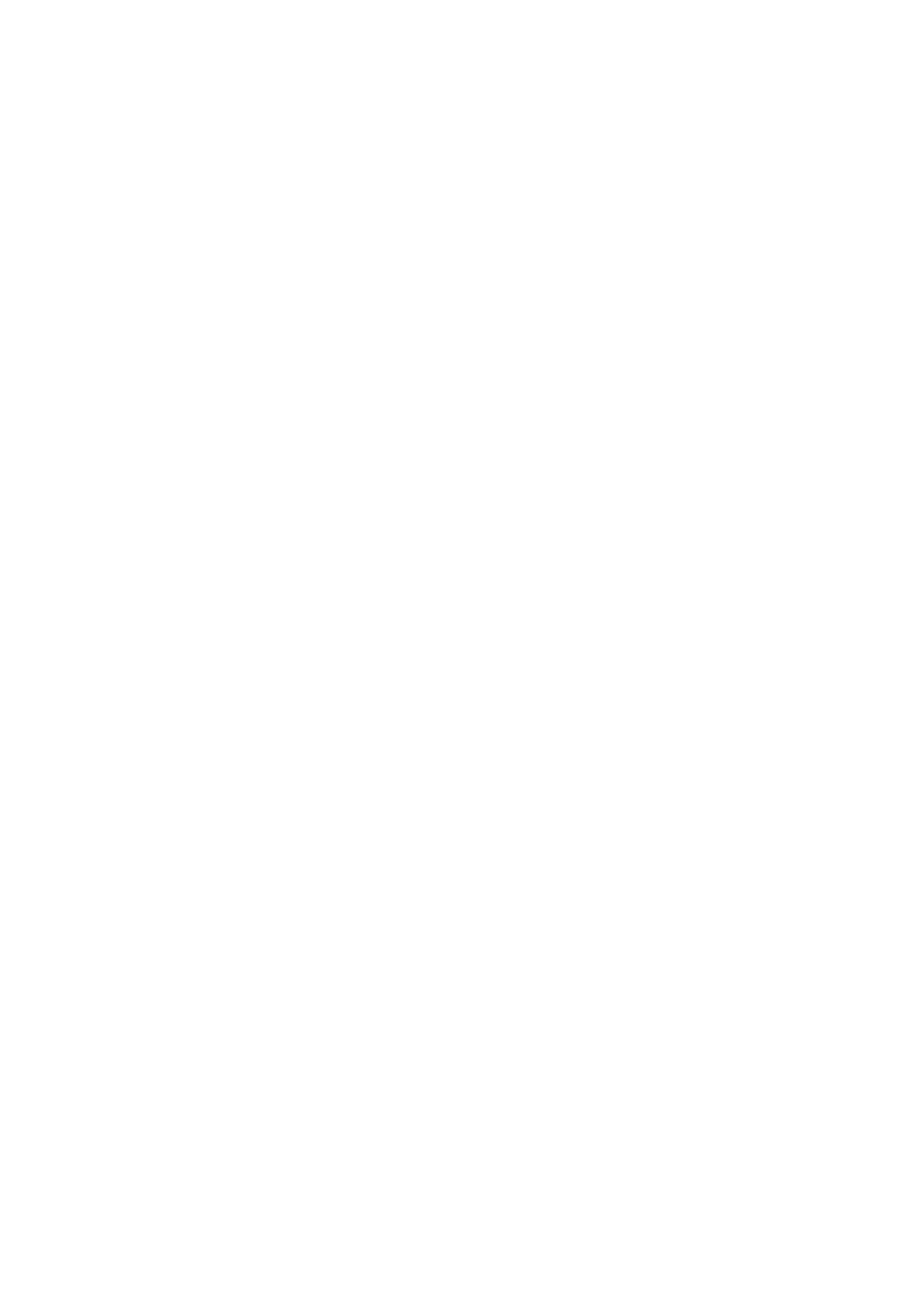# **Post-conflict land tenure**

## **Using a Sustainable Livelihoods Approach**

**Jon D. Unruh** 

2004

Cover photograph by Jon Unruh

This paper was prepared under contract with the Food and Agriculture Organization of the United Nations (FAO). The positions and opinions presented are those of the author alone, and are not intended to represent the views of FAO.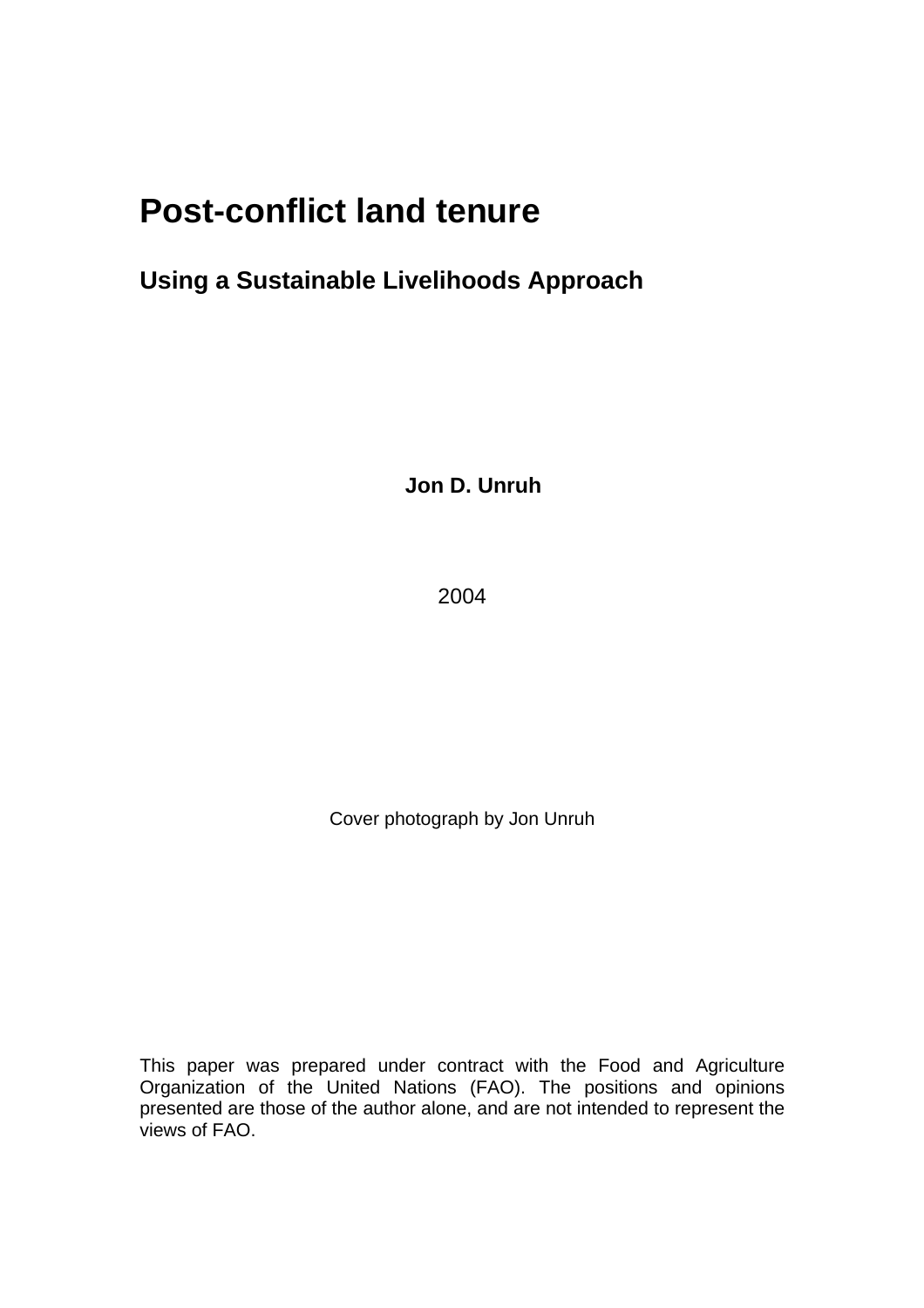## **The Livelihood Support Programme**

The Livelihood Support Programme (LSP) evolved from the belief that FAO could have a greater impact on reducing poverty and food insecurity, if its wealth of talent and experience were integrated into a more flexible and demand-responsive team approach.

The LSP works through teams of FAO staff members, who are attracted to specific themes being worked on in a sustainable livelihoods context. These cross-departmental and cross-disciplinary teams act to integrate sustainable livelihoods principles in FAO's work, at headquarters and in the field. These approaches build on experiences within FAO and other development agencies.

The programme is functioning as a testing ground for both team approaches and sustainable livelihoods principles.

**Email:** lsp@fao.org **from OUTSIDE FAO:**  http://www.fao.org/sd/dim\_pe4/pe4\_040501\_en.htm **from INSIDE FAO:**  http://intranet.fao.org/en/departments/sd/en/projects/lsp/index.html

## **Access to natural resources sub-programme**

Access by the poor to natural resources (land, forests, water, fisheries, pastures, etc.), is essential for sustainable poverty reduction. The livelihoods of rural people without access, or with very limited access to natural resources are vulnerable because they have difficulty in obtaining food, accumulating other assets, and recuperating after natural or market shocks or misfortunes.

The main goal of this sub-programme is to build stakeholder capacity to improve poor people's access to natural resources through the application of sustainable livelihood approaches. The sub-programme is working in the following thematic areas:

- *1. Sustainable livelihood approaches in the context of access to different natural resources*
- *2. Access to natural resources and making rights real*
- *3. Livelihoods and access to natural resources in a rapidly changing world*

This paper contributes to the third thematic area by analysing how the use of sustainable livelihood approaches may enrich FAO's current work on land access and land administration in post-conflict settings.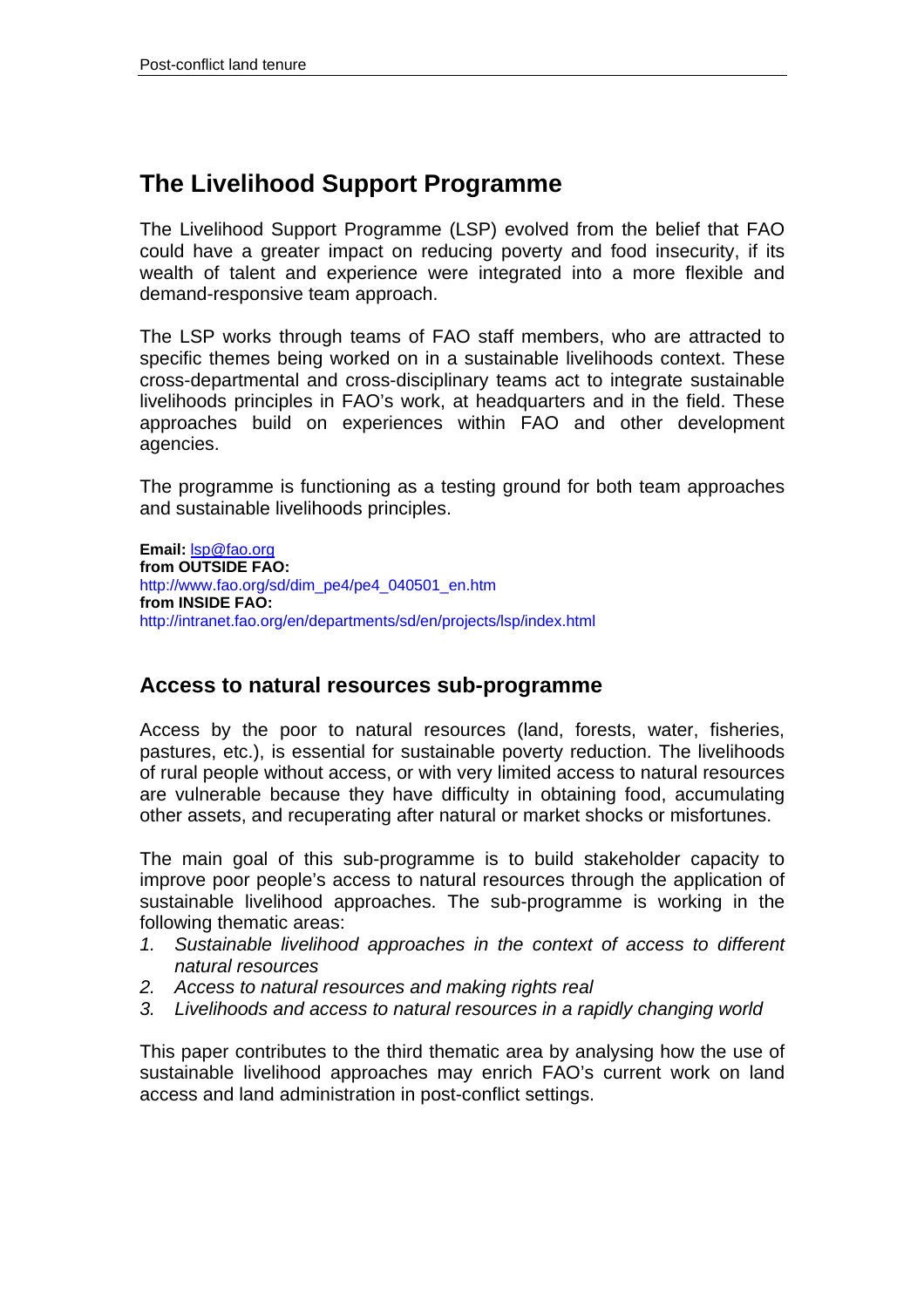## **TABLE OF CONTENTS**

| 1.  |                                                                                       |  |
|-----|---------------------------------------------------------------------------------------|--|
| 2.  | THE SUSTAINABLE LIVELIHOODS PRINCIPLES AND POST-                                      |  |
| 2.1 |                                                                                       |  |
| 2.2 | Sustainability - Transitioning between sustainability during conflict, post-conflict, |  |
| 2.3 |                                                                                       |  |
| 2.4 | The dynamic nature of post-conflict land tenure and livelihood strategies7            |  |
| 3.  | THE FUNCTIONAL REALITY OF INFORMAL AND FORMAL LAND                                    |  |
| 3.1 |                                                                                       |  |
|     | Status of the state land tenure apparatus - effectiveness, equity, and pluralism10    |  |
| 3.2 |                                                                                       |  |
|     |                                                                                       |  |
|     |                                                                                       |  |
|     |                                                                                       |  |
| 3.3 |                                                                                       |  |
|     |                                                                                       |  |
|     |                                                                                       |  |
|     |                                                                                       |  |
|     |                                                                                       |  |
|     |                                                                                       |  |
|     |                                                                                       |  |
| 4.  | POST-CONFLICT LAND TENURE WITHIN THE SUSTAINABLE                                      |  |
|     |                                                                                       |  |
| 4.1 |                                                                                       |  |
|     | <i>Shocks</i>                                                                         |  |
|     |                                                                                       |  |
| 4.2 |                                                                                       |  |
|     |                                                                                       |  |
|     |                                                                                       |  |
|     |                                                                                       |  |
|     |                                                                                       |  |
|     | The strong connection between human, social, and natural capital in the post-         |  |
| 4.3 |                                                                                       |  |
|     |                                                                                       |  |
|     |                                                                                       |  |
|     |                                                                                       |  |
| 4.4 |                                                                                       |  |
| 4.5 | Livelihood outcomes – priorities for rural inhabitants in post-conflict scenarios 34  |  |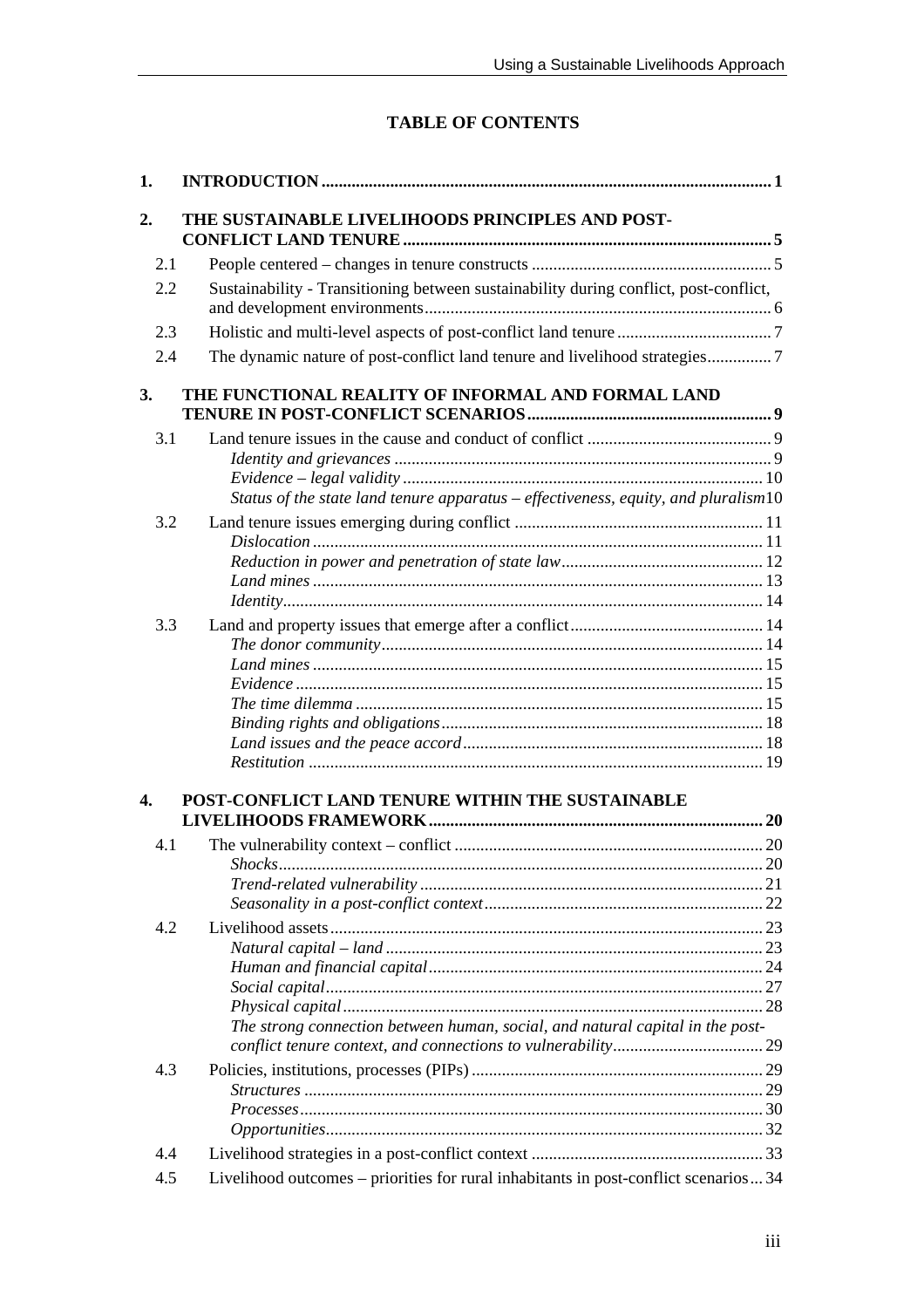| 5.  | <b>LESSONS LEARNED, WITH APPLICATION TO A CASE STUDY 36</b> |    |
|-----|-------------------------------------------------------------|----|
| 5.1 |                                                             |    |
|     |                                                             |    |
|     |                                                             |    |
|     |                                                             |    |
|     |                                                             |    |
|     |                                                             |    |
|     |                                                             |    |
| 5.2 |                                                             |    |
| 6.  | <b>CRITICAL ISSUES THAT REQUIRE FURTHER ATTENTION  41</b>   |    |
| 6.1 |                                                             |    |
| 6.2 |                                                             |    |
|     |                                                             | 42 |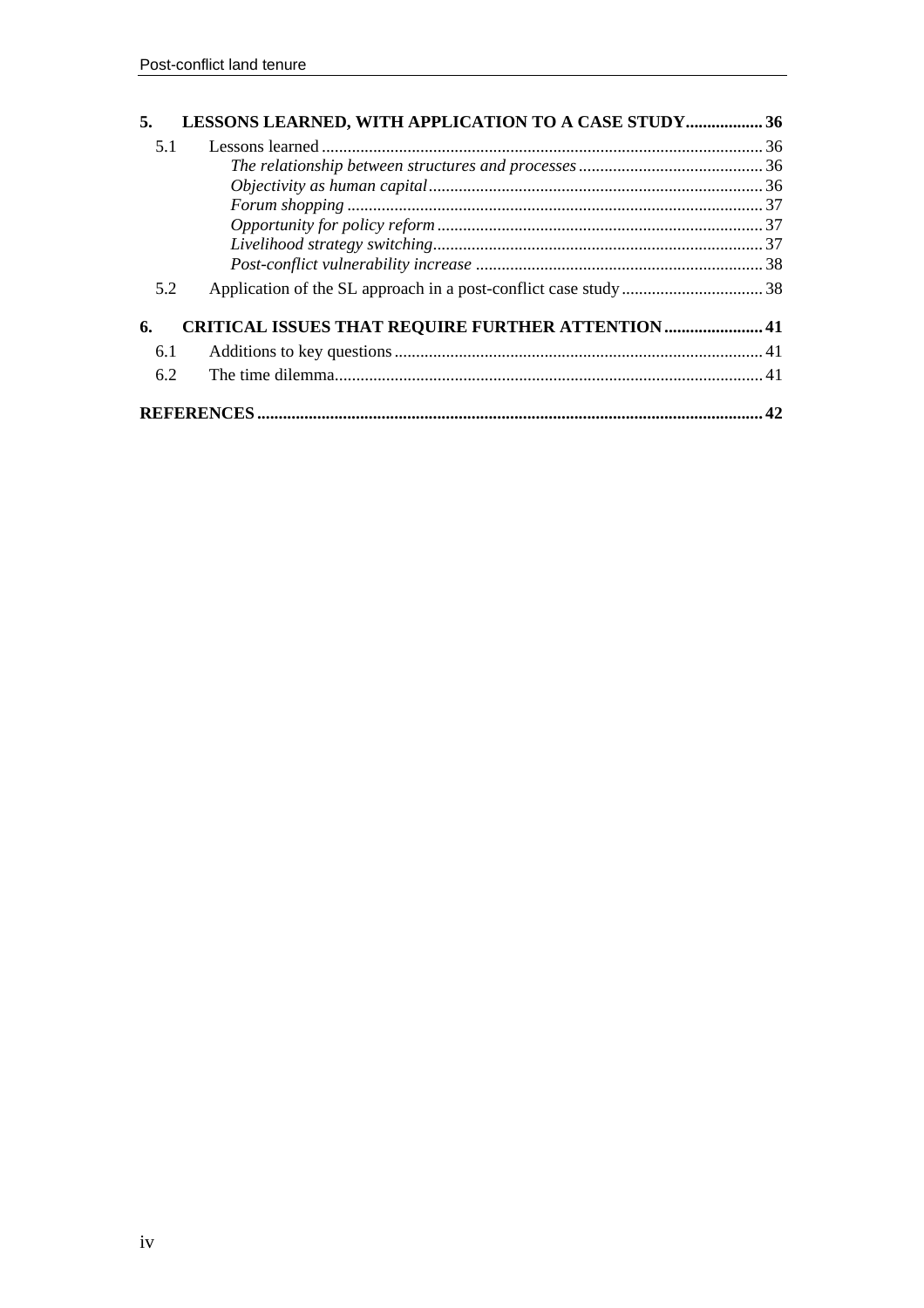## **1. INTRODUCTION**

This paper addresses the application of sustainable livelihood approaches to access to land and land administration in post-conflict situations.

FAO's Land Tenure Service has observed that providing secure access to land is frequently not easy, and it is particularly complex in situations following violent conflicts: getting the answer right can go directly to the matter of achieving sustainable peace. The effects of violent conflicts are usually widespread in a country but they can be particularly severe in rural areas. As most of the population in poor countries is rural, violent conflict in rural areas can result in vast numbers of people being displaced. Rural areas often lack access roads and other infrastructure and services, and their absence hampers the establishment of good governance during the transition to peace. Following conflicts, access to land in rural areas is required by those displaced, and often by former militia members. Of particular importance in such an environment is the recognition of the vulnerable which invariably include women and children, and may also include ethnic or political minorities.

FAO has provided technical assistance to improving access to land in a number of countries emerging from violent conflict within the context of food security, poverty alleviation and rural development. While every conflict situation is likely to be different, they nevertheless share a number of common characteristics. FAO, through its Land Tenure Service, is working on the preparation of a guide for land administrators responsible for the re-establishment of land tenure/administration systems in countries emerging from violent conflicts.

In support of these efforts, a sub-programme of the Livelihood Support Programme (LSP) is addressing the question as to how a sustainable livelihoods approach can be used when addressing land access and land administration in post-conflict countries. The LSP is a FAO project, funded by DFID, to improve the impact of interventions at country level through the application of sustainable livelihood (SL) approaches. Its sub-programme on access to natural resources aims at enhancing SL approaches by making them more effective in reducing poverty by improving access to natural assets by the poor.

By focusing on livelihood outcomes, the SL approach can draw attention to:

- the assets that people have, rather than what they do not have:
- the cross-sectoral nature of many people's livelihood strategies, and the fact that assumptions based on an analysis of a single sector may be incorrect;
- the vulnerability context, and to influences that are beyond local control but which are responsible for many hardships faced by the poor;
- the role of policies, processes and institutions.

The preparation of this paper is based in-part on the author's land tenure project, policy and research experience in conflict and post-conflict settings, particularly in Somalia, Mozambique, East Timor, Uganda, and Ethiopia, complemented by additional land tenure work in Zambia, Madagascar, Saudi Arabia, and Peru. As well the paper draws on a variety of academic, government, donor, and NGO publications, in order to provide substantive grounding and wider relevance than what the author's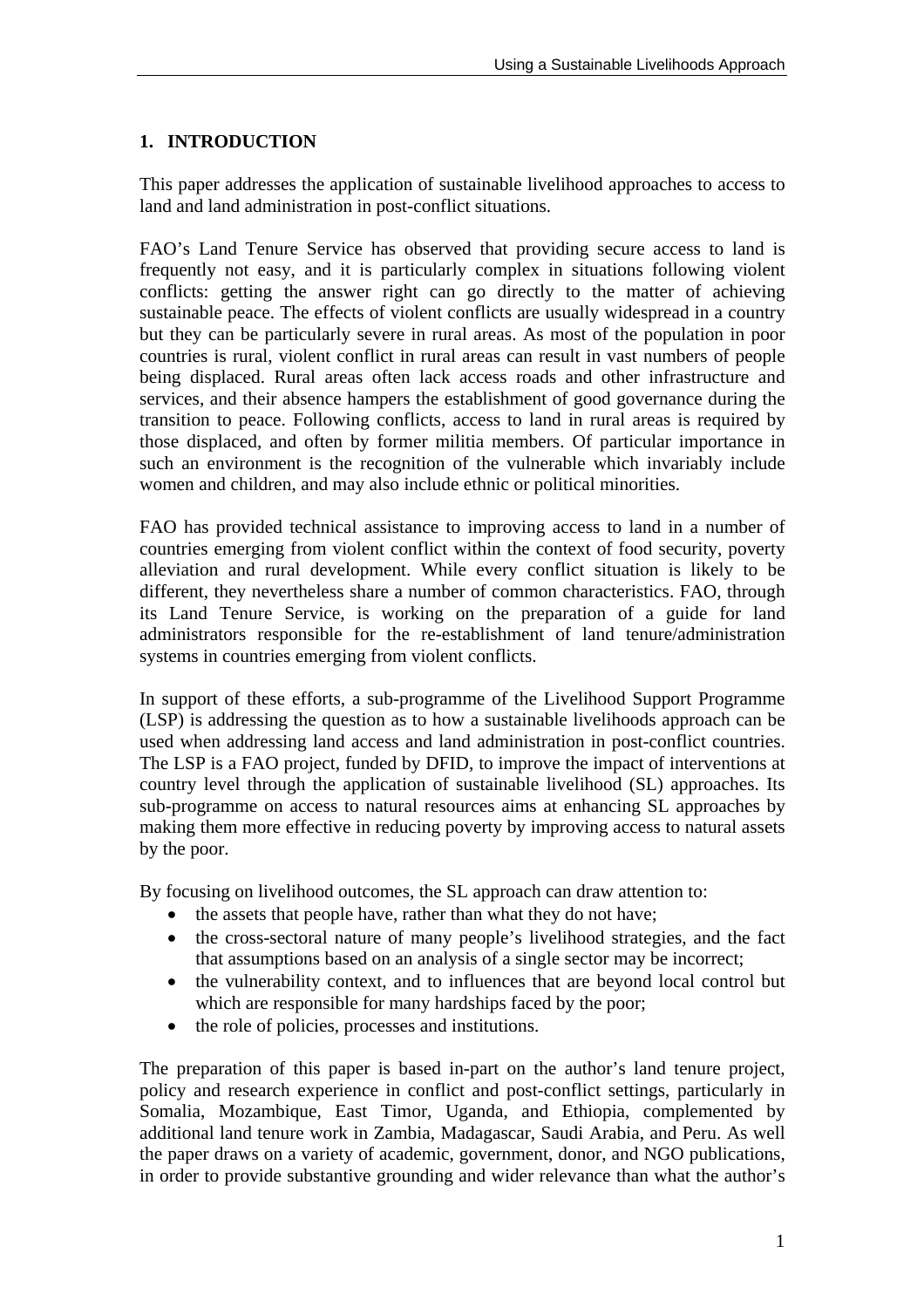own experience provides. Of particular utility were the FAO papers on access to land in-post conflict situations; including an initial scoping paper (Thomson 2003), the case studies on Nicaragua (Barquero 2004), East Timor (Thomson 2004), Kosovo (Andersson 2004), and Rwanda (Huggins 2004). Other sources describing the postconflict situation in Sri Lanka, Bosnia, Guatemala, and the Middle East were also used. Also of considerable value were the DFID Sustainable Livelihoods Guidance Sheets publications, and working papers and briefing notes from the FAO Livelihood Support Program.

The scoping paper, "Access to Land in Post-Conflict Situations," (Thomson 2003) along with the case studies on Kosovo, Rwanda, Nicaragua and East Timor, describe important aspects of formal, state administration and legislation in post-conflict land tenure situations. "Key questions" identified in the scoping paper and addressed in the case studies are presented in Box 1.

This paper, in section 2, builds on those important analyses by articulating why, in a sustainable livelihoods context, it is also important to look at the "on the ground" informal, tenurial reality of rural inhabitants (e.g. the Nicaragua case study), and how they interface with the postwar efficacy and functioning of the formal land tenure system. This section outlines why there is a primary connection between this informal tenurial reality and the priorities of the sustainable livelihoods approach. And while this section along with significant parts of the paper articulates the differences, problems and possibilities involving informal vs. formal land tenure, this is not intended to present these two aspects of post-conflict tenure as a complete dichotomy. In a number of cases in Africa and elsewhere customary tenure systems are recognized by formal law. At the same time, in other cases the formal system can operate in such a chaotic fashion as to be informal itself. And in reality in many postwar situations the state property rights system can operate in a fairly crippled and disorganized manner. This weakening of the state, in regards to land tenure is highlighted in the paper, as are the attendant repercussions and opportunities.

Section 3 articulates how informal, or customary land tenure systems function "on the ground" in post-conflict scenarios, and the intersection between this reality and the reduced capacity of the formal system. Because the sustainable livelihoods approach can be used to focus on smallholders, an understanding of the post-conflict tenurial realities faced by rural producers is important to exploring how the sustainable livelihoods approach would be able to contribute to resolving the problems associated with land access in such environments. The idea here is to provide insight into smallholder post-conflict land tenure fundamentals that can then be dealt with from a sustainable livelihoods perspective (Section 4). The fundamental components of tenure issues in post-conflict scenarios include both an awareness of the different sets of tenure issues and their role in conflict and recovery, and the need to embrace an approach that engages local level post-conflict realities as building blocks in new property rights legislative and development activities.

Section 4 describes and assesses how the application of SL approaches could enrich FAO's work on post conflict land tenure by translating important aspects of postconflict tenure reality (described in section 3), into the sustainable livelihoods framework. By looking at post-conflict tenure through the framework, important constraints and opportunities can be revealed.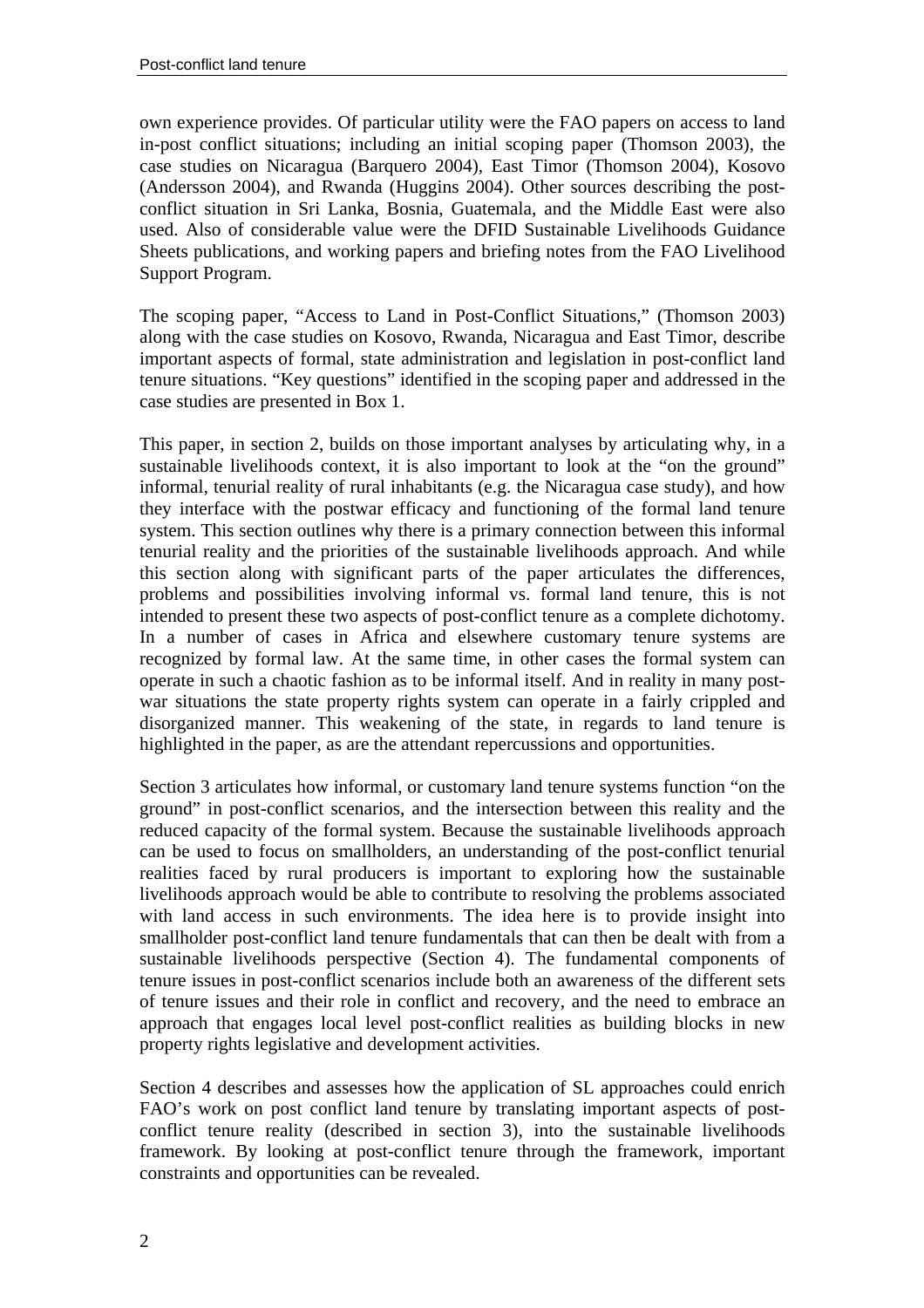Section 5 provides a "lessons learned" outcome of the intersection between "on-theground" post-conflict land tenure and the SL approach (Section 4), together with a consideration of the SL approach in a post-conflict case study.

Section 6 describes some of the primary critical issues that may require further attention, so as to tailor both post-conflict assessment, and the SL approach to postconflict settings.

#### **Box 1 Key questions during various activities following conflicts**

*During emergency activities:* 

(1) What are the priority issues in relation to providing access to land and the development of a functional land administration? And what interim policies (if any) can be quickly developed and implemented to deal with emergency land access issues?

(2) What are the similarities and differences between 'ordinary' land access issues and those associated with the post-conflict environment?

(3) What is the scope of government power to give improved access to land? To what extent is this affected by the type of government (e.g. international transitional administration or independent government)?

(4) Is land access on the political agenda?

(5) What means are available to develop and implement land policy initiatives?

(6) What are the likely limitations on re-establishing an operational land administration?

(7) What are the main land-related issues affecting good governance and how can they be addressed?

(8) What issues should administrators be wary of tackling?

(9) What ability is there to communicate effectively with the region's peoples?

(10) What ability is there to communicate effectively with other arms of government, international organizations and NGOs? Do the necessary institutions exist and are they coordinated? Which institutions should be dealt with?

(11) Who must be consulted in respect of land-related issues? In what form should consultation take place? How should it be managed?

(12) Are there vulnerable groups? Who are they? Can their plight be prioritized? How?

(13) What land tenure systems/legal infrastructures notionally exist? (eg formalized written legal systems, unwritten customary systems). What legal institutions remain, if any? What institutions should be re-established?

(14) What are the characteristics of the former/existing legal infrastructure? Does it conform to recognised human rights standards? If not, what is to be done about them?

(15) What local expertise is available to advise/manage re-establishment of new or existing legal/infrastructure?

(16) What changes, if any, are required to make land administration systems operational again?

(17) What official and unofficial records of land rights exist and where do they reside?

(18) From what buildings/regions does land administration process operate?

(19) What changes, if any, are required to make land administration systems operational again?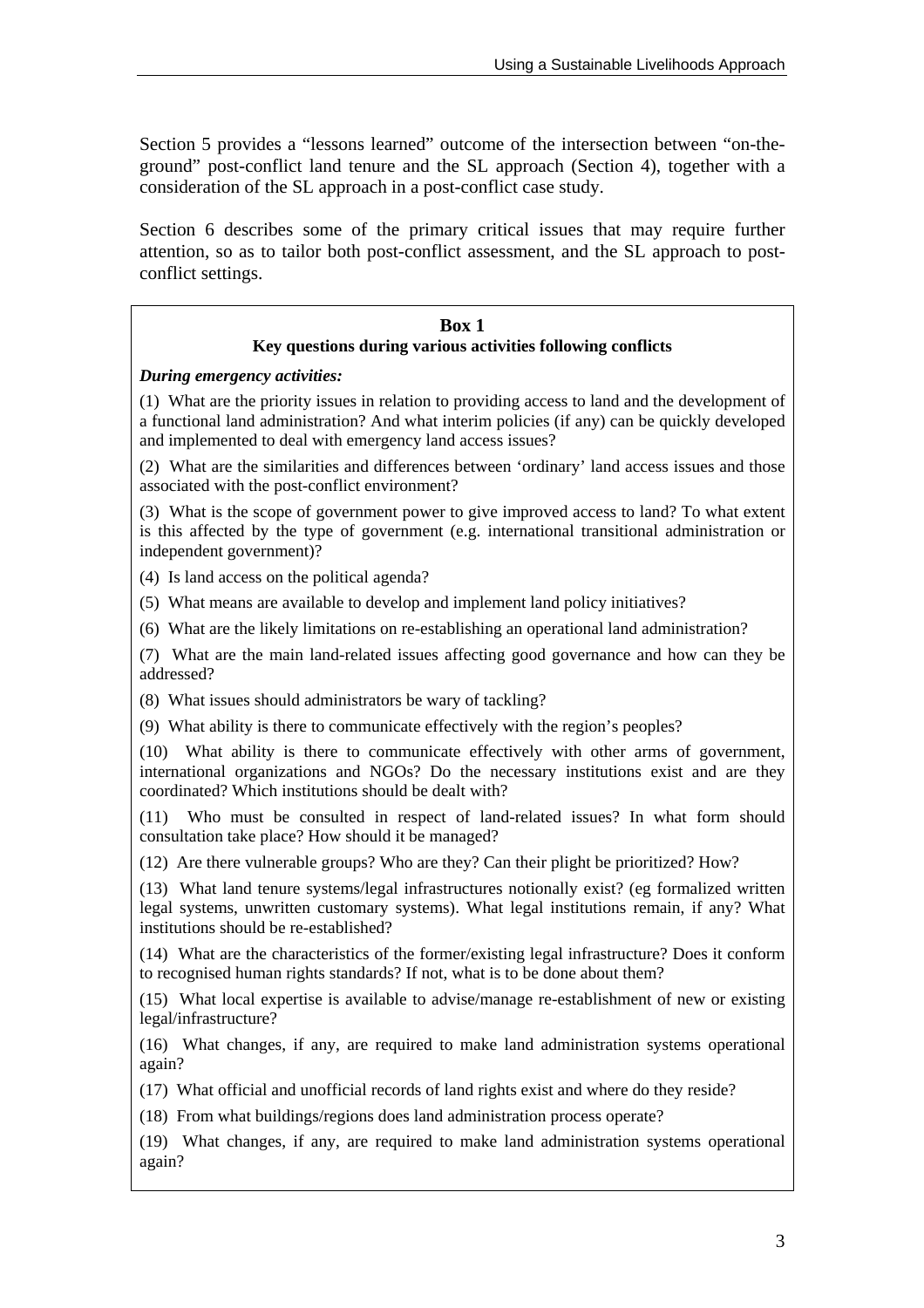#### *During activities related to infrastructure and policy development*

(20) What more formal policies are developed to facilitate access to land?

(21) What sustainable administrative infrastructure is required to implement the formal policies proposed?

(22) What resources (in terms of expertise and equipment) are potentially available to implement the formal policies proposed?

#### *During activities related to policy implementation*

(23) Is there public awareness of the policies and procedures?

(24) Are the human and other resources adequate to implement policy in the proposed institutional framework?

(25) Are the policies implemented working? If not, why not? (this pre-supposes that appropriate quantitative and qualitative indicators have been identified for monitoring and evaluation purposes)

(26) How can policy implementation be effectively monitored and evaluated?

(27) What part can land administrators and Governments play in facilitating access to land?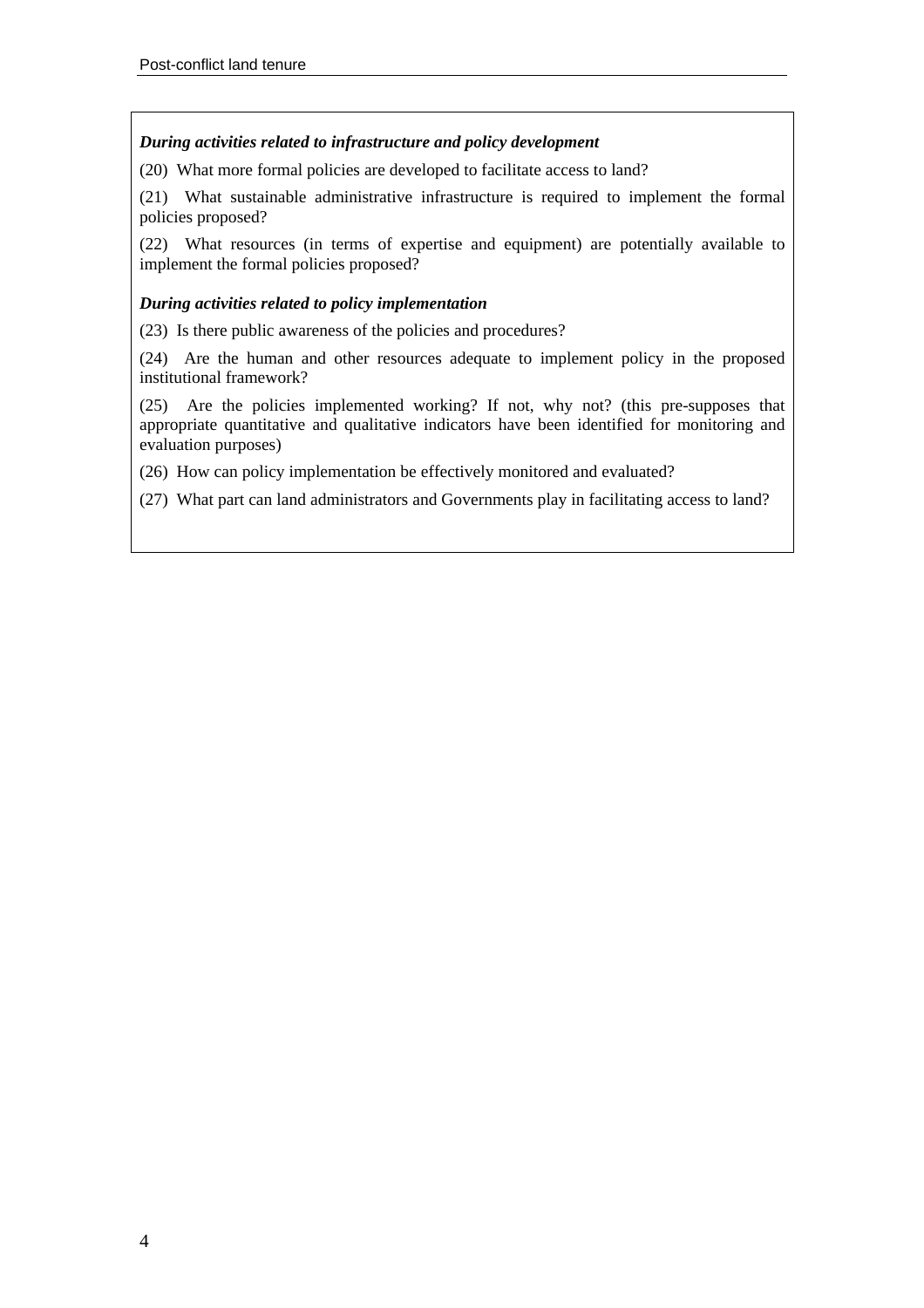#### **2. THE SUSTAINABLE LIVELIHOODS PRINCIPLES AND POST-CONFLICT LAND TENURE**

This section uses the sustainable livelihoods principles (people-centered, sustainability, dynamism, multi-level) to look at the "on the ground" informal, land tenure of rural inhabitants in post-conflict settings.

#### **2.1 People centered – changes in tenure constructs**

The people centered priority of the SL approach, focusing on what people do have and are doing, is a particularly good fit with an examination of what people are actually doing on the ground with regard to change in land access in post-conflict situations. While there are a number of aspects of a post-conflict tenure setting that individuals, households, and communities can have control over, an examination of the emergence of norms in post-conflict situations, (particularly land tenure relevant informal institutions and evidence), and identifying these as strengths (particularly due to their local legitimacy and their pervasiveness), and considering how they operate, how they might be compatible with norms of different groups, as well as emerging formal law, will be a primary advantage in the building of legitimacy into formal law and development efforts, and will facilitate people's ability to build on local choices.

While few civil institutions can endure the stresses of armed conflict, there are, nonetheless, specific institutional needs important to social relations even during times of strife. At the same time, the institutional fluidity of armed conflict allows for opportunities to reconfigure certain institutional arrangements to more closely suit the needs of particular groups and situations. This can result in the emergence of norms or "normative orders", which attempt basic but important institutional services (Unruh 2003). Land tenure or more specifically tenure security is such an institutional need, especially for agricultural populations, due to the relationship between land tenure security and food security. The confusion, competition, confrontation, and yet importance of seeking secure access to rural lands during and following civil conflict can lead to a number of different ways (legal pluralism) for attempting to legitimize land access, claim, use and security in a fluid sociopolitical setting. And because legitimacy is an important part of this process, it can be, or become, bound up in the larger conflict (Unruh 2003). Civil conflict is based on the perception of legitimacy and non-legitimacy in various forms. Since it is legitimacy that is contested during conflict, the emergence or further development of legal pluralism in approaches to land access is highly likely, with different normative orders emanating from different loci of what is perceived to be legitimate authority (Howard P and Homer-Dixon T 1995; Kelly, K and Homer-Dixon T, 1995; Percival, V. and Homer-Dixon T 1995; Homer-Dixon, 1990).

The possession of evidence to prove and support rights of access and claim to land resources is a fundamental feature of land tenure systems. While formal tenure regimes generally hold the document to be the primary form of evidence in relations with undocumented tenure arrangements, customary tenure systems and normative orders regarding land contain a wide variety of informal evidence connected to relevant customary social and cultural features. During the course of conflict, forced dislocation and migration, evidence and legitimacy of evidence is subject to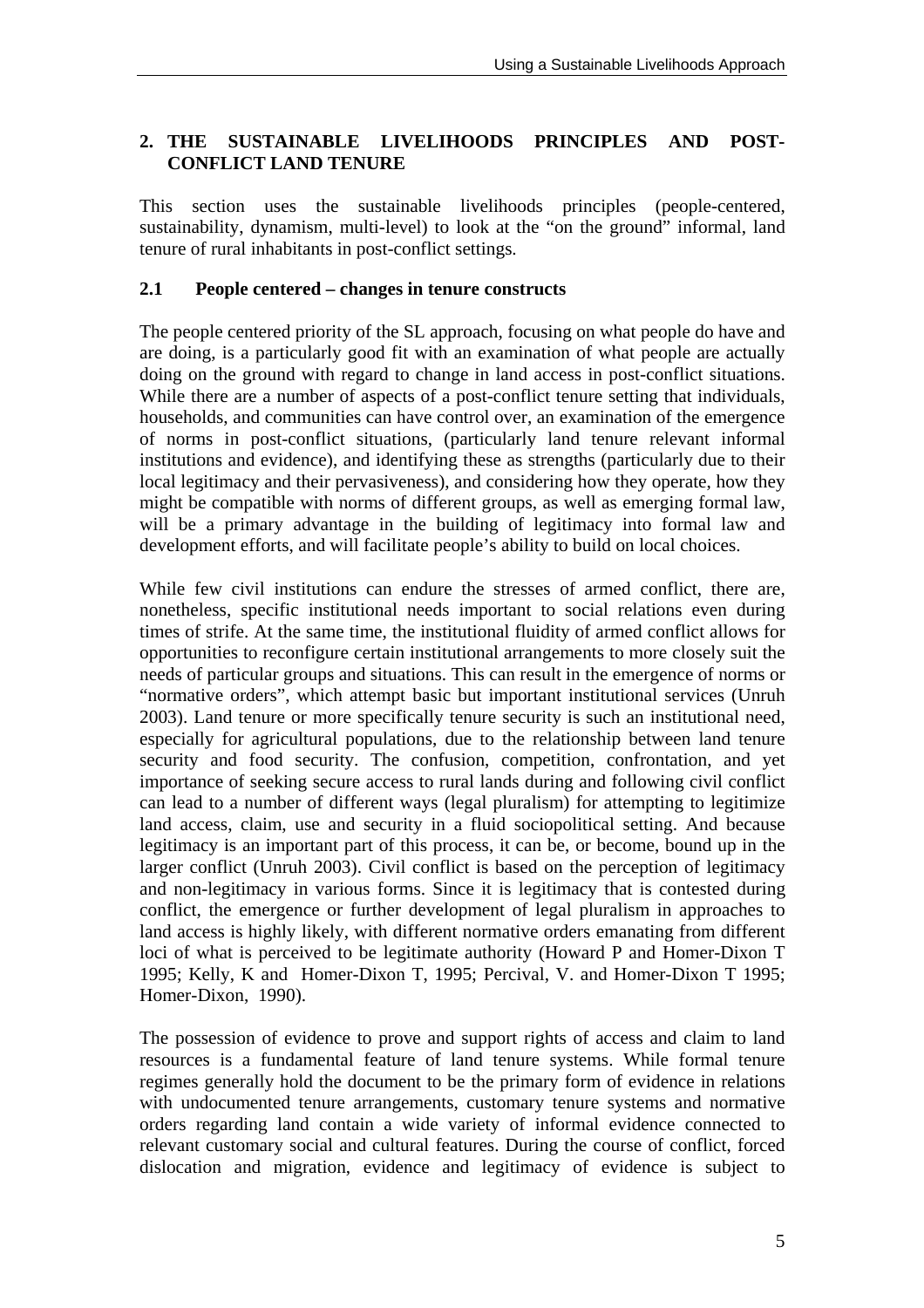considerable change, primarily due to the role that community plays in determining what evidence is regarded as legitimate (Unruh 2003). Such control over what is or becomes evidence, legitimizes or de-legitimizes units of aggregation, kinds of rights, transactions, rituals, and ways of land use (Shipton, 1994). Thus competition and confrontation over who exercises this control with regard to a specific land area, or specific rights within an area, can influence the development of legal pluralism. This occurs as some claimants find themselves with evidence different from that considered legitimate or possessed by others as dislocation and migration scenarios reconfigure the important aspects of evidence (e.g. community, occupation, relevant cultural-ecological features, customs, ways of administration, etc.).

The significant role that documentation plays in attempting to assert rights, can become quite problematic in post-conflict environments where confusion, abuse, and incapacity of formal institutions can combine to create a situation whereby multiple, often contradictory, documentation (often of questionable origin, or obtained under questionable, or unfair circumstances) can be used to claim lands—and often the same lands. The uncertainty created by such a confusing use of multiple forms of documentation can serve to decrease tenure security, and increase the desire for land and property restitution efforts as a post-conflict environment matures. Mozambique has attempted such an effort, whereby many pending applications (foreign and national) under the previous law had one year to reapply under the new law or otherwise be cancelled (Norfolk and Liversage 2003). Given the large number of foreign property holders operating under "application in progress" for long periods of time, this was one approach to clearing up some of the overlapping claims and incomplete documentation (Tanner 2002).

#### **2.2 Sustainability - Transitioning between sustainability during conflict, postconflict, and development environments**

Differences in decision-making time horizons, from short (war) to near-term (postconflict) to longer- term (development), will influence the type of sustainability pursued by individuals and communities. In once sense, conflict, and post-conflict sustainability in livelihoods will be difficult for much of the rural population given how extractive (exhaustive) livelihoods can be, in terms of the depletion of assets (natural, social, physical, financial). In another sense however there are wartime and post-conflict approaches that, while exhausting particular assets, do exhibit resiliency. In this regard two features of sustainability are noteworthy in a post-conflict environment: resiliency in the face of external shocks, and non-dependence upon external support. If people are still alive after a war then they have enjoyed some form of resiliency in what they were doing; and with the exception of refugees, nondependence on external support is common. Thus the short-term decisions involving migration, dislocation, highly extractive natural resource use, banditry, borrowing, calling in loans, status as refugees, etc. – in aggregate constitute a sustainable way of dealing with conflict situations.

As well post-conflict pursuits of sustainability, especially with regard to land tenure, can include, farming quickly on land not one's own (including planting quick producing crops) and then moving on; or for some farming a plot every year so as not to lose it in extremely tenure insecure situations; use of naturally occurring famine foods; and extraction of natural resources (timber, wildlife and other natural products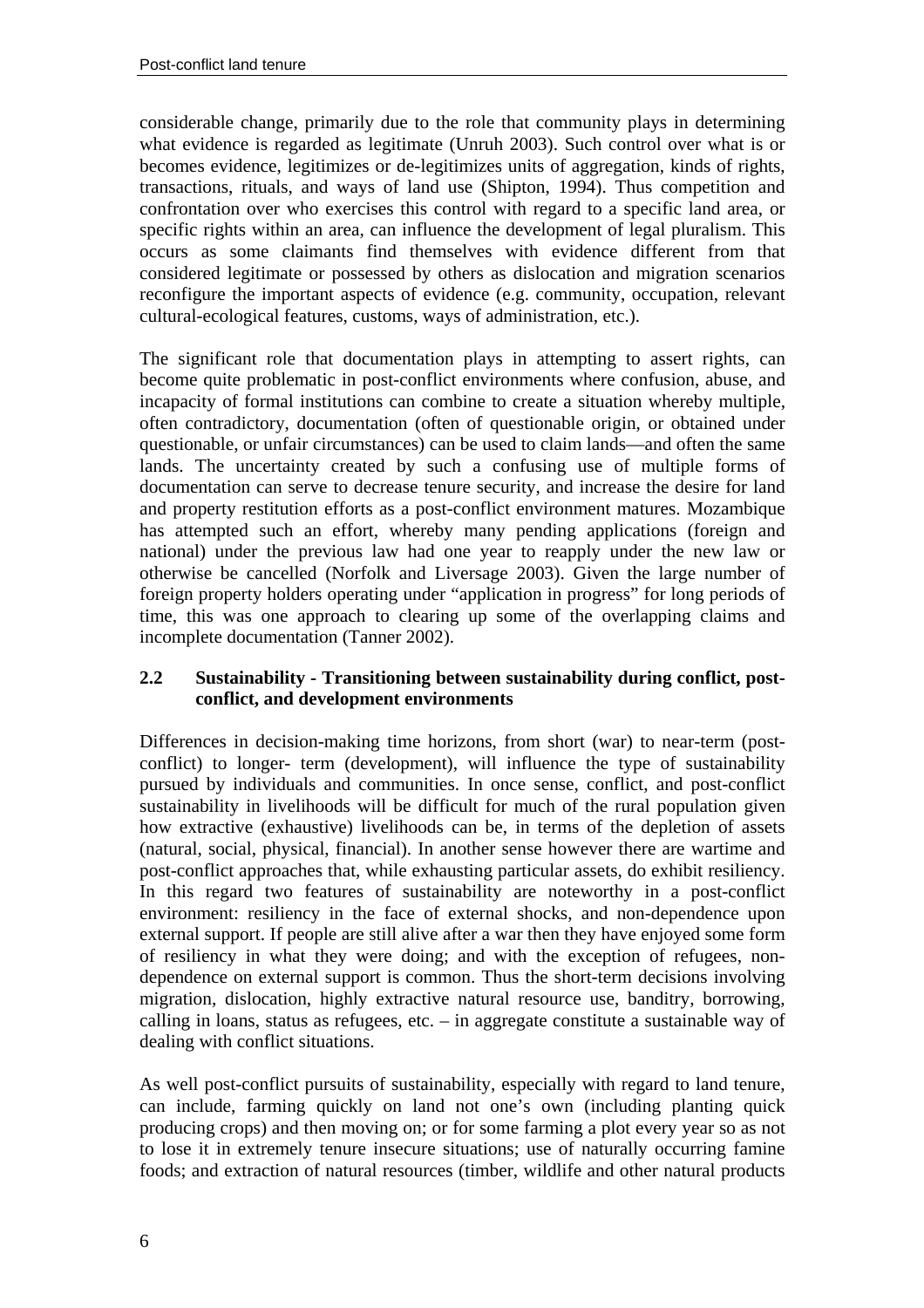that have a sale value). In other words what can be pursued in terms of resiliency is a constantly changing menu of extractive, low investment, opportunistic, short term, and usually dead end (resource exhausted) activities that can, taken as a set of activities, be seen as sustainable in post-conflict scenarios. An important feature of this approach is a fortuitous access to a variety of assets that may or may not legally belong to individuals, along with an ability to switch asset access quickly once asset exhaustion occurs.

#### **2.3 Holistic and multi-level aspects of post-conflict land tenure**

Examination of post-conflict land tenure through the informal tenure domain allows multi-sectoral, multi-level constraints and opportunities to be identified. In postconflict settings new laws have the opportunity to address land and property issues in the context of what people are already doing "on the ground", with a view to moving from the fluidity of post-conflict situations to a more solidified and peaceful social and legal environment. Positive examples exist. In a case from India, local-level state officials in some locations are given the discretion to operate at the interface between formal and informal legal systems and pursue opportunities for adjustments between systems. In this case local-level officials do not seek to impose state law, but instead attempt to convince, co-opt, or realistically use any legal system, custom, norm or combination thereof to attain the state's objectives (Bavnick 1998).

While not born out of armed conflict, the example nevertheless provides some potential utility for post-conflict scenarios. Local-level officials can be charged with facilitating the dialogue, interaction, and adaptation between the state and other normative orders which are in place subsequent to a conflict, especially with regard to land dispute resolution—one of the most volatile aspects of a peace process (Unruh 2003). Ethiopia provides a different, and more formalized example. After several decades of civil conflict, Ethiopia's constitutional article 78 (5) now accords full recognition to non-state customary, and religious courts of law and their legal guarantee is ensured. In Ethiopia significant room appears to be allowed for litigants to "forum shop" where customary and religious courts only hear cases where contesting parties consent to the forum. In the Mozambican peace accord and subsequent legislation regarding land, broad state recognition of multiple approaches to tenure has contributed much to the success of the processes. In East Timor a special restitution law is to be put into place as a priority law to deal with the many problematic issues involved in the post-conflict situation.

#### **2.4 The dynamic nature of post-conflict land tenure and livelihood strategies**

Outside of armed combat, post-conflict scenarios are arguably some of the most dynamic and fluid of circumstances regarding the interaction between society and resources. This is especially the case due to the proximity of conflict and recovery settings, and the often ambiguous distinction between the two for large numbers of civilians. Landmine presence plays an important role in this dynamic, a role which grows significantly as other forms of violence end, but landmine encounter continues (Unruh et al 2003). In post-conflict situations the scramble for access to the assets necessary to re-establish livelihoods for large numbers of people, together with the pursuit of land access by large-scale commercial interests, speculators, and others who use the fluid land tenure situation to acquire resources (Unruh 2001), brings how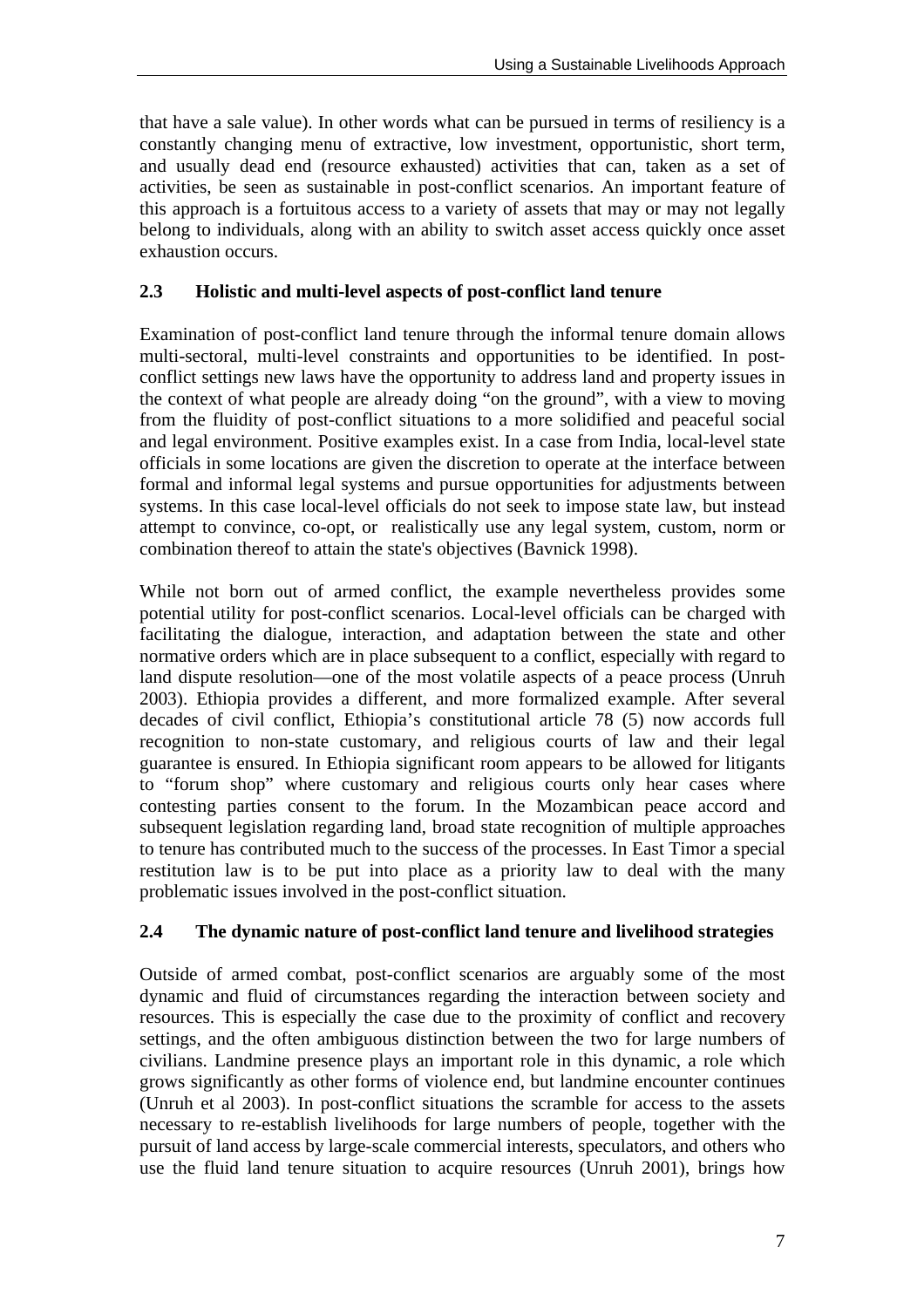actors intersect with land-based resources to the forefront of tenure activity very quickly. As well, groups and individuals disenfranchised from the gains of transition from war to peace may resort to violence in order to survive—or to obtain what is perceived to be deserved in terms of a peace dividend—with serious impacts on a peace process (Willet 1995).

In work relevant to post-conflict tenure situations, Lund's (1996) land tenure work reveals that "open moments" become important, in which intense periods of social rearrangement occur—particularly in land disputes. As a result an open moment is an opportunity where the room for "situational adjustment is great and hence where the capacity to exploit it is crucial for the actors". In war and post-conflict situations, legitimacy, authority, and rules (social assets) are much more fluid and open than perhaps at any other time. And while such a situation can provide for some difficulty (such as low predictability) on the other hand it can be of considerable utility for smallholders attempting to access or re-access land and other capital.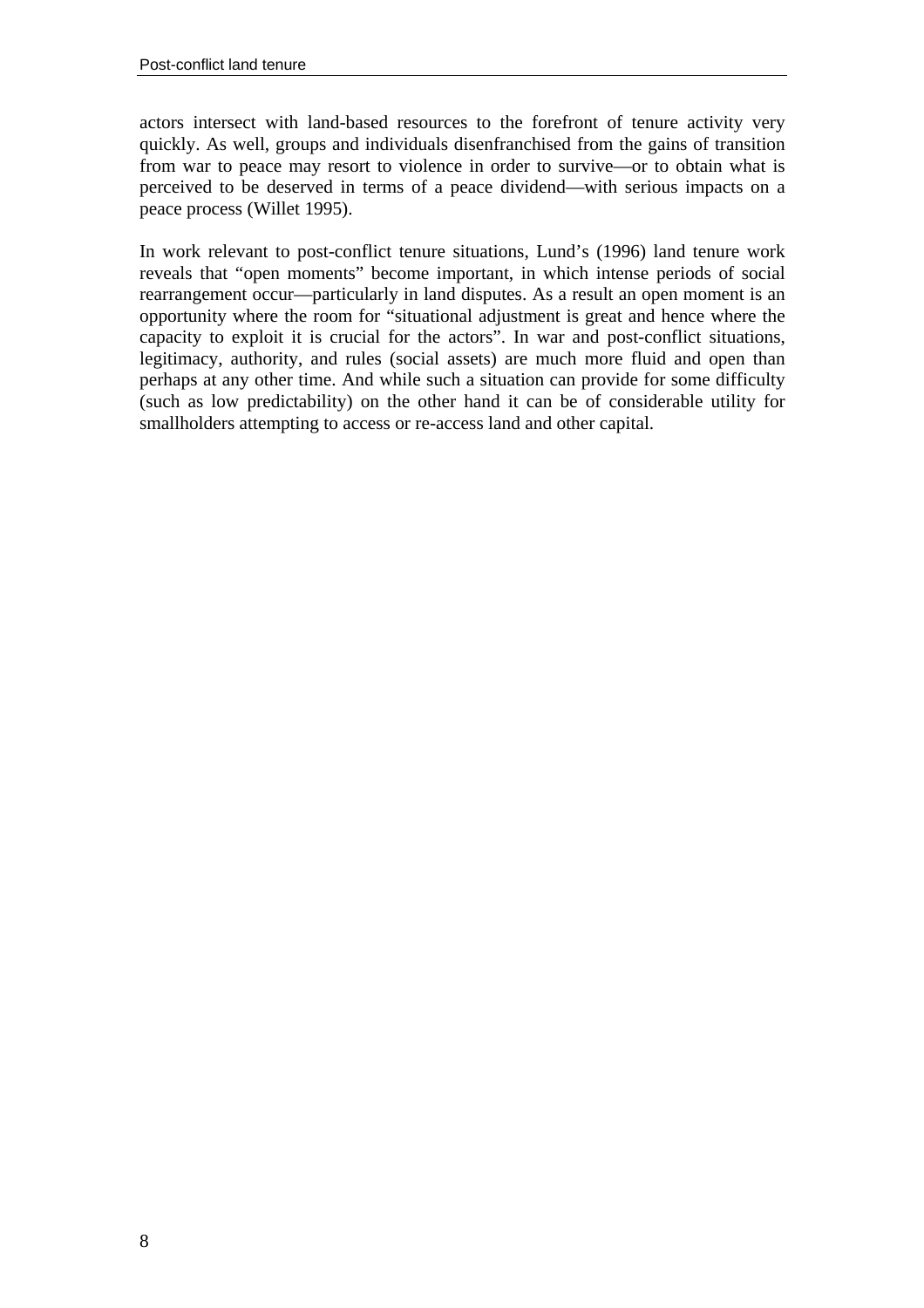## **3. THE FUNCTIONAL REALITY OF INFORMAL AND FORMAL LAND TENURE IN POST-CONFLICT SCENARIOS**

This section elaborates how informal, or customary land tenure systems function "on the ground" in post-conflict scenarios, and the intersection between this reality and the reduced capacity of the formal system. Because the sustainable livelihoods approach focuses on smallholders, an understanding of the tenurial realities faced by rural producers is important to exploring how the sustainable livelihoods approach would be able to contribute to resolving the problems associated with land access in postconflict environments. The idea here is to provide insight into smallholder postconflict land tenure fundamentals that can then be dealt with from a sustainable livelihoods perspective (section 4 below).

Because of the spatial nature of both armed conflict and land tenure, the result can be profound within the context of a delicate and incipient peace. The importance of land and property rights issues during and subsequent to civil conflict is reflected in the significant role that agrarian reform has played in many insurgent and revolutionary agendas. Managing such issues in an effective manner in a peace process is not only important to avoiding disenfranchisement of local populations from land rights, a primary factor contributing to instability (Hutchinson 1994), but also to the secure reengagement of populations in familiar land uses and the resulting agricultural production, food security, and trade opportunities important to recovery. There are three primary sets of land tenure issues in a peace process: 1) those that may have contributed to the initial cause and conduct of the conflict, 2) those – usually volatile – land and property issues that emerged during a conflict, and 3) a set of tenure related issues necessary for effective recovery.

## **3.1 Land tenure issues in the cause and conduct of conflict**

## *Identity and grievances*

For considerable numbers of people who find themselves in conflict scenarios, identity can be, or can become intricately bound up in land occupation, access, or perceived rights to specific lands in very powerful ways. In many cases the existence of ethnic, religious, geographic, or other identities to which primary attachments persist, can be based on connections to land, home area, or territory (Unruh 1998). Smith (1998) notes that if local identity-based groups do not have a relationship with the state that involves attachment and loyalty and ultimately provides for an acceptance of state authority as legitimate, then the state and group identities will be in competition. In pre-conflict settings this becomes relevant when coupled with landrelated grievances against the state.

Pre-conflict ideas of the unjustness in the way the state dealt with land rights for portions of the population can constitute an important aggregate force in pursuing violent means to deal with perceived wrongs. Such ideas can range from simple disappointment in, or distrust of the state and its ability, willingness, or bias in handling land issues, to the perception of the state as the enemy. In El Salvador grievances toward the landed elite and the state were at the core of the country's problems since the colonial era, and a primary cause of the conflict in the 1980s. This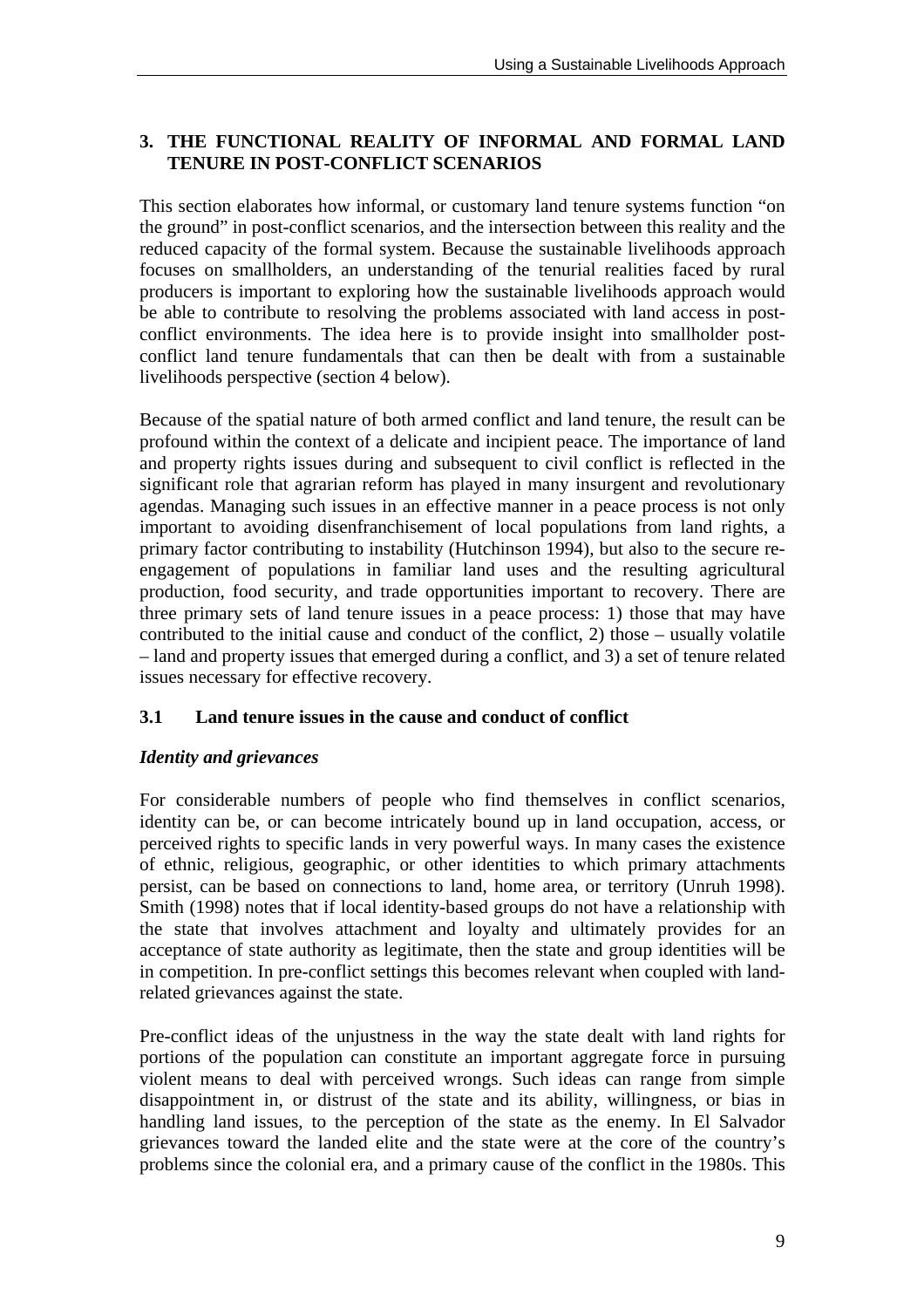was also the case in Zimbabwe's liberation war due to land expropriations by the Rhodesian state, and in Mozambique's RENAMO war and Ethiopia's Derg war as a result of government villagization programs. Variants of such conditions also prevail for problems in southern Mexico, and in the way the land issue has been handled over the course of the conflict between the Palestinians and the Israelis. In the latter example, land confiscation for Israeli settlement-building and the resulting Palestinian grievances has been a significant feature of the overall conflict (Unruh 2003).

Pre-conflict ideas of injustice regarding land and property can become especially problematic if they merge with other issues not necessarily related to land, serving to further decrease the state's influence. This is a fundamental part of the situation in Somalia, where disputes over access to grazing and water resources quickly merged with a history of perceived wrongs done to clans and subclans on issues not directly about land (Unruh 1995a). Animosities tied to historical events also have played a fundamental role in perceptions about who has legitimate access to what lands and properties in the Balkans (Holbrooke 1998). The social fluidity of conflict then allows for the opportunity to act, with outcomes resulting in a very different tenure situation than what existed prior to a conflict. This is one avenue toward legal pluralism whereby there are different sets of legalities (and often formal laws) for different peoples.

An accumulation of land-related grievances against the state can be brought on by land alienation and discrimination, corruption, state intervention in agricultural production, dislocating agricultural and/or population programs, and heavy-handed approaches to enforcement of state decisions and prescriptions regarding land issues. In aggregate, this can result in what Ranger (1985) calls a "historical consciousness of grievances" with regard to land rights issues. In such cases plural normative orders, once developed, can persist with considerable tenacity, justifying themselves by appeals to perceived historical wrongs done to certain groups (Merry 1988; Korf 2002).

#### *Evidence – legal validity*

In pre-conflict settings formal land dispute resolution employed by the state can favor claimants in possession of some form of documentation as evidence for a claim and often ignore customary evidence. Those not participating in the state land tenure system can use a selection of customary evidence that connects them to a community and lineage, and to community land, with history of occupation and physical signs of occupation playing a significant role in this connection. Similarly commercial or "outside" land interests do not have access to local customary evidence. And while documents are admissible forms of evidence in formal law, oral testimony and corroboration usually are not. Thus based on admissible forms of evidence, formal dispute resolution decisions can be made in favor of documentation. Such an inequitable arrangement, operating in aggregate, carries serious risks toward instability, impoverization, land degradation, and rural exodus (Unruh 2004).

#### *Status of the state land tenure apparatus – effectiveness, equity, and pluralism*

National land legislation often takes precedence over customary tenure regimes, and can be formulated to give advantage to state enterprises and mechanized agricultural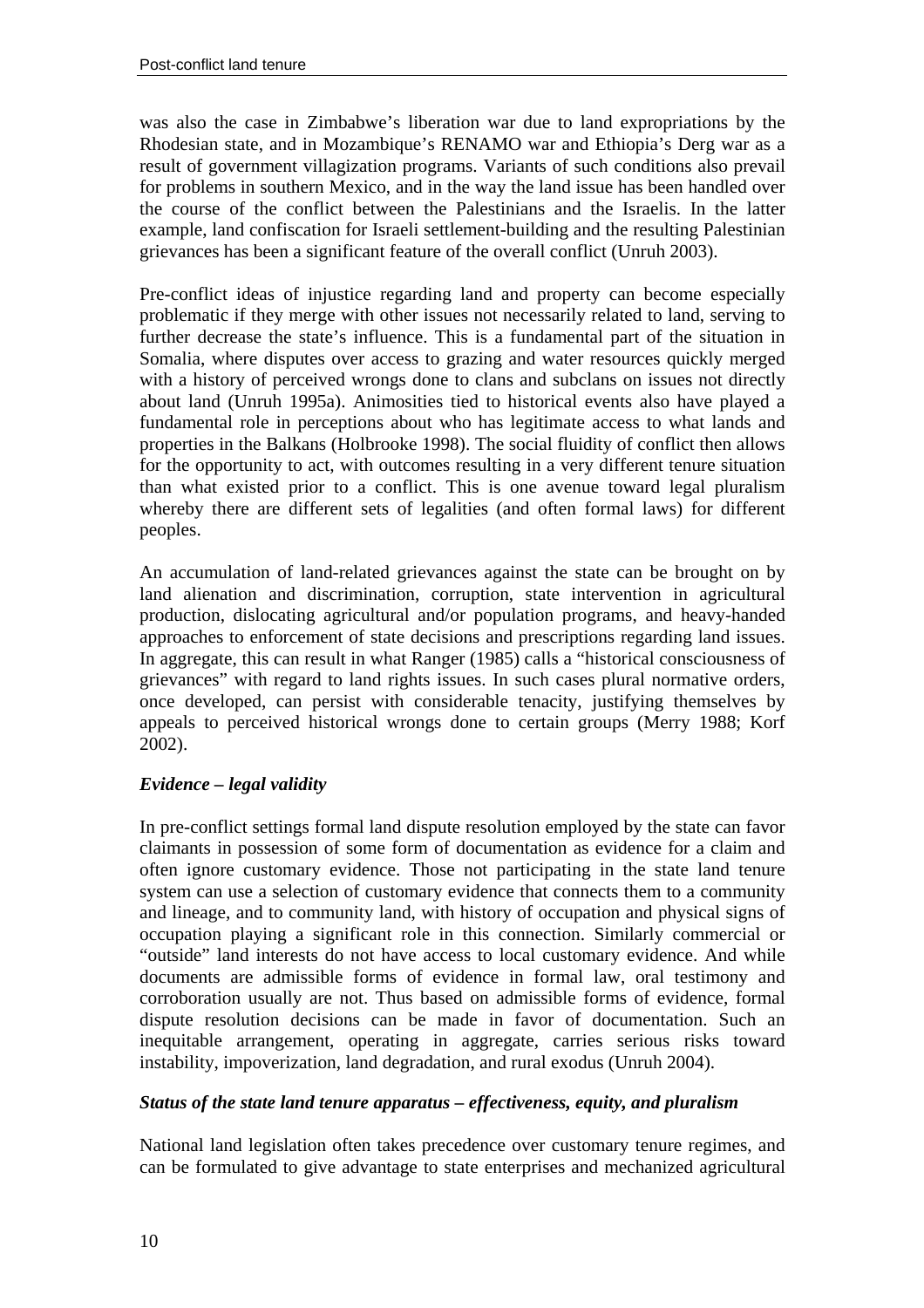schemes; with limited rights accorded to smallholders, and at times no rights given to marginalized groups such as pastoralists, those with questionable citizenship, or migrants, other than those included in government sponsored cooperatives and associations. Sections of the 1973 Unified Civil Code in Somalia abolished traditional clan and lineage rights of use and access over land and water resources (Hooglund 1993). In Bosnia discriminatory land and property legislation was enacted before the conflict in order to pursue what became legal forms of ethnic cleansing (Cox and Garlick 2003). And in Latin America pre-conflict inequity regarding land was frequently a fundamental part of revolutionary aspirations. Nicaragua (Barquero 2004) is one example, as was the situation in El Salvador and Guatemala (Bailliet 2003).

Pre-conflict differential awareness of and access to the means for becoming involved in the state system, results in many instances of both multiple claims to land, and disadvantage for those without access to the state system. While there are frequently steps within national registration programmes intended to avoid this, namely by notifying population centers proximate to the land in question that a party was interested in registration, and by inviting all other claimants (with documented title or not) to come forward and contest the claim, this and other procedures can be frequently sidestepped. Land tenure dispute resolution mechanisms are often inadequate to resolve many competing claims, and can, where they exist, embrace a variety of means of mediation that can be in jurisdictional conflict (e.g. Unruh 1996).

## **3.2 Land tenure issues emerging during conflict**

Attempting to address only pre-conflict territory, land, and property issues in a peace process (especially in a peace accord) can miss the very volatile tenurial issues on the ground which develop during conflict, and which are most operative at the close of a conflict. While such issues can build upon pre-conflict tenure problems, they nonetheless act to thrust the post-conflict lands situation in new directions. This is primarily because the social and spatial repercussions of violence, dislocation, destruction of property, battlefield victory and loss, and food insecurity, together with the breakdown of administrative, enforcement, and other property-related institutions and norms, significantly alter ongoing relationships between people(s), land uses, production systems, and population patterns. Armed conflict and its repercussions reconfigure the network of social relations upon which all land tenure systems depend (Unruh 2004a).

#### *Dislocation*

There are two broad processes by which this reconfiguring happens in a dislocation context. First, dislocation of people from established home areas and ways of land use and tenure, can be the first and most dramatic step toward the development of a changed (enhanced) approach to land rights. Physical separation changes, terminates, or puts on hold prevailing rights and obligations among people regarding land and property, especially where actual occupation, or social position forms the basis or a significant aspect of claim. In Guatemala dislocation meant a changed approach to land rights for disadvantaged groups within communities, such as women and those of lower socio-economic strata (Krznaric 1997).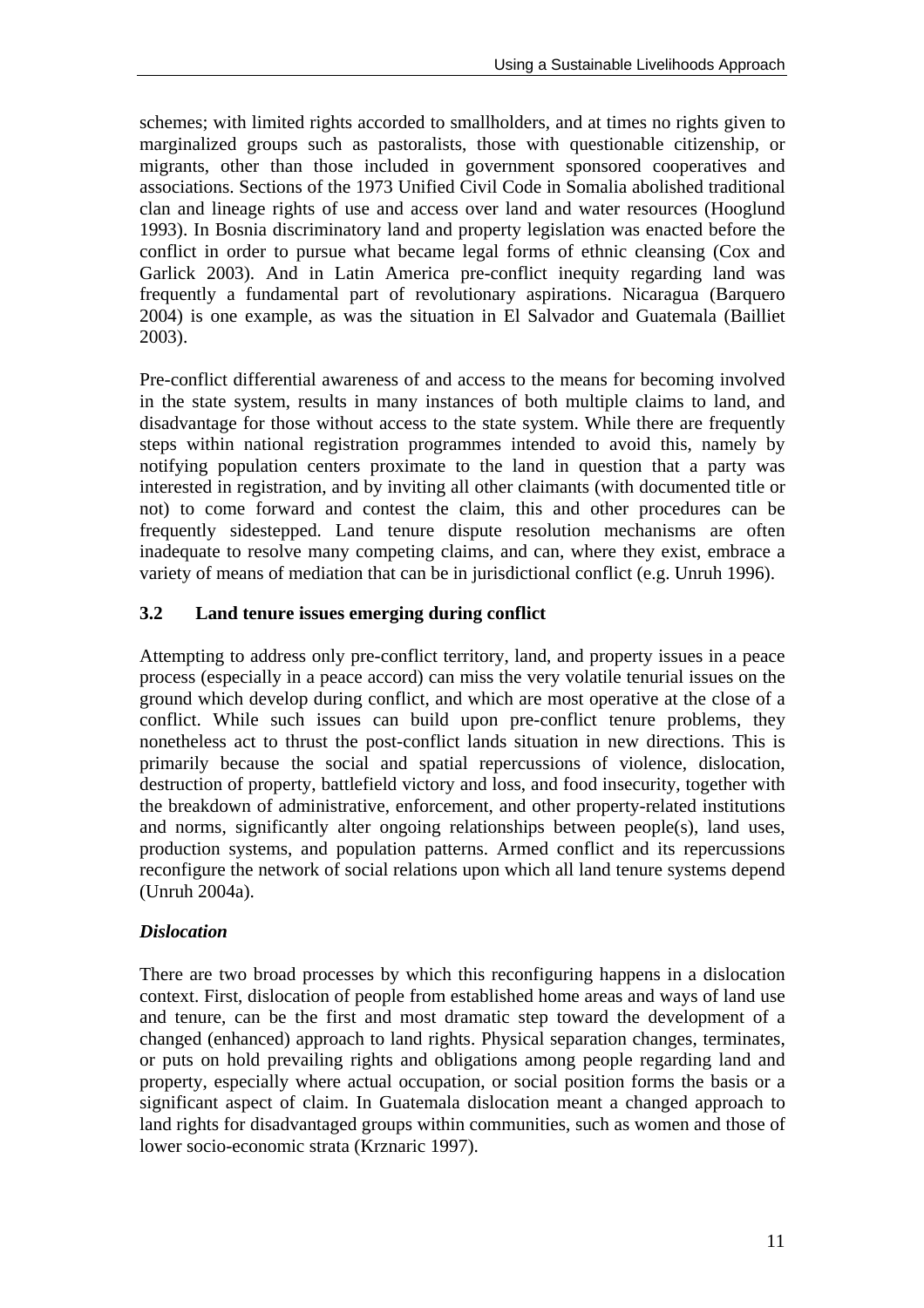Second, once dislocated, people seek land elsewhere – especially for agricultural populations in pursuit of food security – but with an approach to access, claim, and disputing now different from what prevailed in a home area. This comes about with a change in status as people who were once community members become dislocatees, migrants, squatters, female-headed households, and refugees in new locations. Many African populations rely on relatives and other community members for security of person and property. Such a network is an effective rule making and sanctionapplying construct. In dislocation due to conflict however, many variables serve to rework this construct, especially if the new area has little or no community entry. Affected populations (both arriving and receiving) can fairly quickly move to establish alternative land tenure arrangements that follow newly emerging situations, or pursue variations of old arrangements which work under prevailing circumstances. The direction that this takes and how rapidly it occurs can depend to a significant degree on wartime and dislocation experiences. In Mozambique the dislocating effects of the war led to concentrations of migrants, largeholders, and local customary groups in agronomically valuable areas, all pursuing very different approaches to land access, claim, and use. In this case significant incompatibilities in these approaches created problems for the peace process in these locations (Unruh 1997).

The Middle East provides an important grievance-based example. Land confiscation and the way it occurs for Israeli settlement-building drives legal and normative rules regarding land into separate fields or domains, as they are applied to and are pursued by the Palestinians, Israelis, and subgroups, with the boundaries of such domains defined in large part by issues inherent in the conflict (Cohen 1993). The overall effect is the fairly rapid derivation or resurgence of a variety of alternative forms of land and property rights reactions during conflict, with the speed and direction of such change dependent on the character of the grievance felt by a particular group and how this intersects with preferred ways of land tenure. One of the more acute examples to emerge during the conflict in this regard is again in the Middle East among Palestinians themselves, with those caught selling land to Israelis now facing a potential death sentence (Greenberg 1997).

#### *Reduction in power and penetration of state law*

Civil conflict necessarily results in a reduction in the power and penetration of state law, with the overall effect spatially variable. Early in a conflict the state's land administration institutions in affected areas of the country can be rendered crippled or inoperable, and rules unenforceable. This comes about due to general insecurity, areas occupied by opposition groups or populations sympathetic to them, diversion of resources, and the destruction of the physical components of the lands system such as local registries and other records. The absence of employees to carry out administrative functions, along with people who previously engaged the state for administrative services, further undermines the functioning of formal property rights institutions. While such effects may be most pronounced in areas directly involved in conflict or taken over by opposition groups, or where state enforcement or concern was historically weakest, the federal land and property administration can, as a conflict continues over time, experience an overall national reduction in capacity as specific influences become mutually reinforcing. These can include: (1) the state's financial resources are diverted to a war effort and elsewhere, (2) administrative and technical personnel become unwilling or unable to travel due to general security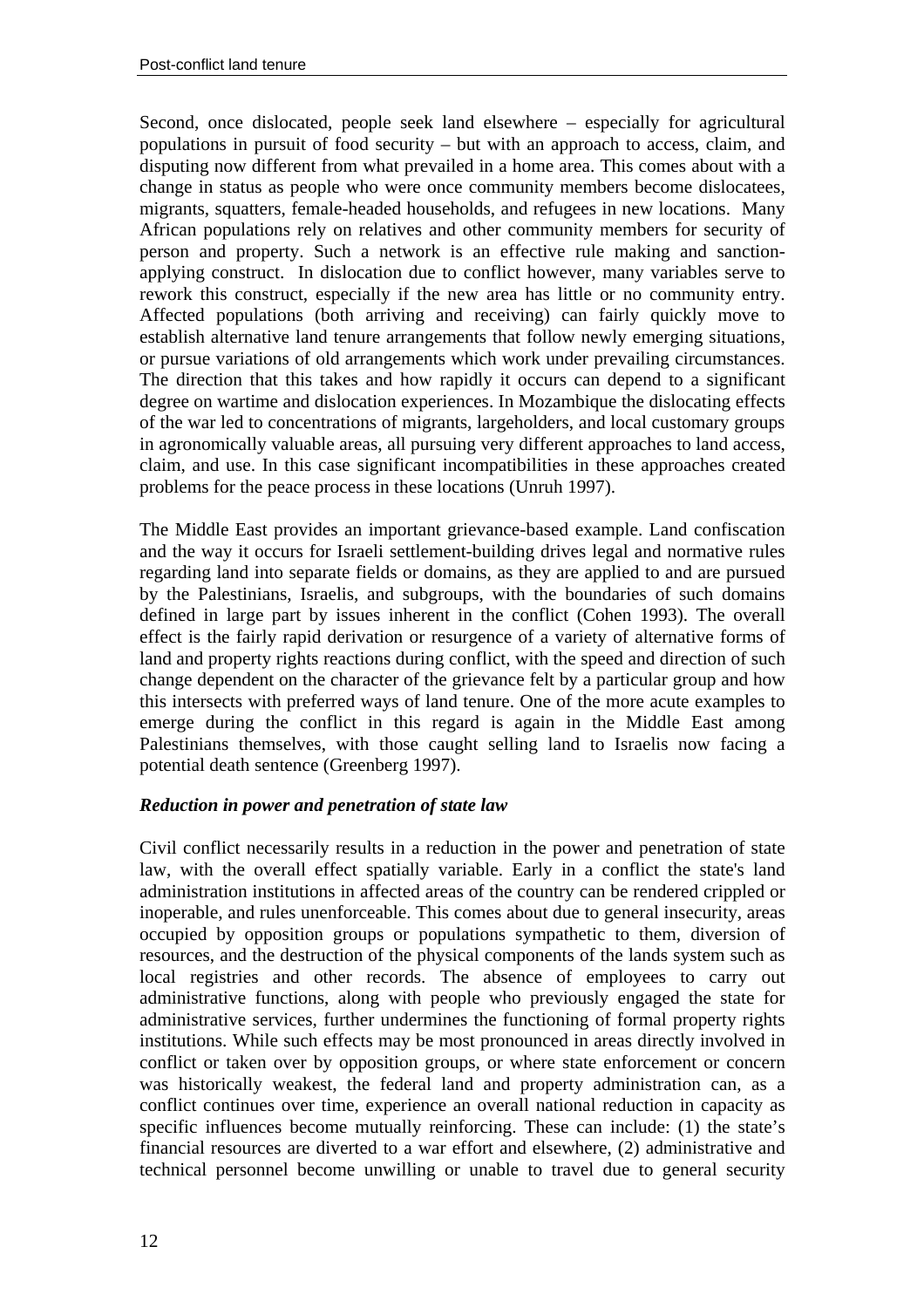concerns, (3) significant sectors of the national population begin to question the legitimacy of state institutions, (4) records pertinent to non-affected areas of the country become outdated as land and property transactions take place and go unrecorded, (5) a general recognition emerges of the unworkability of lands and property administration as a national institutional endeavour, and (6) increasing numbers of people abandon the state tenure system in favor of alternatives, which then act to further subtract adherents to state law in a "momentum effect" (Unruh 2003). In East Timor the land and property building was among the first destroyed by militia activity along with most property rights records (Marqhart et al 2002). In Rwanda much of the national geodetic system was destroyed, along with most official records, especially at the district level (Huggins 2004). As civil conflict grew in Somalia in the early 1990s, a reduced state capacity contributed to certain areas of the country being claimed by nomadic pastoralists under clan transient-access rights arrangements, by small-scale agriculturalists, by large scale-land interests accessing lands through the instruments of the crumbling state, and by heavily armed interests seeking access and control over lands by force (Unruh 1995a). Also in Somalia, land registries for the valuable irrigated areas in the central part of the country were largely destroyed and will lead to significant problems once a central government and peace prevail (Unruh 1996).

As well, forms of land tenure may be created which are directly connected to the opposition or insurgency which is made legitimate by direct military occupation and military strength (Unruh 2003). And there can be a reaction to the combination of insecurity generated during conflict, reduced capacity of the state, and the desire for the return of some form of order in society. The emergence of Shari'a courts in Somalia is one example of this, as is, arguably, the emergence of the Taliban in Afghanistan. Both were able to field their own mechanisms of enforcement for a variety of institutions, including land tenure (Unruh 1993). In Mozambique, because local rivalries between communities were caught up in the war, the result in some areas was a checkerboard effect of community-level alliances with Renamo and Frelimo with proximate communities' electing to side with the opposite of their neighbors (Hanlon 1991). The two sides in Mozambique's war employed quite different approaches to local communities and land administration, which in several ways were purposefully different from the opposition. This checkerboard effect (also observed in East Timor), together with the presence of land mines, highlight that even conflicts that did not initially have a land component can come to experience tenure problems in a peace process due to the spatial nature of conflict and land access.

#### *Land mines*

Land mine presence deserves particular mention in a land access context during conflict. While traditional land mine use primarily focuses on defensive purposes and route denial, in the developing world they are used as an offensive weapon. This is because the relative lack of resources that characterize insurgent groups, militaries, and militias, mean that combatants need to provide for themselves by obtaining what they can from local farms and fields while on the march. In this regard an important objective in mine laying is to deny access to land based resources by both farmers and one's opponents, thus denying food supplies to the enemy (Unruh et al 2003). Of course as lines of control move back and forth across the landscape during the course of a conflict, waves of mine-laying over large areas can take place with little or no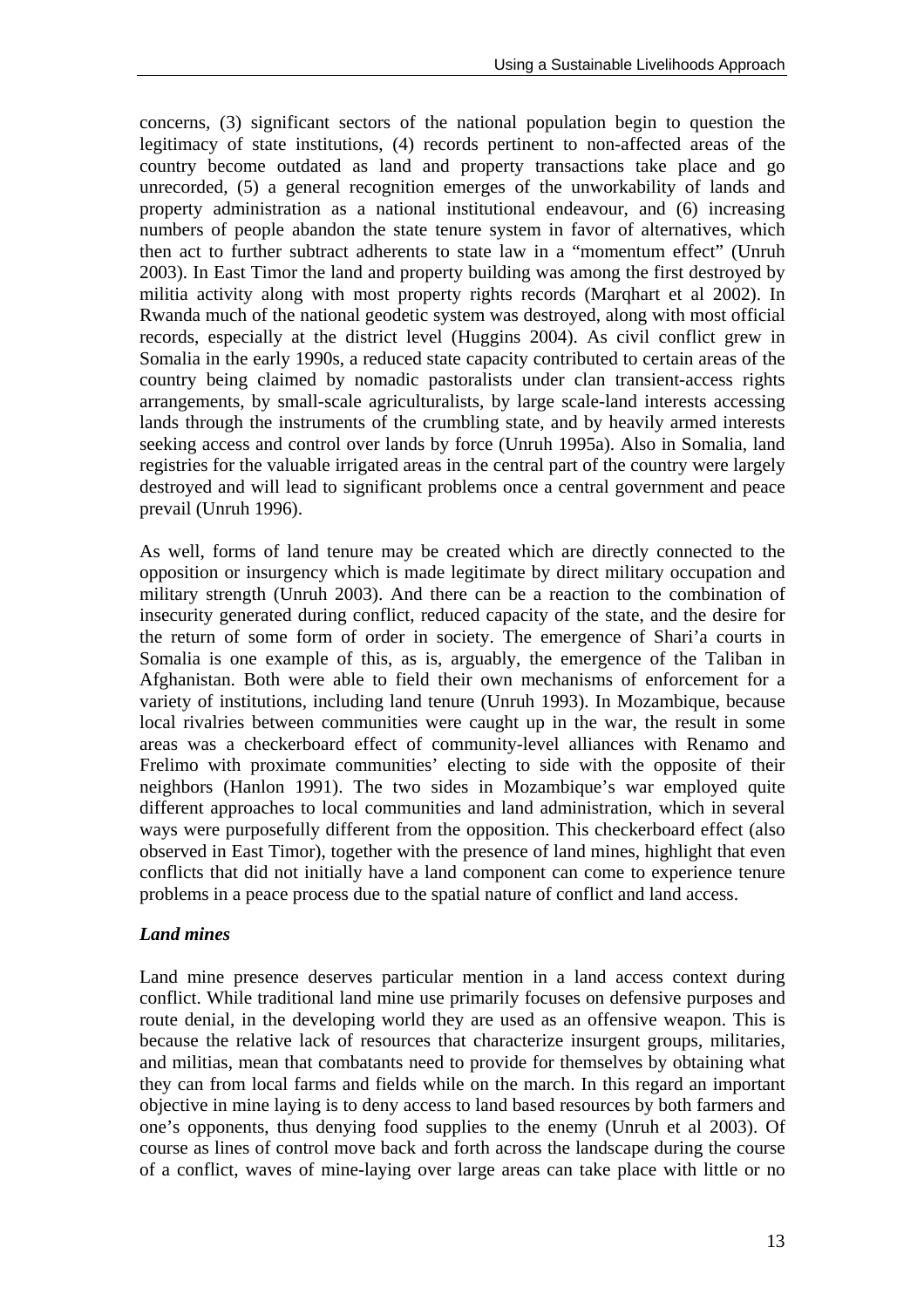record keeping. And, the general social disruption associated with landmine presence can be advantageous for a variety of reasons to both sides involved in a conflict, and as a result can encourage the further use of mines (Ascherio et al 1995).

#### *Identity*

With armed conflict underway, some groups will seize the opportunity to advance the goals of substate self determination, especially with regard to land. The result can involve land claim justification based on historical occupation. Such justification can gain renewed strength during conflict, and the pursuit of a "return" to historical lands or territory from which groups were expelled or departed, recently or long ago, can become a priority in a peace process – the Middle East again being a notable example. And as the identities of those involved in armed conflict develop to take on significant enmity with an opposing group or groups, approaches to land issues will reflect this and can become a prominent feature in the conflict and subsequent peace process. The difference between Palestinian and Israeli approaches to land and land tenure, are in a number of ways grounded in identity. Identity for Palestinians especially, has developed to a significant degree to mean opposition to Israel, Israelis, and Israel's approach to land administration (Unruh 2003).

### **3.3 Land and property issues that emerge after a conflict**

#### *The donor community*

Decisions about where government and donors locate concentrations of refugees and IDPs are rarely made with local community consultation, compensation, or coordination, especially with regard to how land is accessed for this purpose. Land access for migrants in such a situation is often derived from the presence of a government or international entity seeking to service concentrations of refugees or IDPs via the formal tenure system (McGregor, 1994). Meanwhile local communities often continue with customary tenure. Differences in tenure security between local and dislocated communities in such a case can be significant.

As well, coordination between donors and government is often difficult to come by. There are differences in definitions and interpretations of international human rights norms and how these intersect with the priorities of post-conflict land access, and there can be competition and overlap between donors over responsibility of aspects of the national land question or important issues (restitution, resettlement, policy assistance, etc.). There can be disagreements between donors as to the direction that the development of the property rights system should take after a conflict, with differences often tied to the economic and foreign policies of the donor countries involved. Thus post-conflict situations can be seen as opportunities by some bilateral donors seeking to reconfigure property rights along the lines of their own economic, political, or ideological preferences. This is especially the case with regard to private property vs. more communal property arrangements. In Rwanda there emerged strained relationships between a group of donors and the government, partly over the issue of the government feeling that it was abandoned during the genocide, and partly for questions raised by donors over aspects of the resettlement program, and the progress of land policy and legislation (Huggins 2004).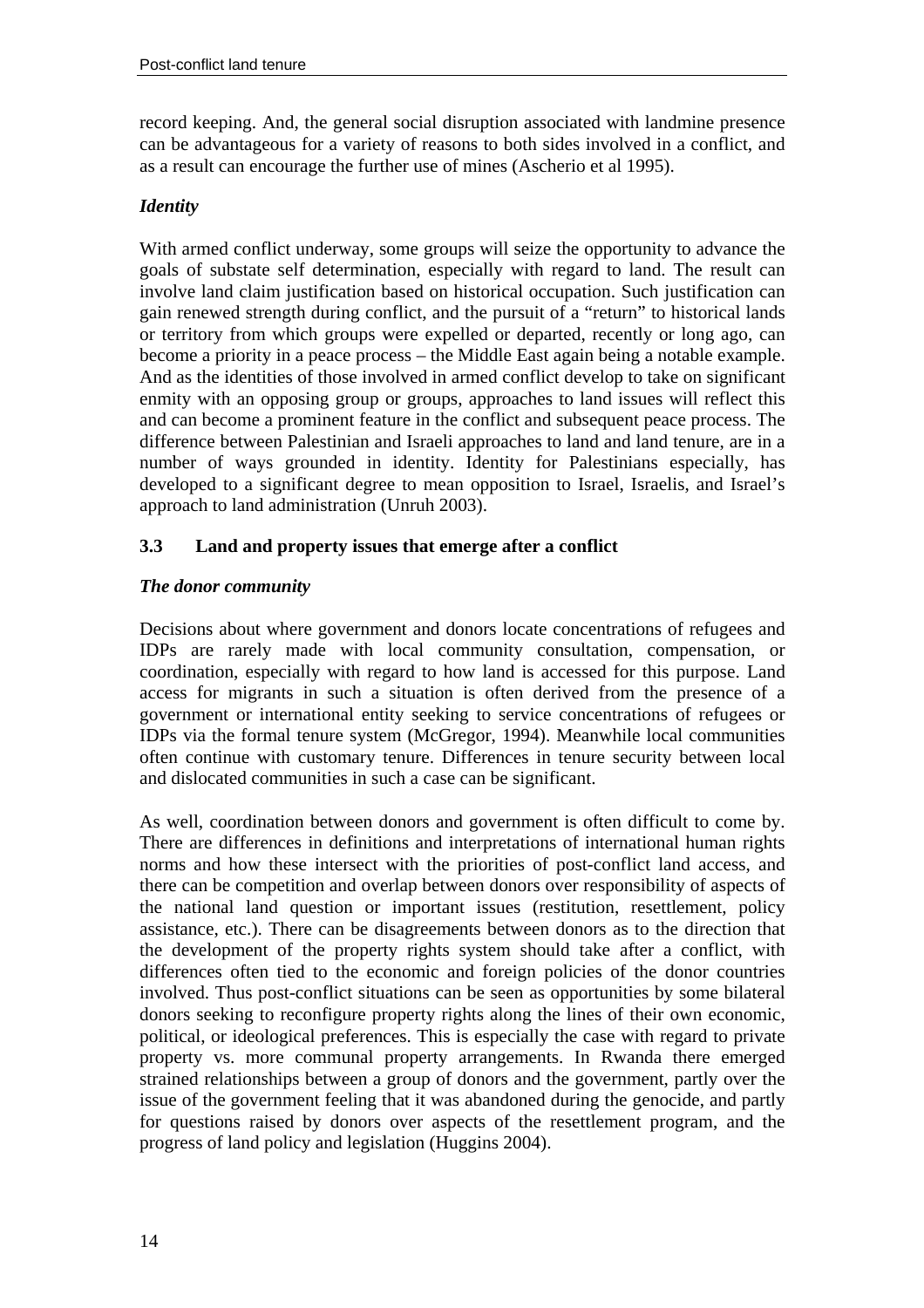## *Land mines*

Land mine presence continues to play a significant role in affecting land access subsequent to the end of a conflict. Large areas of prime agricultural land can remained uninhabitable or problematic for long periods due to mines (McGregor 1995; Ascherio et al 1995; UNOHAC 1994). One study in Mozambique estimates that as many as 500,000 landmines exist primarily in the most fertile areas (HRWAP 1994). At the same time, rural households are attempting to expand areas under cultivation after the war with each successive season, as farmers attempt to bring areas long under fallow due to war back into cultivation (USAID 1996), thereby increasing the likelihood of mine encounters. As a result, land access remains one of the most fraught issues in Mozambique, and landmines play a significant role in determining access (Mather 2002).

### *Evidence*

The fate of evidence (proof) of rights to land and property subsequent to armed conflict is a particularly acute recovery problem. Claims to properties, lands, and territories have as their defining feature evidence that is regarded as legitimate by members of a certain "community" (broadly defined). Control over what is or becomes recognized as evidence, makes legitimate or not an array of rights definition. Competition and confrontation (especially formal vs. informal) over who exercises this control (definition of legal evidence) with regard to specific land(s) and properties can result in problems, as some claimants find themselves with evidence different from that considered legitimate or possessed by others as post-conflict scenarios develop. The decision by the international community to allow the Bosnian Serbs to keep lands seized from Bosnia and Herzegovina meant that virtually no evidence other than ethnicity was legitimate subsequent to the conflict. Property holders who were "cleansed" from certain areas were no longer able to use what were once legitimate titles or other documents as evidence for possession of property (Holbrooke 1998). Changes in evidence can also manifest itself in a more nuanced fashion as the relative value of pre-conflict evidence can shift to reflect changed circumstances. This was the case in Mozambique, where "social" customary evidence such as testimony, community and lineage membership, and history of occupation were significantly devalued due to widespread dislocation. At the same time, the existence of permanent, physical investments in land, such as agroforestry trees, greatly increased in value as evidence (Unruh 2002a). Outright victory in a conflict can result in profound change in legitimate evidence, particularly as pursued by the state. Such was the fate of many land documents in Ethiopia when the Derg military regime took power in the mid 1970s, and again a decade and a half later when the Tigrayan-Eritrean forces took over.

#### *The time dilemma*

The post-conflict tenurial environment embodies a particular time dilemma with regard to the interaction of informal tenure (moving quickly) and formal state tenure (re-established slowly). Much of what has been described above with regard to conflict and post-conflict customary tenure moves quite quickly compared to the reconstruction of the state tenure apparatus (including organizations, institutions, and laws). In many post-conflict situations a land rush can occur after a conflict, which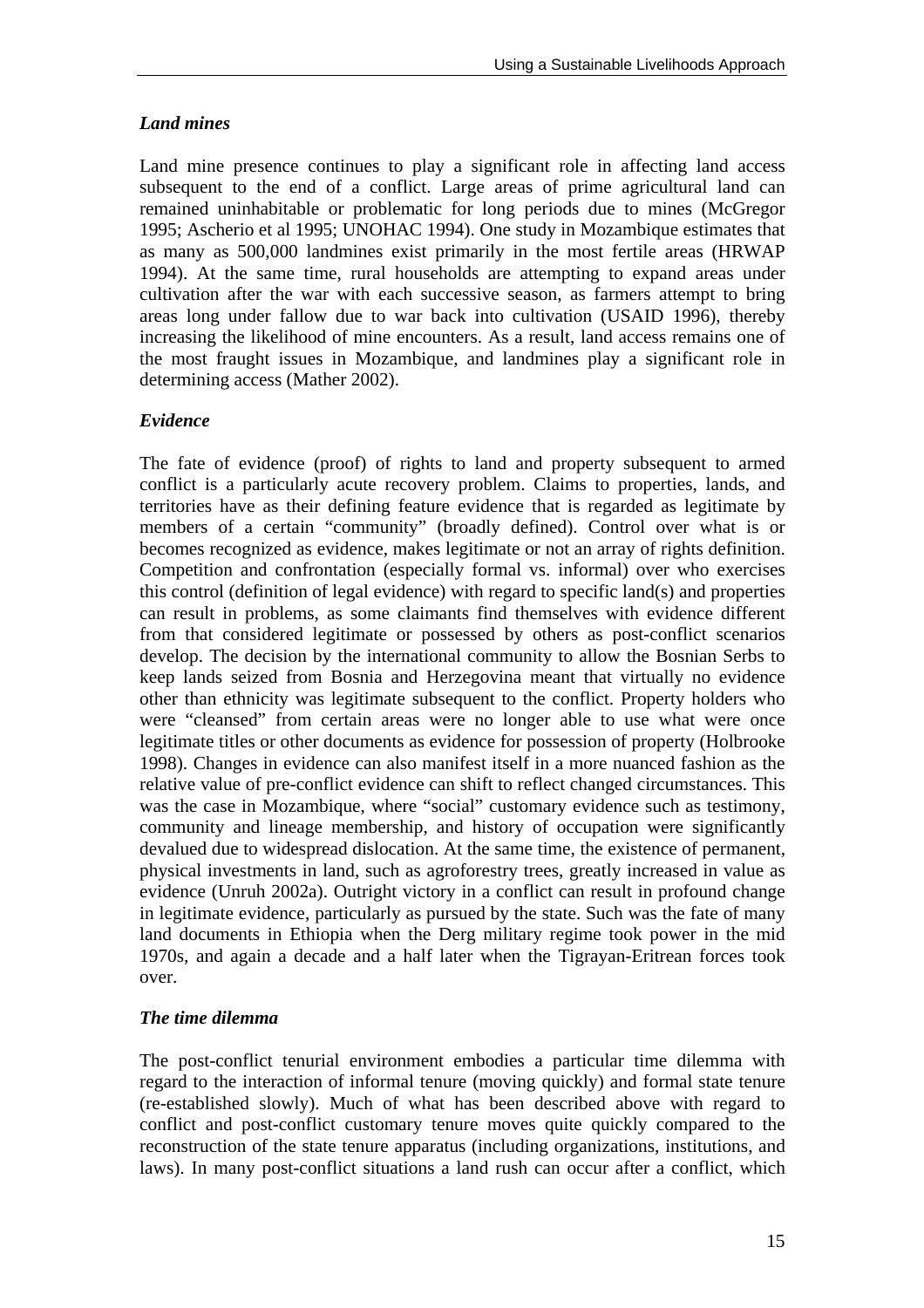very quickly outruns the ability of a re-establishing formal tenure system, and the best intentions of government and donors to manage. This can take community and household land tenure, resettlement, eviction, restitution, and disputing in directions that are largely outside of the control of a slowly reformulating formal tenure system.

In post-conflict situations the scramble for access to the means of survival and livelihood for large numbers of people, together with the pursuit of land resource opportunities by commercial interests, brings how actors intersect with each other over land resources to the fore very quickly. As well, different political factions that emerge from the war will move ahead with their own agendas, priorities, and ideas (e.g. the insurgency as a political party) in many cases regarding land. In this regard emergent political groups (potentially unhappy with their allotment of a peace dividend) can work to accuse the government of inaction on land issues, opposition to land reforms, etc. Such an effect can take advantage of the comparatively slow progress of formal land policy reform, development of institutional effectiveness, and derivation and passage of legislation, in order to win support from those who consider themselves disadvantaged by the process. This is the case in East Timor, where veterans of the 25 year insurgency against Indonesian occupation presently feel left out of the benefits of peace, including access to land, and have been involved in a number of violent incidents.

In another example from Rwanda, approximately 2.3 million refugees entered the country quite quickly between 1994 and 1997. And the formal re-establishing land tenure system (along with the international community present) was not functionally able to handle the influx and the speed with which it occurred. As a result, the direction that the refugee resettlement took in some areas was little influenced by the state, and included violent property takeovers, and other forms of self-settlement in lands and properties that were abandoned, or held by the remaining Hutu occupants (Huggins 2004). A full draft policy is only now just being completed, long delayed due to the sensitive nature of a number of land issues, and difficulty mustering the needed political will (Huggins 2004).

Significant aspects of the formal system will require substantial time to establish or re-establish. Some of the more important aspects include:

- Find and train land tenure personnel (absent due to layoffs and lack of training),
- Reconstitute cadastre and formal registry systems,
- Locate lost records, decide on a course of action when records are missing or have been destroyed,
- Re-construction and re-establishment of the political, structural, and organizational aspects of an emerging government that are responsible for different aspects of the land tenure system, e.g. courts,
- Lack of physical aspects of a formal land tenure system: vehicles, maps, surveying equip, computers, office supplies,
- Lack of and need to re-establish: salaries, perdiem, and travel allowances,
- Lack of interagency and NGO project coordination regarding the land issue, both domestic and international (in Bosnia there were over 100 different agencies involved in the land restitution and return process (Leckie 2003)),
- Rebuild the low level of confidence in state institutions and donors among the general population,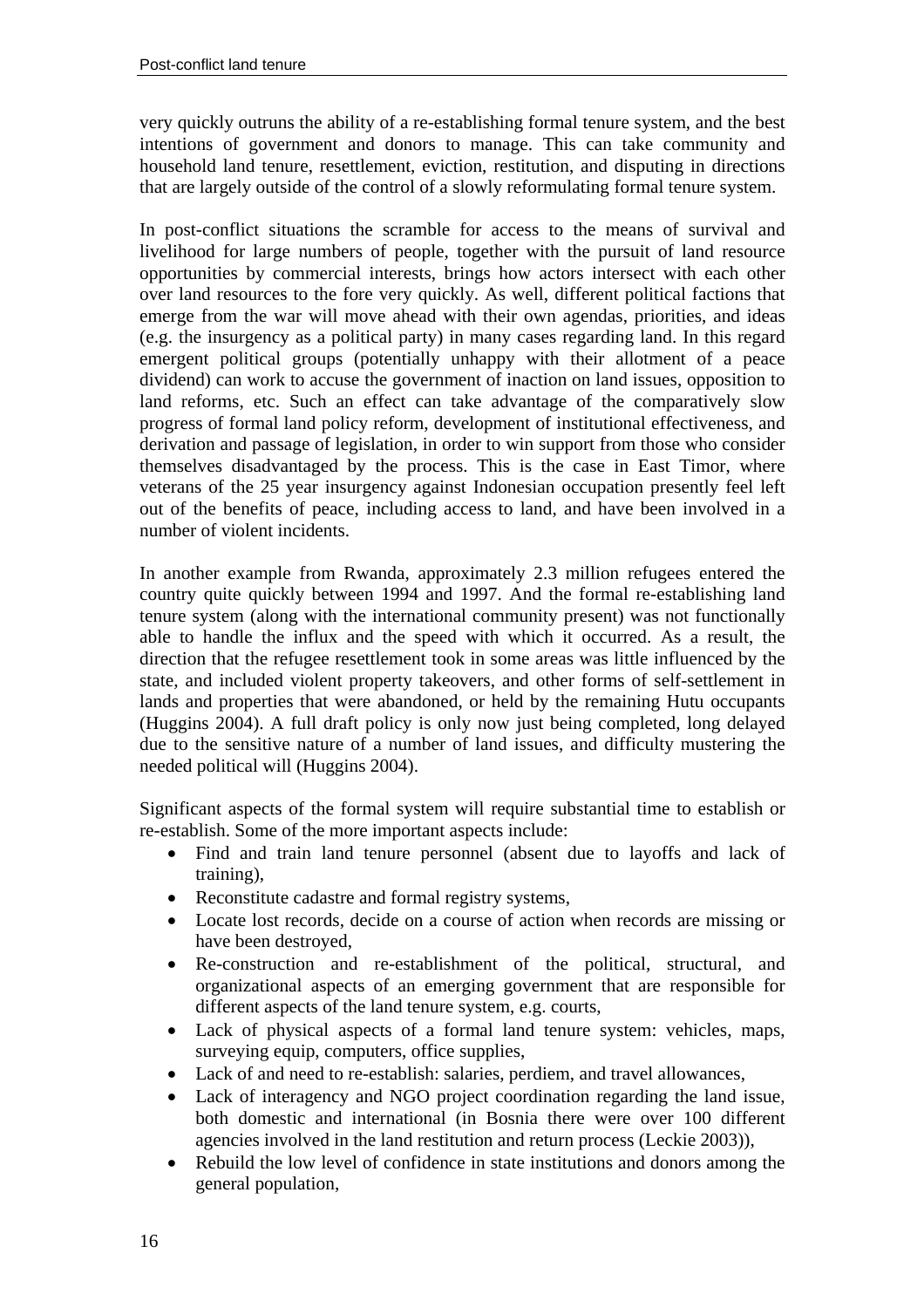- Deal with the uncoordinated legislative activity common in jurisdictions, competencies, etc.,
- Put a legislative and administration framework together for land tenure issues,
- Problems of money for all tenure-related needs.
- Deal with unresolved citizenship and nationality issues (people, confiscated and abandoned lands etc),
- Need to re-establish or establish effective enforcement powers and mechanisms for land tenure decisions regarding claims, evictions, and dispute resolution.
- Time will be needed for government experimentation with different approaches, or correction of mistaken approaches that emerge as unworkable or unrealistic (e.g. registration of all smallholder plots in post-conflict settings – Rwanda),
- Respond to pressure from the international community to have international law and human rights norms be consistent with domestic legislation,
- Derive and implement approaches to specific, highly sensitive land issues,
- Derive the political will to derive workable, legitimate formal institutions and approaches,
- Derive and implement effective ways of communication with most of the population for dissemination of aspects of the formal land tenure effort: laws, restitution, claims, community consultations, conflict resolution,
- Deal with corruption and abuse in government, and in the government's land tenure effort.

Apart from these organizational, institutional and financial aspects of reconstruction of formal tenure systems, is the additional problem of legitimacy and capacity. Although a peace process can attempt to reconstitute institutions, the primary difficulty over time, stems more from issues of legitimacy and capacity of institutions to effectively recognize and resolve important tenure issues than from the ability of the government and donors to derive and place institutions within different levels of government (Tanner and Monnerat 1995).

The overall time dilemma can mean that in many cases land access or re-access problems at the individual, household, community and commercial levels will operate in a formal system institutional vacuum. The overall property rights arrangement then risks becoming unwieldy, with wider repercussions on agricultural recovery, economic opportunities, food security, and the political problems associated with ideas about "home area", ethnicity, and areas gained or lost by different groups (Unruh 2002b). On the other hand the aggregate result of the differences in the rates with which change occurs in the formal vs. the informal tenure sectors, means that local authorities (traditional or emerging) will have much increased relative power in the post-conflict tenure setting—and this (in the SLA context) can be an advantage to smallholders in terms of what they do have control over. But such a situation provides for large variation in how land issues are handled. In Rwanda local authorities held much responsibility for resettlement and reallocation of land, in a formal legal and policy vacuum after the conflict (Huggins 2004). How the re-establishing formal tenure institutions and laws deal with such effects when they are implemented will be significantly important if the ultimate objective is to utilize the formal tenure sector for improvements in tenure arrangements in the informal sector.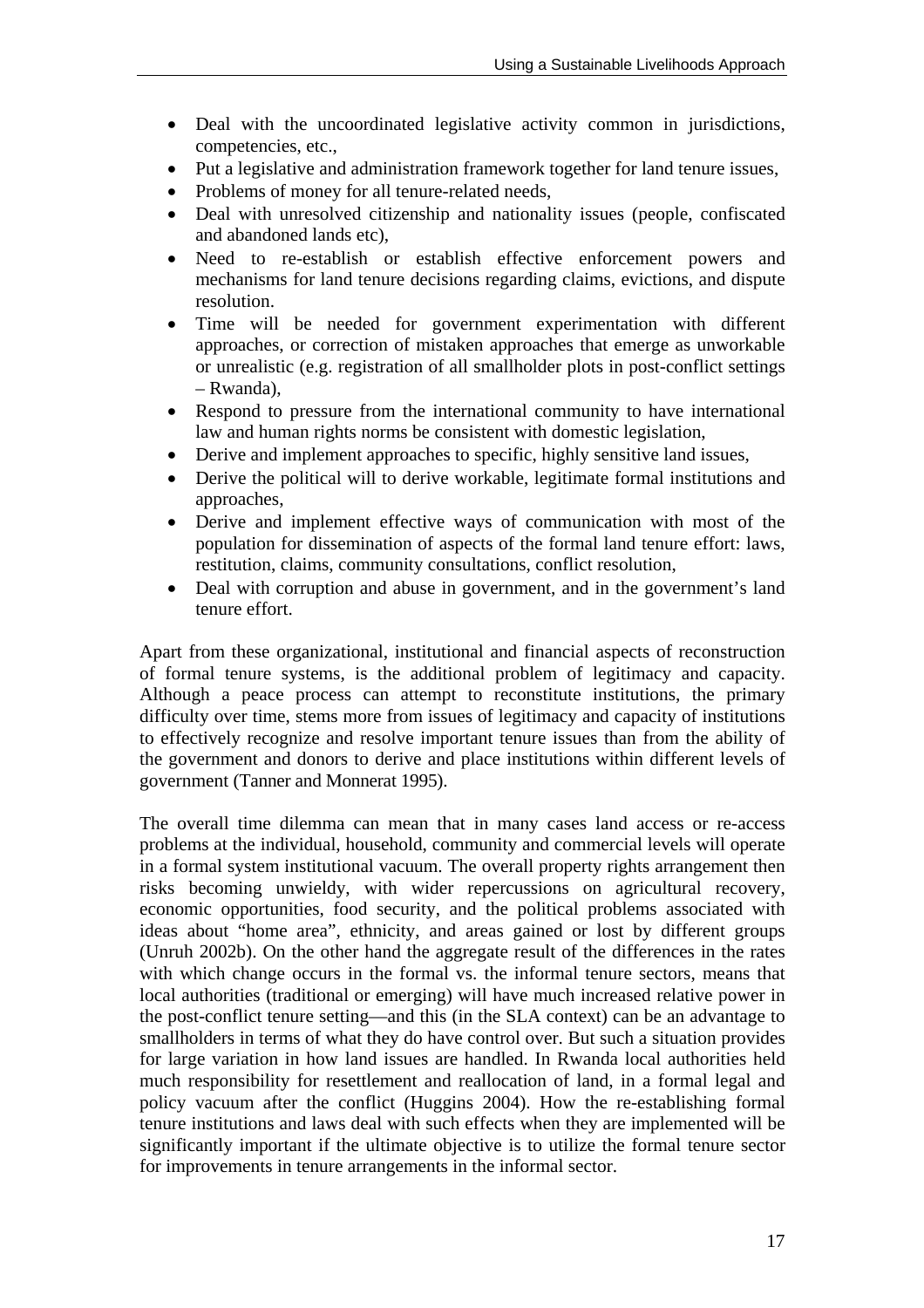#### *Binding rights and obligations*

Legislative change in post-conflict settings, given the time dilemma, can be overlaid onto sets of rights and obligations that are already in existence, very binding, and often much stronger than new or revised laws. In a land tenure context this means that during a peace process, relationships that have been created and maintained during a war to facilitate property, land, and territorial needs and aspirations will predate and can be significantly stronger than any new laws attendant on a fragile peace and a war-weakened state. The effect can be particularly pronounced as mechanisms for disseminating and enforcing new laws (especially with agrarian, semi-literate, warweary populations) will also be weak or nonexistent. Hence the objective of changing social arrangements in certain ways with legislation frequently can fail or be deflected in a peace process (Unruh 2002b).

#### *Land issues and the peace accord*

While land issues can be at the center of many civil conflicts, in subsequent peace efforts they are frequently addressed in a general framework presented in peace accords. While a peace accord or victory in civil conflicts can to a certain degree resolve a spatial contest in a macro sense, implementation of accords (or new constructs associated with victory) for a population constitutes a local to macro level land and property institutional dilemma not easily overcome. Several problems can emerge from the way the peace accord is carried out in a post-conflict setting. There can be disappointment or disagreement in wording or implementation of the accord among donors as well as with the general population. This can translate into a significant weakening of the accord, and its binding nature on the various sides in the conflict, groups of combatants, and the members of the international community who are obligated to provide assistance in a timely manner (Bailliet 2003). Subsequent to the signing of an accord there can be little confidence in the general population that peace will actually follow (Unruh 2001). This will particularly be the case if there has been repeated attempts at constructing a workable agreement depending on the nature of the conflict. In Mozambique but particularly in Angola, there were repeated attempts at constructing and following through with peace accords, and expectations of peace had been dashed repeatedly. An accord can take significant time to negotiate, and in the meantime there can be a quick development of a variety of tenure situations. As well, certain land-related issues can be left out of an accord if they are too delicate, and there is a risk of compromising the integrity, timing, or participation in the accord.

In Guatemala concerns arose regarding the legally binding nature of the accord (Bailliet 2003); while in Rwanda by the time the Arusha accords were negotiated in 1993 all of the lands set aside for refugees had been occupied already on an informal basis (Jones 2003). Also in Rwanda, there was disagreement between the accord and Rwandan law with regard to the time limits under which returnees could expect to reclaim land (Jones 2003). In Mozambique the issue of eventually dissolving the distinction between Frelimo and Renamo held areas was seen as too delicate to include in the accord, and the issue was left to evolve on its own, which in some cases led to a solidification of the division (Unruh 2001).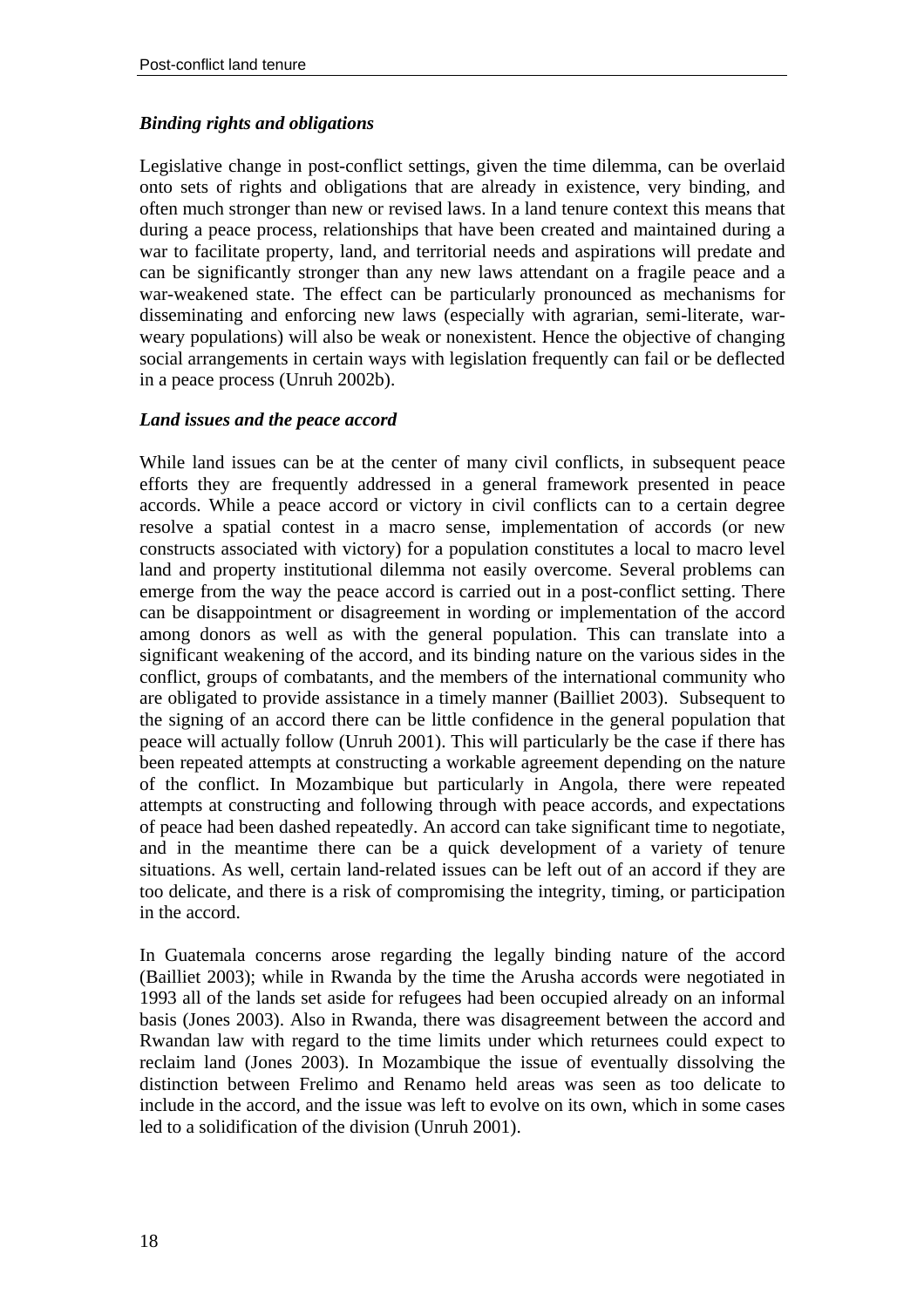### *Restitution*

Land restitution can be a particularly a difficult component to include in a peace accord. Post-conflict land restitution has gained significant attention in recent years, with the international community increasingly linking this (for both IDPs and refugees) to international human rights standards (Leckie 2003.) The complications attending to restitution issues are complex, and significantly important to solidifying peace. While the trend is laudable, it does add a large complex and at times intractable aspect to post-conflict land tenure. Because land issues will in many cases be one of the reasons for the conflict, pre-conflict ideas about land return and restitution that have been neglected will come to the fore in the post-conflict environment.

Complicating this will be large-scale dislocations of people with little or no documentary evidence as to their claims; principles of adverse possession for those that occupied land during the absence of the original inhabitants; restitution claims pursued by largeholders, foreign and domestic; and the efforts on potentially both (in some cases several) sides in the war to purposefully re-locate people for the purpose of claiming land for a particular group. In a post-conflict environment, it must be appreciated that, there exists an operational tension between the need and desire for restitution on the part of those who feel it is due, and the much reduced capacity of the state in post-conflict scenarios to effectively move ahead with the issue within formal law. As well a new "restitution law" may be required, necessitating quick and effective legislative capacity. The result may be that restitution efforts proceed ahead informally by those who feel that justice is due them, and herein lies an important potential flashpoint for a return to conflict, or to significantly impact the progress of the peace process.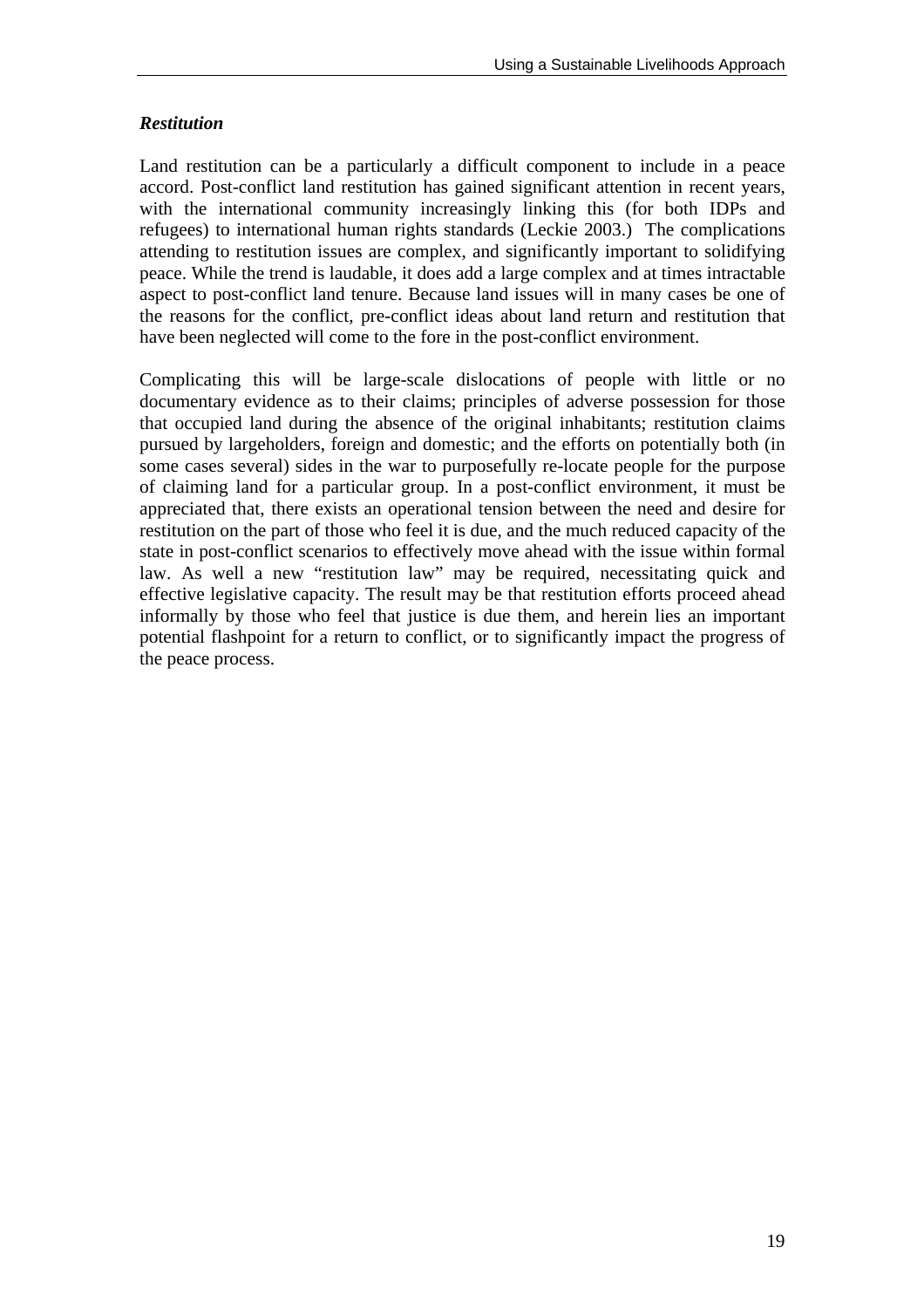#### **4. POST-CONFLICT LAND TENURE WITHIN THE SUSTAINABLE LIVELIHOODS FRAMEWORK**

#### **4.1 The vulnerability context – conflict**

#### *Shocks*

Shocks connected directly with conflict events exist in two types: 1) the effects of specific, including repeated, combat and combat related events on individuals, households, and communities; and 2) the effects of the overall conflict on livelihood systems. The first concerns the temporal and spatial combat and combat-related (banditry, pillaging, land mine encounter, food provisioning from communities by troops, etc.) repercussions, which have a direct impact resulting in deaths, household and community disruption, asset striping, conscription, trauma, loss of crops and livestock, food store depletion, and immediate dislocation. The repercussions of these events can vary with the temporal and spatial nature of the conflict and can range from areas being repeatedly subjected to large-scale combat events, to areas subjected to one or two small-scale combat-related events, to areas that endured the war with little or no experience of such events. Such direct effects, while spatially prescribed, have wider repercussions as people flee, and markets collapse; which in aggregate constitute the second type of direct shock—the broader effect on livelihood systems. The latter includes disruptions in coping strategies regarding how households and communities deal with direct combat events or fear of them, and lack of assistance and support provided by like groups (lineage, geographic, religious, ethnic, etc), the state, or the international community.

While dislocation can be due to direct or indirect conflict events and trends, dislocation itself is a shock as individuals, households, and communities deal with the experience of greatly reduced and often complete loss of assets or access to them. Arrival in destination locations for displaced persons can result in an ongoing series of shocks as individuals and households are subject to discrimination, and ongoing asset in-access or deprivation, in contexts where there can be a range of support—from effective support by kin, the state, or an international agency, to little or no support or assistance by the host community, to outright conflict, animosity, and depredation by locals, troops, and social banditry. The results can range from a permanent or semipermanent hosting in a destination location, to repeated dislocation as people continue to attempt to locate an area with near-term personal security as a priority. A primary question in such a context is how to view and assess such a population in aggregate, given that the experiences involving the shocks of dislocation will be so varied across a post-conflict landscape.

Dislocation-related shocks can also affect host communities. The settlement of IDPs or refugees in areas occupied by local communities can result in compromised property rights, from decreases in tenure security, to loss of access to lands or landbased resources. Often dislocatees are relocated in new areas and lands with little or no consultation with host communities. This can result in loss of access rights to agricultural lands, along with forest product, grazing, and water resources. The shock can become aggravated with additional factors such as droughts, floods, and disease, resulting in significant competition between IDPs and local communities over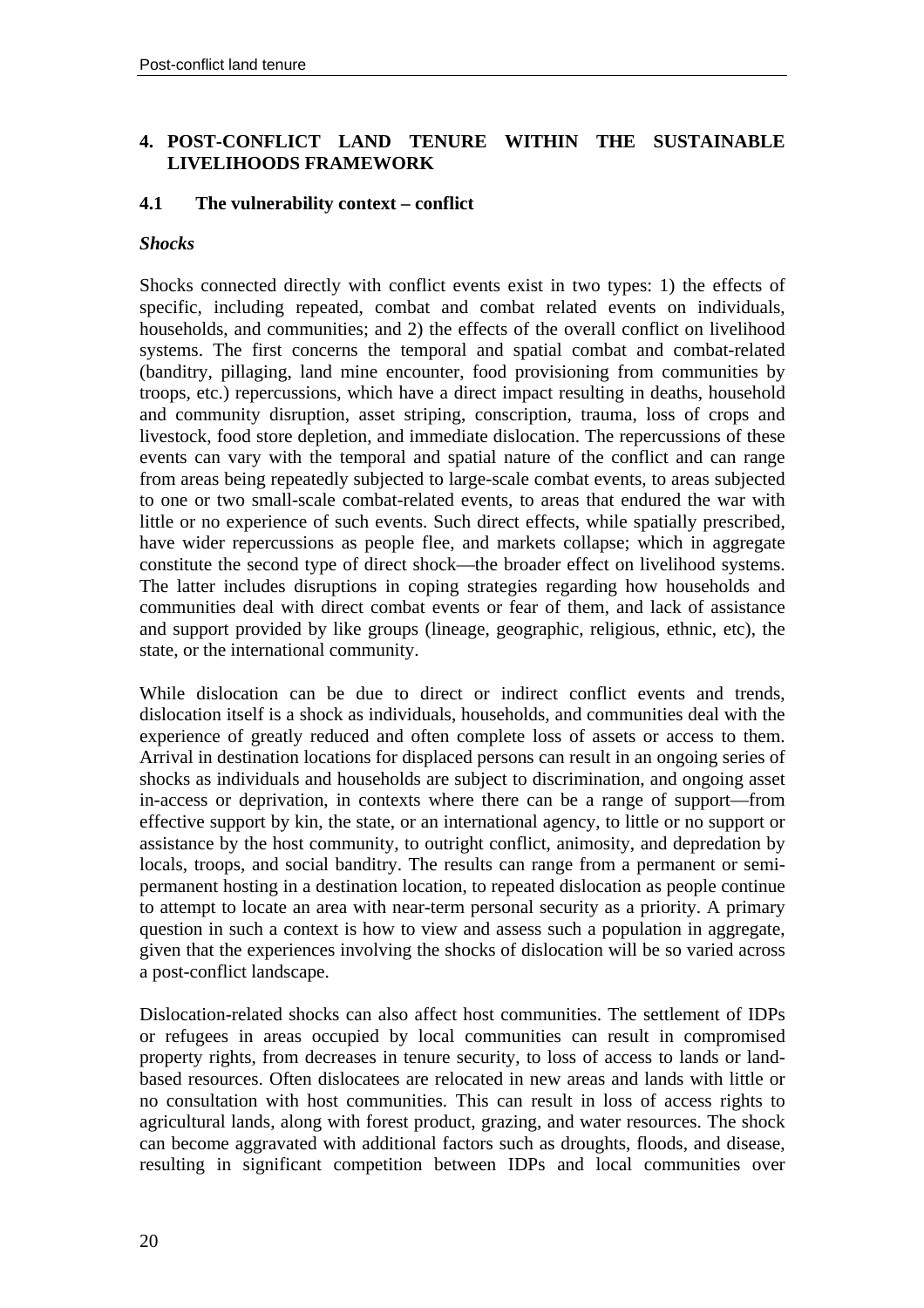diminishing resources. With the presence of significant numbers of dislocatees, competing land use and claims can result in local landholders abandoning features of their own tenure systems because disputes and the lack of legitimate mechanisms to resolve them have made such features unworkable, or they believe there is little point in adhering to tenurial constructs that others (IDPs) are not following. Such a situation then leads to considerable disruption of local customary tenure.

The destruction of crop and livestock assets (liquid financial capital) during and subsequent to conflict has a primary impact on livelihoods and coping strategies. In addition to direct loss of both due to combat, forced abandonment, and theft; this shock also involves the destruction of or in-access to the means to reproduce both crops and livestock. These include, predictable access to land(s) and water for cultivation and grazing, participation in trading networks involving seeds, new herd additions, market opportunities, and delegation of responsibilities among family members who must travel varying distances from households and communities in a potentially insecure environment.

Market collapse and in-access due to conflict can be one of the most pervasive and enduring shocks due to conflict. The spatial network of infrastructure, institutions, and norms which support contacts, trust, transport, and facilities are delicate and difficult at best in developing country contexts, even in times of peace. Market network collapse can be among the first shocks delivered with wide impact in conflict scenarios, and among the last to be re-established after conflict. The effects of market collapse and in-access can be felt far from actual conflict events as combinations of transport, political affiliation, non-delivery of products, monetary institutions, and dislocation are reworked over large areas. The influence on non-reproduction of the means of livelihood (crop and livestock production) then feeds back to perpetuate market dissolution and militates against market network re-establishment after conflict.

While the shock events associated with many forms of direct combat do not occur in post-conflict situations, this is not the case with land mines. Ongoing shocks due to landmine encounters after the end of open hostilities continue for years, as does the fear (and subsequent decision-making) that certain areas still contain mines. This leads large, often agriculturally productive assets to be treated as "off limits" to rural inhabitants, with ongoing repercussions on crop and livestock sector rehabilitation, livelihoods, and resettlement (Unruh et al 2003).

## *Trend-related vulnerability*

The dissolution of communities and their long-term reorganization subsequent to conflict is one of the most important trends influencing vulnerability and the re-access and accumulation of assets. Due to the very large role that community plays in rural livelihoods in the developing world, its reorganization subsequent to conflict can be a long, and often difficult process. While some communities will be able to re-establish themselves quickly due to easy access to natural, social, and human capital that accompanies community cohesion which can favor the more isolated areas, often there are complicating factors. The effects of political affiliation during a conflict, notions of victimization, victory, or blame, IDP return problems between those who fled and those who stayed behind, the often large increase in the roles and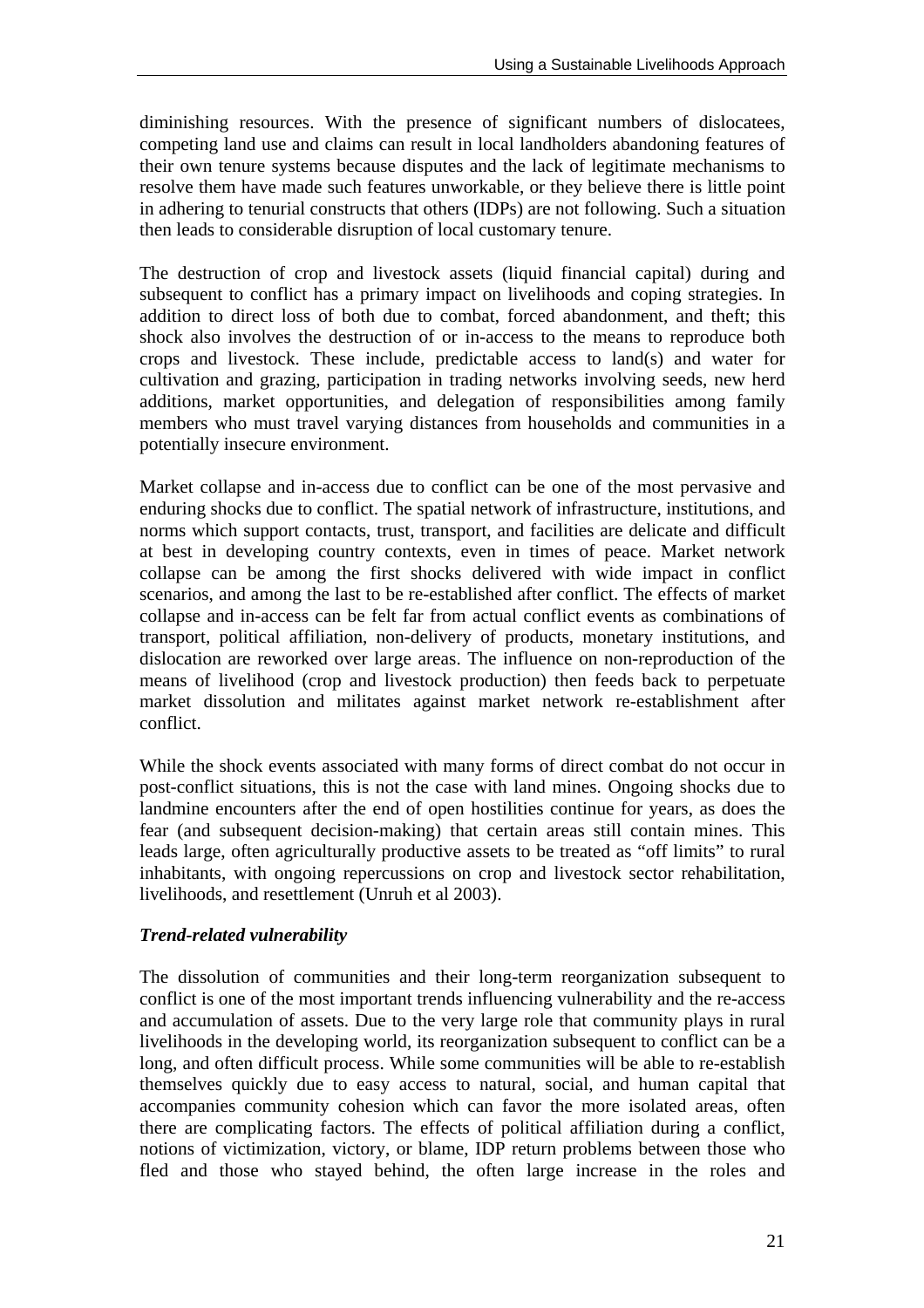responsibilities of women during and after conflict, and lessons learned in refugee camps and cities, can combine to make reorganization of communities of agriculturalists problematic and long-term. But because the prospect for such reorganization will vary markedly over a post-conflict affected landscape, aggregations and single notions about this trend will be difficult.

Profound shocks to human societies such as conflict, famine, some natural disasters, and recovery from these, frequently result in socioeconomic segmentation, whereby many people become poorer or worse off, but at the same time there emerges a segment that is able to grow wealthier (Unruh 1997). This occurs as crisis, adaptive, and livelihood coping strategies comprise progressively selling off assets (including land), sometimes at very low prices in order to move them quickly and gain a quick income. These assets are sold to others who can afford to buy them, ensure their security and hold them, and sell them either to others or back to the original owners subsequent to a crisis, but at higher prices. This allows those in a position to do this to become wealthier. While this trend occurs at the village level, it can also occur at higher levels, including the level of the state, and can reach a point whereby such an activity is so lucrative that those in such an advantaged position can seek to slow or stop the resolution of the conflict or progress of a peace process.

While shock-related disruption of production systems can result in an immediate stripping of assets fundamental to production systems, trend-related dissolution of production systems are longer term and more complicated. For example, dislocatee return and attempts at reintegration into production systems finds that significant system components are missing or not operable, and alternatives must be sought in their place. This can result in trends in post-conflict situations progressively acting to dissolve aspects of pre-existing production systems due to, (1) conflict over land with no legitimate, respected in-place institutions to resolve then, and (2) lack of market opportunities and state support which leads to significant difficulties in re-establishing the crop-land and livestock-land mix fundamental to livelihoods.

Subsequent to the end of a conflict disappointment and distrust trends in a newly reconstructed state can manifest themselves in the development of different forms of local alternatives; particularly since the ideology, mobilization, and wartime aspirations are still fresh in the minds of many, and a post-conflict state can find that it has less influence than initially thought. In Zimbabwe local distrust of the state became significant even when the insurgency won and went about establishing a government and policies regarding land, because local chiefs were purposefully left out of the new state due to their alliance with the Rhodesian administration (Ranger 1985).

#### *Seasonality in a post-conflict context*

While seasonality can be a difficult variable in times of peace for smallholders, the difficulty can be magnified in post-conflict scenarios. This occurs as the timing of the biophysical and social aspects of the agricultural calendar intersect with the timing of priorities involved in post-conflict survival: migration and resettlement; pursuit of short-term food, personal, and livelihood security; re-claiming land and land disputes; and the lack of seeds, agricultural implements, labor, and livestock, along with other forms of financial capital. The overall effect can be to significantly extend any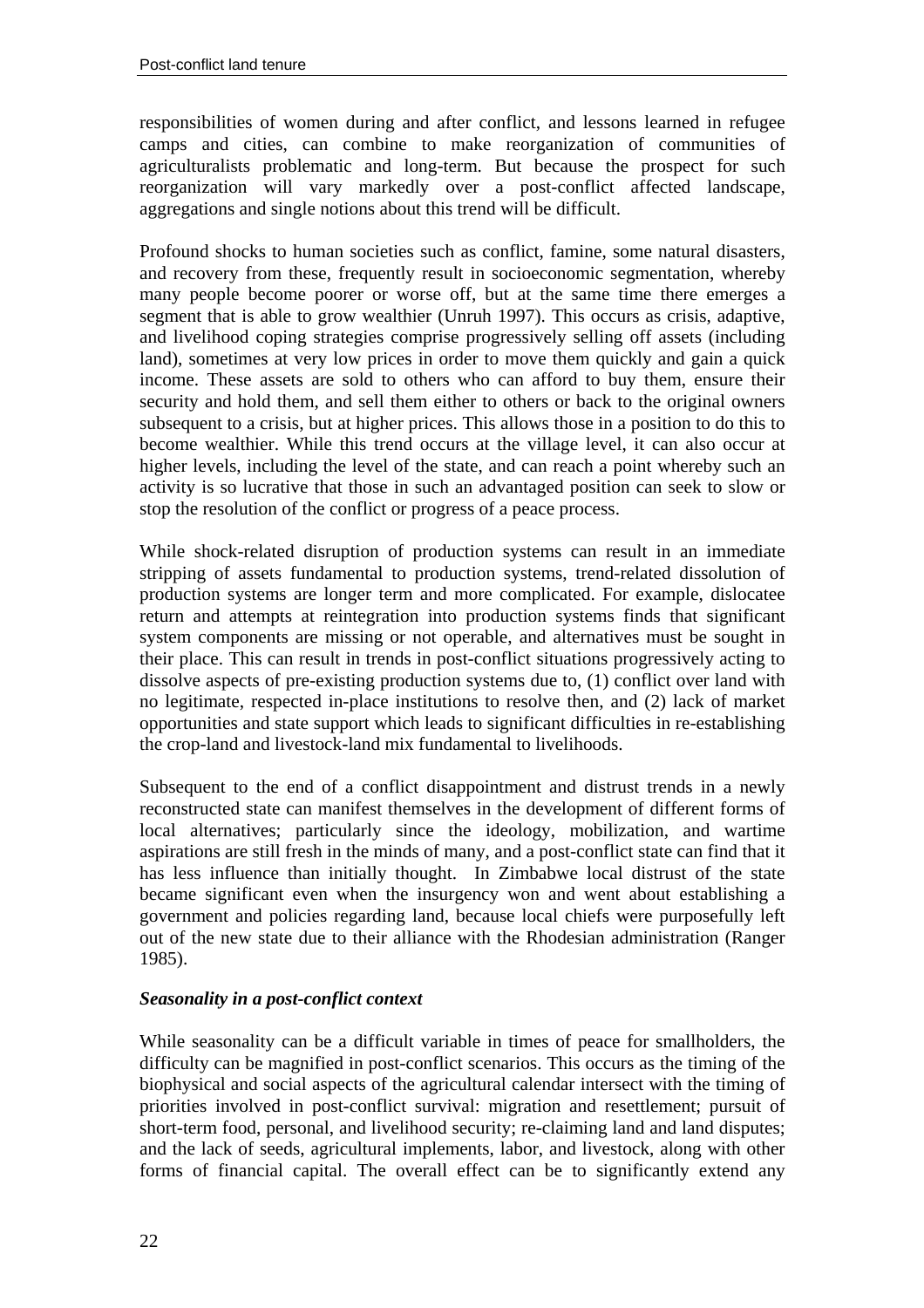"hungry season" effect (the time when food stocks are low, but crops are not yet harvested) in locations where this occurs normally, and to potentially introduce a hungry season where it did not previously occur. Such an extension can occur over additional weeks, months, or encompass the entire agricultural year, depending on the area's intersection with the conflict and recovery.

The intersection of crop and livestock destruction with seasonality in post-conflict settings, will, in addition to the hungry season effect, likely mean that recovery of these assets will take a significant amount of time. While economic, social, and biophysical rates of increase for both crop (rebuilding seed supplies, reacquisition of implements, and land and labor) and livestock (herd rebuilding tied to purchasing power, availability of livestock, and reproductive rates of livestock species) can be predicted in times of normal production system function, in post-conflict settings the issues associated with recovery will significantly magnify the role that seasonality plays in agricultural asset recovery. This will particularly be the case if drought or flooding, or erratic onset and duration of rainy seasons are present.

Food prices in post-conflict settings, in both rural and urban areas are ongoing trends affected by available supplies after a conflict (often low), together with infrastructure and market recovery, and the quantity, distribution, and type of post-conflict food aid and productive asset development assistance. The combination of high prices, and low purchasing power is arguably one of the factors involved in the upsurge of "social banditry" after a war (Unruh 1997). The influence of prices on agricultural strategy will involve: continued use of "famine food" including wildlife (particularly given the prevalence of light weapons), and plant species considered edible only in times of stress. In Ethiopia the naturally occurring "vetch" plant is eaten in times of food insecurity and conflict, usually mixed with grain stores to stretch out supplies. In times of extreme stress it is eaten on its own, and has a crippling effect on children and the elderly. As well "shortcuts" in food preparation can occur as high prices prevent the purchase of alternatives. In post-conflict northern Mozambique, returning populations were unable to afford the purchase of foodstuffs, necessitating the immediate consumption of cassava without the normal processing of the plant that would have removed the naturally occurring poison. High prices will likewise delay the recovery of crop and livestock assets and the attendant production systems, necessitating the pursuit of alternative agricultural strategies more focused on extraction, overuse, and mobility (Korf 2002).

## **4.2 Livelihood assets**

#### *Natural capital – land*

Changes in land asset access during conflict can come about with, (1) dislocation; (2) dislocatee claims in destination locations; (3) victory or loss of particular sides in the conflict and the rural inhabitants connected to these sides (including ethnic cleansing and the subsequent purposeful ethnic re-population of areas); (4) land losses and gains connected with opportunistic activities of individuals and groups intending to take advantage of the fluid post-conflict environment and the lack of functioning state institutions to pursue economic, religious, or identity-based land taking; or what can be perceived of as re-taking of lands. In Rwanda various rationales were derived to facilitate the post-conflict taking, or occupying of land and property that were tied to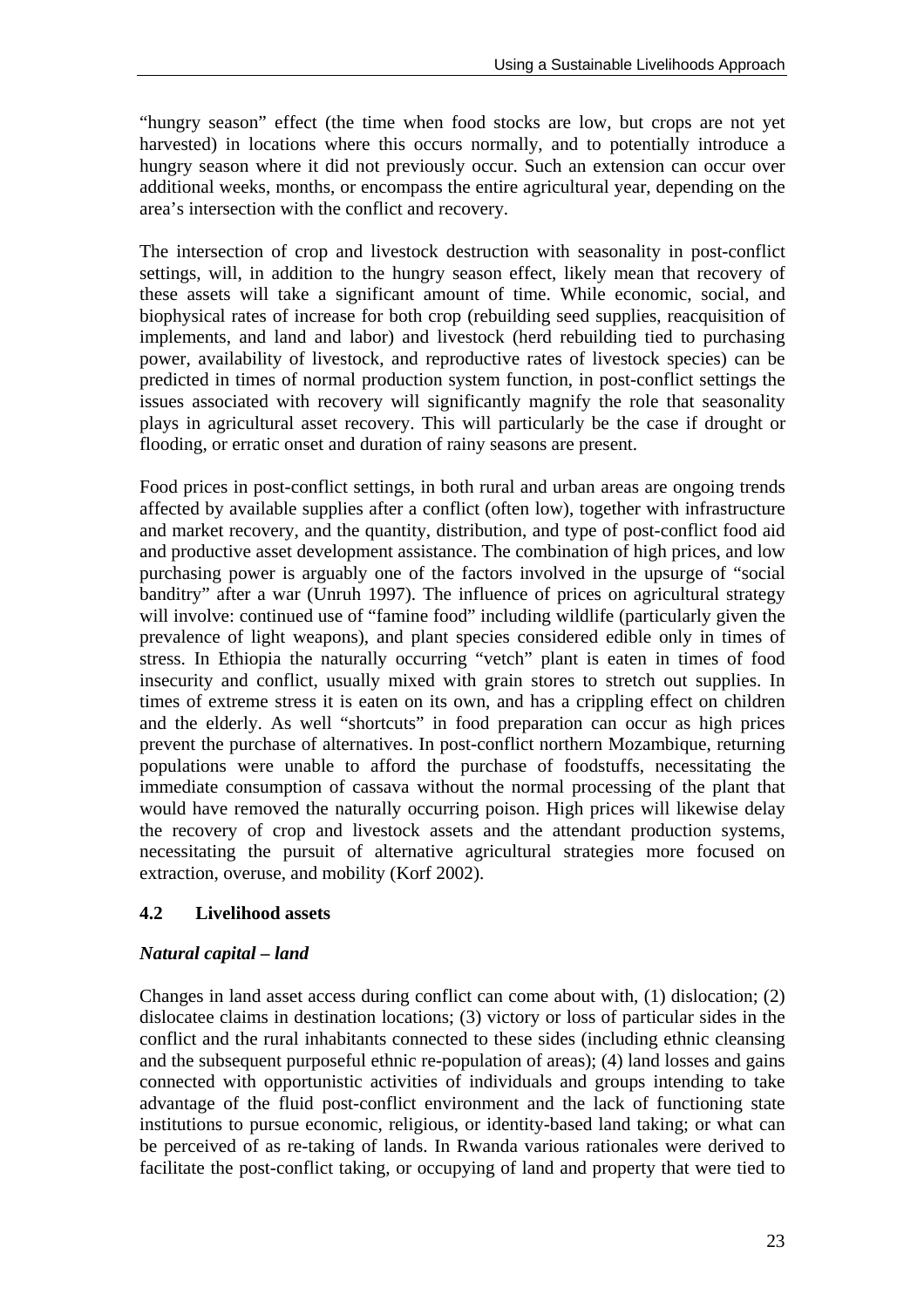the character of the conflict; particularly involving perceived, actual, or accused guilt with regard to participation in the genocide (Huggins 2004).

An important aspect of land as natural capital is the security with which it is held. Thus while quantities of land as capital can be high or low, what one is able to do with this capital depends on the degree of tenure security enjoyed. Ongoing reductions in secure access to lands in post-conflict settings (different than no access) result in continued short-term resource use and extractive use of land resources (Korf 2002), with repercussions on the agronomic resources necessary for recovery and subsequent development. While wide-spread decreases in tenure security may be the logical assumption in post-conflict settings, research in post-conflict Mozambique reveals that there can be a segmentation of tenure security with most members of a sampled population having very low, but a significant number having very high indices of tenure security (Unruh 1997). High measures of tenure security in post-conflict settings for particular segments can emanate from the peace accord, solidification of gains made by one side or another in the conflict, the presence of state or international actors connected to particular pieces of land, or security exerted over lands through force of arms.

Tenure security is ultimately a product of the mix between natural, human, social, and political capital. In this context tenure security is to a large degree less about the rights possessed by a particular individual, than it is about the respect for those rights that a community provides (Unruh, 2002b; 2003). Tenure security is fundamentally about this community role. Where locals, IDPs, and commercial interests find themselves in one broad community, the degree to which an individual believes "others" in the community are willing to respect rights based on specific evidence attesting to those rights, is fundamental to one's sense of tenure security (Unruh, 2003). As newcomers, IDPs can (in many cases from their own experience) believe that they are second class members of a community, and this belief may prevail over other indications of actual adequate rights provision (Unruh, 1997).

While land as a form of natural capital in a post-conflict period is of high value in terms of food security and production system recovery, the asset itself can change value in an agricultural context, as lands are overgrown due to abandonment, unconnected to markets due to infrastructure destruction and neglect, mined, or degraded due to high concentrations of dislocatees during the conflict. While such changes may eventually be overcome with time, the real value of land as a natural asset comes as it intersects with primarily social and political capital.

## *Human and financial capital*

Human capital retention and acquisition in terms of education and awareness of formal and customary tenure structures (rights, laws, norms, authority structures, procedures) will be particularly hard hit by conflict scenarios, and significantly debilitated during the post-conflict period. In-place customary communities that experienced limited or no dislocation, and did not receive high concentrations of dislocatees during the war will likely have retained greater human capital in terms of land access issues. Dislocatees, and demobilized combatants will likely have very low human capital upon which to draw to gain access to lands, or defend rights to land nonviolently. With regard to the latter, in some cases the result can be attempts at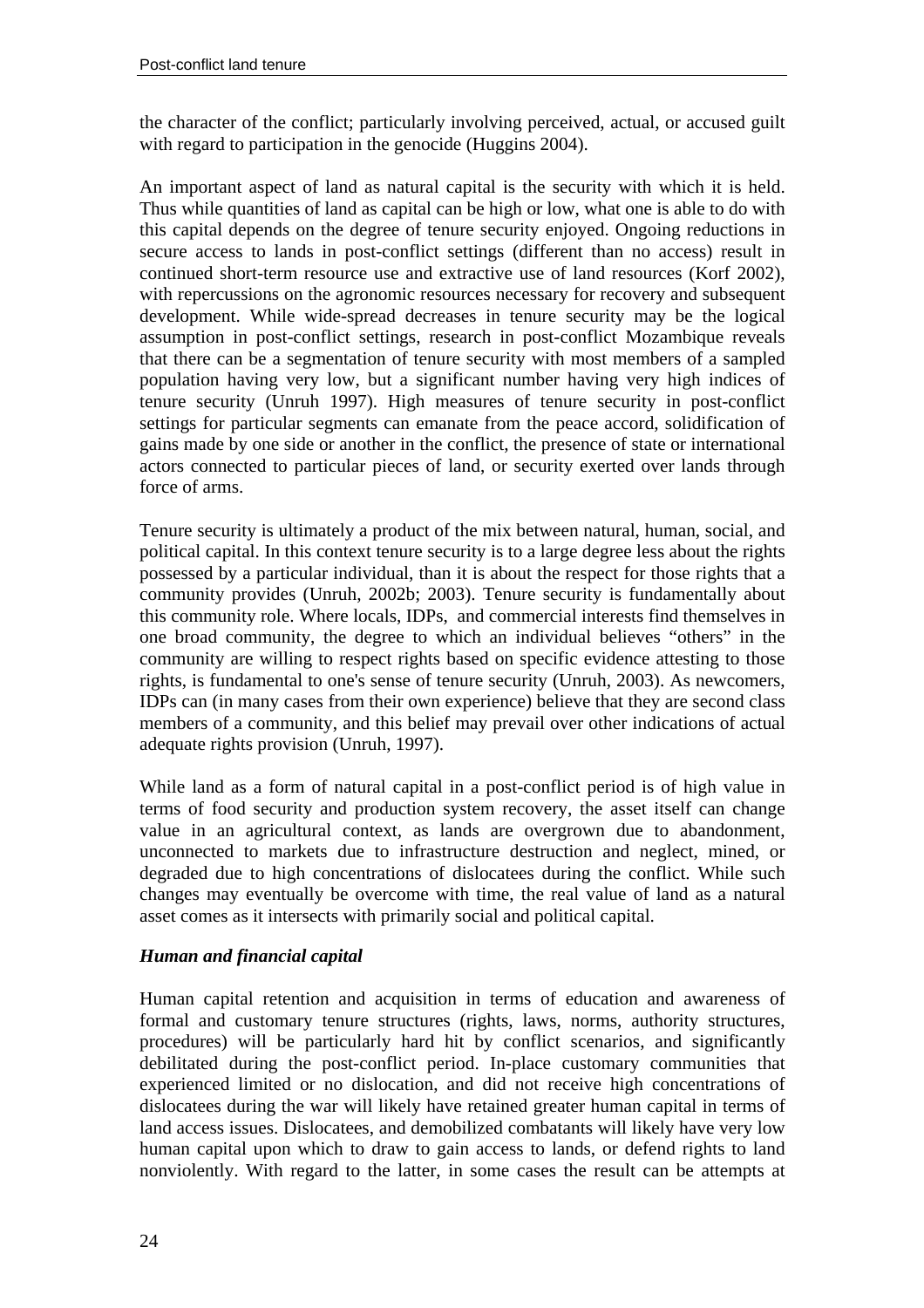replacing the necessary human capital with more easily accessed political-financial capital in the form of light weapons (power) in order to defend or acquire rights to land.

The importance of knowing about the changes in human capital that are underway in both formal and informal tenure systems are important to one's ability to pursue opportunities in changed circumstances with regard to evidence, tenure security, and access and claim in post-conflict settings. The overriding problem in this awareness for smallholders is the rapidity with which customary norms can change in postconflict settings particularly with neighboring groups, and the remoteness of new happenings in the formal system, especially when government efforts are hampered by delays and information dissemination limitations. While those who are more educated or with state connections may be more able to obtain information and understand how the formal system is evolving in a post-conflict environment, they may also be in leadership positions within customary systems, and in a position to lead with regard to how the customary system will operate over a given area.

A primary aspect of human capital in post-conflict settings will be its role in dealing with the many land disputes that will result from reintegrating rural populations – in a context of a limited, but growing state ability to resolve land disputes. In the immediate post-conflict period, most dispute resolution and mediation will be accomplished by community leaders and others (including warlords) with the authority and power to decide such issues. The role of such an aspect of human capital however can become eroded in some cases as forces favor the deployment of physical power (weapons) over traditional authority. This is a significant aspect of the ongoing land problem in Somalia, and the Karamajong Cluster (border area of Sudan, Uganda, Ethiopia, Kenya) where weapons (as a form of political-financial capital) supersedes local traditional authority (human capital), over sometimes large areas.

For much of the immediate post-conflict landscape, the presence of local farmers, dislocatees, commercial interests, and demobilized combatants from different sides in the conflict, all located in the same areas will mean that land disputes involving these players will unlikely be able to locate a commonly respected and legitimate authority. This will be a significant degradation of an important aspect of human capital regarding land tenure in post-conflict situations and a trend-related shock to recovery. What can emerge in some circumstances however are mediation efforts (different from land dispute resolution) by people, committees, or groups who can be seen as objective (different from authority). This was the case in East Timor near the West Timor border, where the lack of state or locally respected authority together with the large presence of UN troops to prevent violence as an option, led to the emergence of mediation efforts that, while not deciding dispute resolution, were effective at mitigating disputes and their effects so that peace, farming, and recovery continued. The effect essentially was to put off ultimate resolution until a later date. This also occurred in post-genocide Rwanda, where lack of state involvement led to the spontaneous formation of local land commissions to attend to the emerging land disputes over "land sharing" and boundary problems (Huggins 2004). This form of objectivity is likely to be an important form of human capital regarding land dispute resolution in problematic post-conflict settings. That it differs from other forms that human capital can take (authority, education, training, and experience) is worth noting, and it would be well considered to include this form of objectivity in the post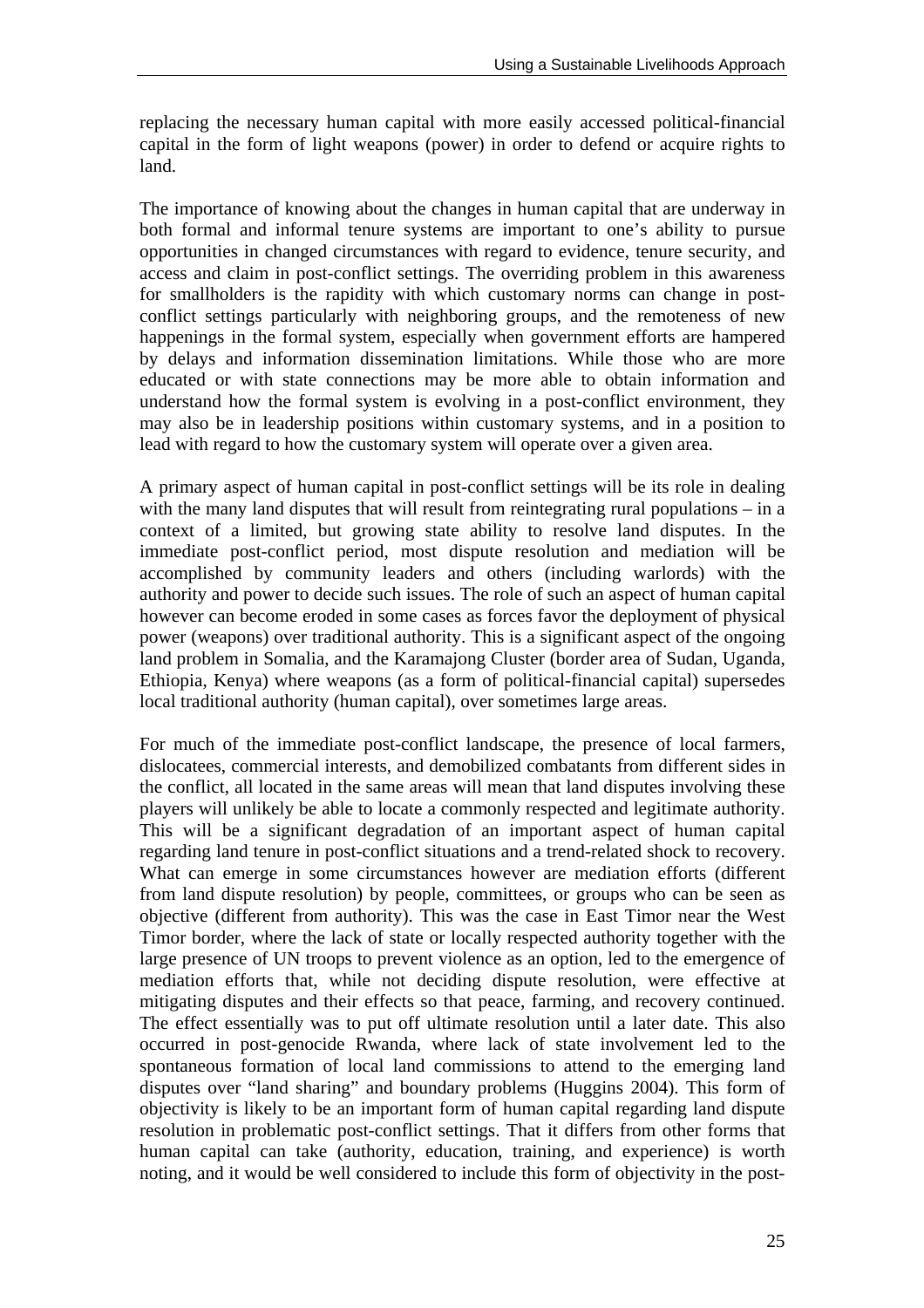conflict variant of human capital.

The information dissemination environment in post-conflict settings will be significantly compromised both in the formal and informal tenure sectors. Because of the often significant delay between the cessation of overt hostilities and the effective implementation of new laws regarding land access relevant to smallholders (e.g. Rwanda over ten years), and therefore dissemination and enforcement of new formal legal arrangements, there will exist a "sequencing effect" regarding dissemination about formal and informal tenure constructs. Because local informal tenurial constructs will emerge quicker, and operate over much smaller areas subsequent to conflict than formal constructs, local dissemination about these constructs will also occur sooner than the state will be able to pass laws and disseminate relevant information regarding how they operate. This means that binding obligations involving land assets attached to informal constructs will be up and running when dissemination regarding formal law does finally occur, significantly complicating the implementation and enforcement of formal law. Such a situation reveals information itself as a form of capital, mitigated by dissemination, sequencing, or other forms of information control. However there are ways to mitigate this effect. The Rwanda case study (Huggins 2004) noted the effects of a radio broadcast speech by then vice president Paul Kagame, whereby a combination of respect and implied use of military force appeared to have a significant effect on informal resettlement where lands allotted to refugees were already occupied.

Exclusion of specific groups from awareness, training, or information dissemination regarding evolving tenurial arrangements (formal and informal) will be a significant concern in post-conflict settings. On the one hand government exclusion (purposeful or not) of smallholder awareness, education, and training regarding what the state is doing in terms of formulating new land tenure arrangements will disadvantage smallholders, and complicate consultation, input of ideas, notions of legitimacy, and equity. On the other hand, the state will likewise be excluded from information about emergent smallholder local tenure constructs which will have allowed them to resettle and to a significant degree manage disputes, and restart production system activity. As well there are constructs of exclusion within the informal sector. In an example from Guatemala, those that fled lands and ended up as refugees in camps run by the international community in southern Mexico became very well educated as to their rights to lands in the post-conflict setting due to their exposure to international sources regarding human rights, rights of return, and the peace process. Those that stayed on their lands in Guatemala however were excluded from this education, awareness, and information. Such that upon the return of the refugees, there were pronounced differences in notions of land access rights arrangements. At the same time, the absence of significant parts of the customary landowning population (as refugees) meant that for those who stayed, there was a development of new local tenure arrangements that allowed them to function as an agricultural community during the conflict. One of the most dynamic aspects of this was the much elevated status of previously marginalized groups, such as women, poorer members of the community, migrants, etc. Those that fled and became refugees in Mexico were excluded from this awareness and education, which added an additional complication to their return to home areas in Guatemala (Krznaric 1997).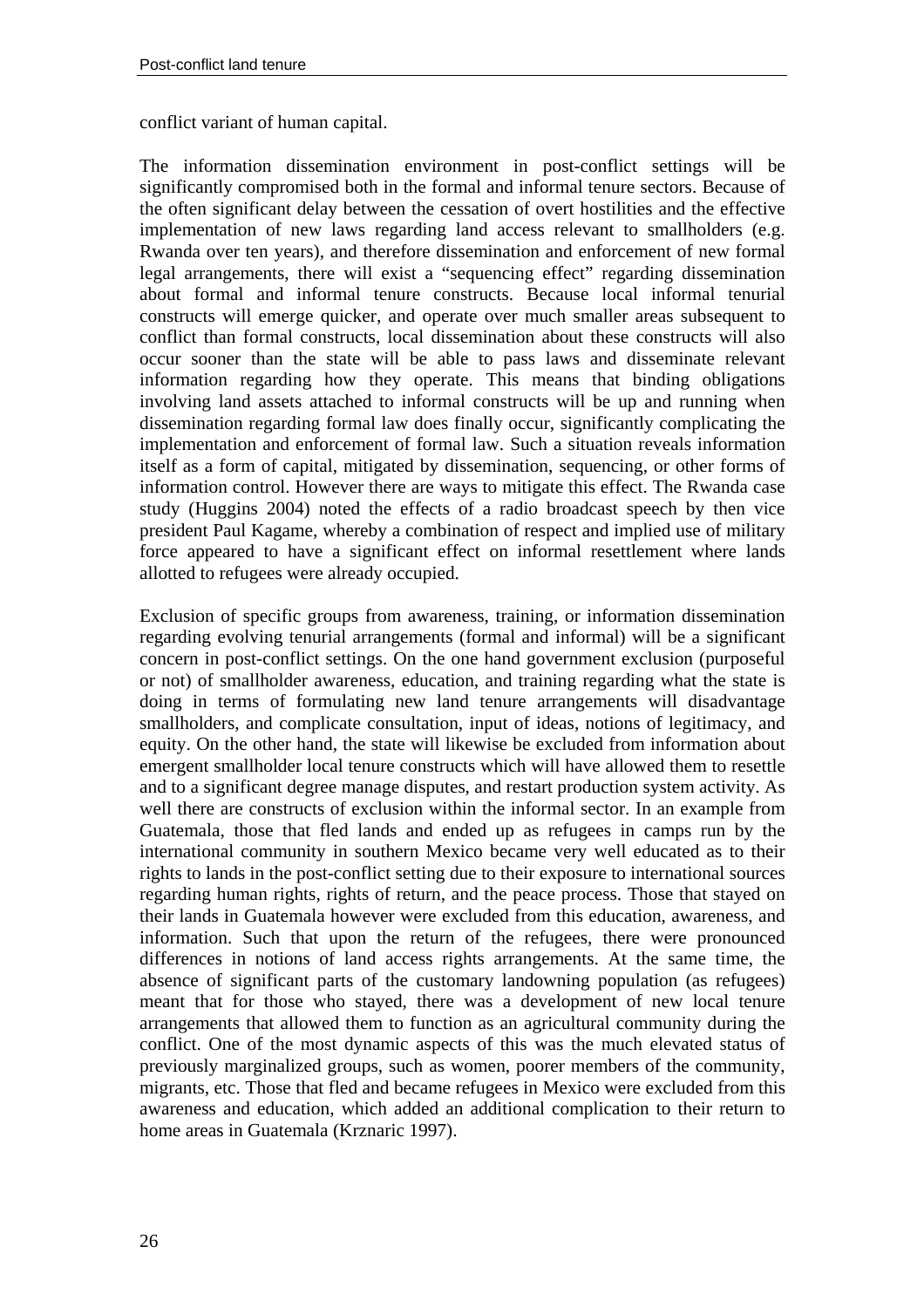Building human capital in post-conflict situations will entail taking advantage of the sequencing of formation of tenurial constructs (informal then formal) by seeking to include the informal constructs within the process of deriving formal laws regarding land tenure. This will have the advantage of working with the grain, as opposed to expecting people to disengage from binding obligations made involving land when formal laws do come on line and information about them is disseminated. At the same time significant effort put into dissemination of what the state is doing with regard to national land tenure, along with consultation and input from the smallholder sector would go a long way to mitigating the formal – informal tenurial disconnect.

#### *Social capital*

Subsequent to conflict, and particularly conflict which has lasted for long periods of time, the rural population will, in general have experienced a much reduced degree of social capital. While connections, networks, group membership, and relationships of trust, reciprocity, and exchanges that provide for important informal safety nets will be quite valued and heavily relied upon in the early years of conflict (where they are not abruptly disrupted due to the conflict), these can become exhausted as continued food, personal, and livelihood security is progressively degraded, and new relations (as IDPs, refugees, migrants, combatants, political, etc.) are defined to ensure survival and pursue notions of opposition or allegiance to a particular side in a conflict due to personal experience. But again segmentation is an important feature of social capital during and after conflict, as it is with other forms of capital. While connections, networks, and membership for some can provide for complete removal from conflict's effects, or an advantaged position with regard to a conflict, often for rural inhabitants there is either a progressive degradation of social capital over time, or quite rapid disintegration depending on the nature of the conflict and one's exposure to it. Disruption of social networks, especially trust, was a large part of the post-conflict land access environment in Rwanda (Huggins 2004).

Distrust is a general feature of post-conflict settings, and can include distrust of the state; traditional authorities; other ethnic, religious, or geographic groups; and refugees, and IDPs. Such distrust can come about due to attachment of specific groups to one side or another in the conflict, historical animosities and disagreements aggravated by conflict-related factors (economic, livelihood, or cultural disruption); or non-compliance with inter-community and inter-personal contract arrangements or agreements involving trading, marriage (particularly between lineages), and boundaries.

Continued social disruption after a conflict can serve to delay, degrade, and rework social capital, as attempts to resolve land disputes, government missteps with regard to how rural inhabitants are treated in the context of land issues, social banditry, and lack of land access, along with personal, food, and livelihood insecurity lead to the abandonment of connections, networks, and forms of trust and exchange that do not work, in favor of alternative approaches which may (Korf 2002). But because alternative approaches are new, they are by necessity experimental and unpredictable, which leads to a potential continued "switching" from one form of arrangement to another, which in aggregate can significantly slow the reformation of durable, predictable, workable forms of social capital involving trust and of utility over the long term. On the other hand certain forms of this "choosing" can be beneficial. In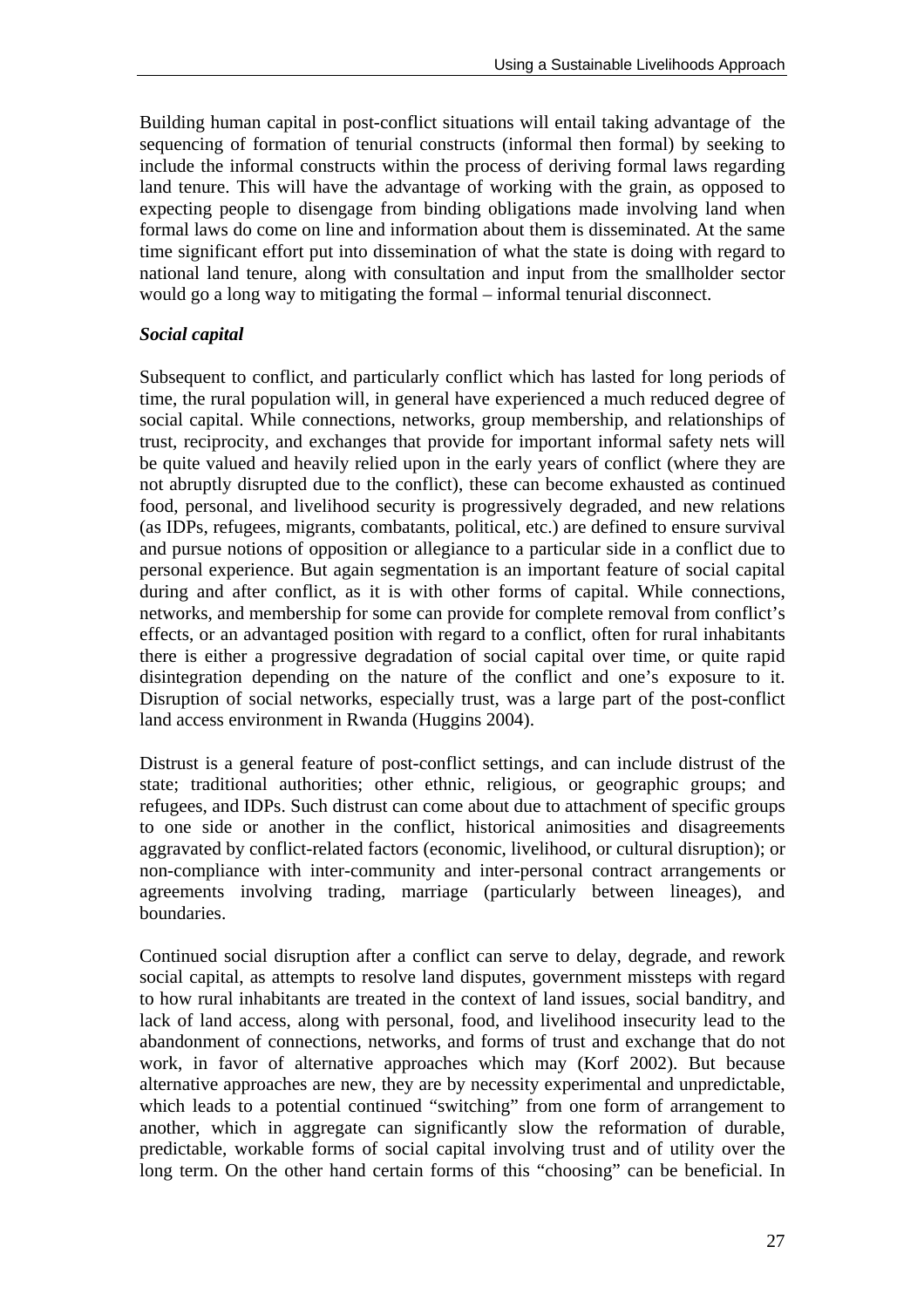Ethiopia significant "forum shopping" continues to go on in terms of searching for ways of land dispute resolution that work, and are connected to important aspects of enforcement and legitimacy. Such forum shopping in fluid post-conflict settings can be a valuable form of social capital. Valuable in that it can allow for a peaceful "process" (in a PIPs context) of dispute resolution, mediation, or simply repeated attempts at these for large numbers of people and different groups. That forum shopping emerges on its own, and is operated and engaged in by local participants, and serves an important institutional need that the state is unable to provide in postconflict settings, can be seen as a positive asset that local rural inhabitants do have control over.

Subsequent to conflict there can be significant interest in rebuilding social capital (particularly involving trust), but given the starting point, and that rebuilding can be slow, experimental, and sometimes unconnected to pre-existing forms, there can be continued low access to effective forms of social capital in post conflict settings. At the same time social capital built around situations of dislocation, combat, and opposition can grow weaker as the conflict ends and people return to home areas, are resettled and demobilized; and refugee, IDP, and demobilization support by the international community comes to an end. As well government activities can work against the establishment of social capital with regard to land by not disseminating information, and seeking to marginalize portions of the population (possibly due to their affiliation to one side in the conflict). In aggregate social capital for rural inhabitants after a conflict will be in a state of flux, and weakened overall, with predictability of connection, trust, and reciprocity also low.

How social capital is retained in post-conflict settings is an important question. While one's sphere of social connections may contract due to conflict, and post-conflict difficulties in maintaining a wide network, noting what "purpose of connection" is associated with retention of social capital is worth investigating. Do points of connection such as household, livelihood, production system, lineage, religion, political affiliation, or others allow for certain types of social connection to endure conflict and post-conflict scenarios? Are specific forms of social capital retained under some post-conflict conditions and not others (e.g. food insecurity, ethnic strife, dislocation,

Political capital, as a variant of social capital in post-conflict settings, can be influenced by the degree of connection or alliance to one side or another in the conflict. What can be a significant political asset in a crisis strategy (connection to the combat, support, or sympathetic aspects of a particular side in the war) can turn into a liability or a much reduced asset depending on the fate of those involved in that side, or involved in a peace accord, or local to national intersections with particular battles, victory or loss in the larger conflict, transformation of a warring party into a political party, etc.

## *Physical capital*

There can be significant intersection between physical capital and post-conflict rural land tenure. The status of transport infrastructure (due to destruction, neglect, or as "off limits" due to land mine presence) and its effects on marketing of agricultural produce, can effect the amount of land put under production during recovery. But as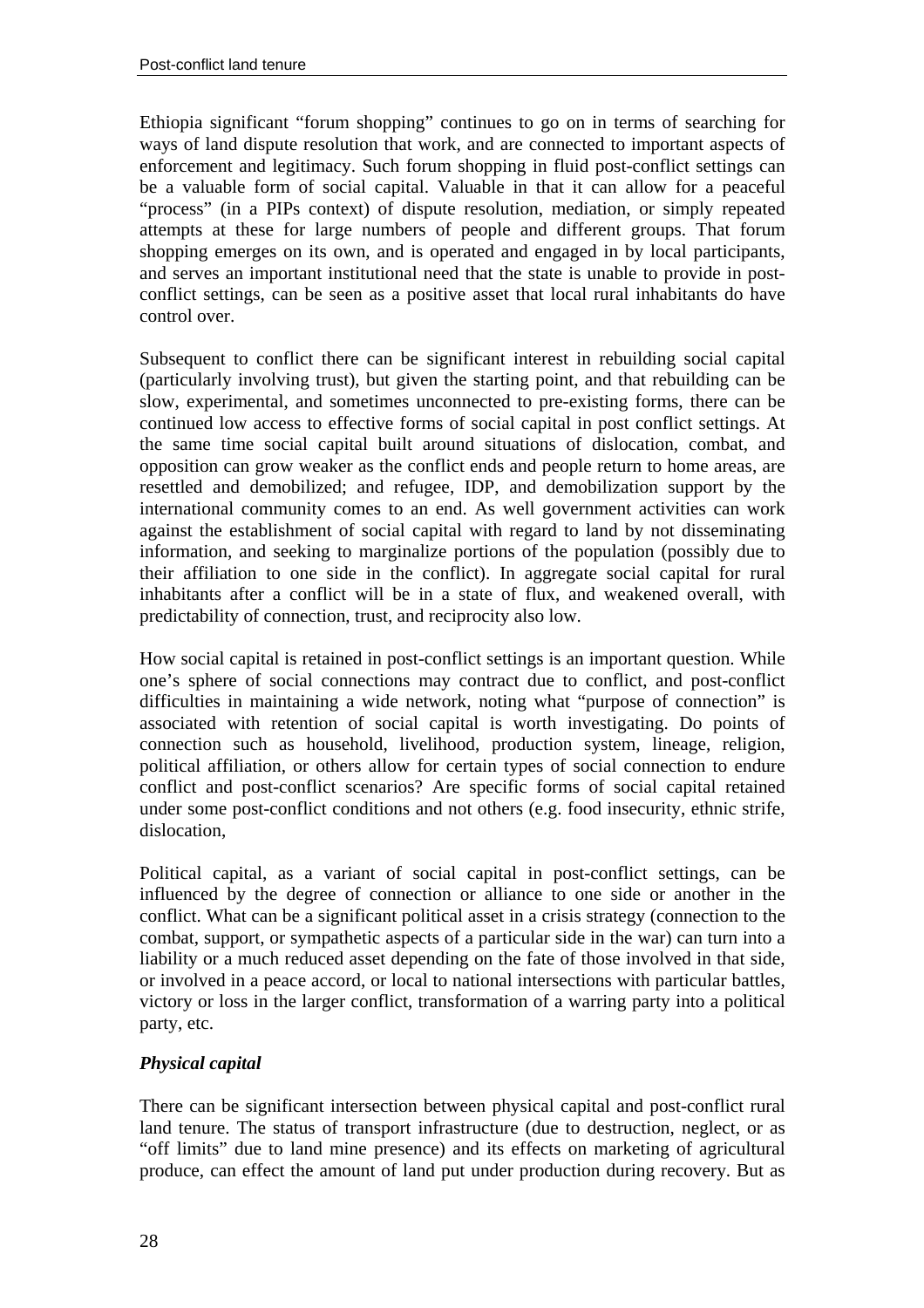well there are significant intersections with the placement of specific forms of physical capital (infrastructure, water, shelter, etc.) that, combined with security and fertile land, results in either large concentrations of IDPs and land degradation, or dislocation, migration for economic reasons, and the subsequent land abandonment.

#### *The strong connection between human, social, and natural capital in the postconflict tenure context, and connections to vulnerability*

The co-location of forms of physical capital together with security, water, and relief supplies can result in large concentrations of small scale agriculturalists in certain areas even long after a conflict is over. Such "critical resource tenure" areas (Unruh 1995b) are derived due to the presence of a mix of physical, natural, social, human, and political (security) capital and can constitute significant influence on land tenure issues more broadly. While such locations can be problematic politically (just as refugee camps can be) these are also locations where human capital (awareness, education, training) and social capital (networking, information dissemination) gains can be quickest.

While access to land as a form of natural capital is important in post-conflict settings, by itself land as an asset has little utility apart from short-term extraction activities. It is the mix of land with human and social (including political) capital where tenure security emerges, and how the resulting longer-term production system and livelihood security come about. As noted earlier, tenure security is significantly based on a community's respect for an individual's claim and rights to land. Such respect can be based on degree of connection to the community as a social network, including connection to the authority structure (human capital), and an ability to defend one's rights via dispute resolution within institutions that a community holds to be legitimate. The human capital involved in knowing how to do this (including knowing how a customary system works, and what is valuable evidence at a given point in time) is an important connection to natural and social capital. But because it is human and particularly social capital that suffers significantly in conflict and post-conflict scenarios, security of tenure declines markedly, along with security of livelihood, and land as natural capital is then accessed on its own—in an extractive format. At the other extreme, the locations where human and social capital exist in highest potential for being rebuilt (refugee camps, IDP concentrations, settlements around cities and other secure locations, membership in militia groups), agricultural land as a natural asset is in extremely short supply. What can exist in aggregate, is largely a spatial problem, where the forms of social and human capital of greatest potential are not located where productive land resources or rights to those exist.

## **4.3 Policies, institutions, processes (PIPs)**

#### *Structures*

Organizational structures within the formal land tenure sector in post-conflict settings constitute a weakened set with regard to rural land tenure. While reconstruction of formal tenure structures will begin at the national and provincial, and possibly at the district levels, reconnecting (or connecting for the first time) these with rural smallholder structures and processes will be a separate, and significantly large-scale and sustained effort. However in many developing countries (especially in Africa) the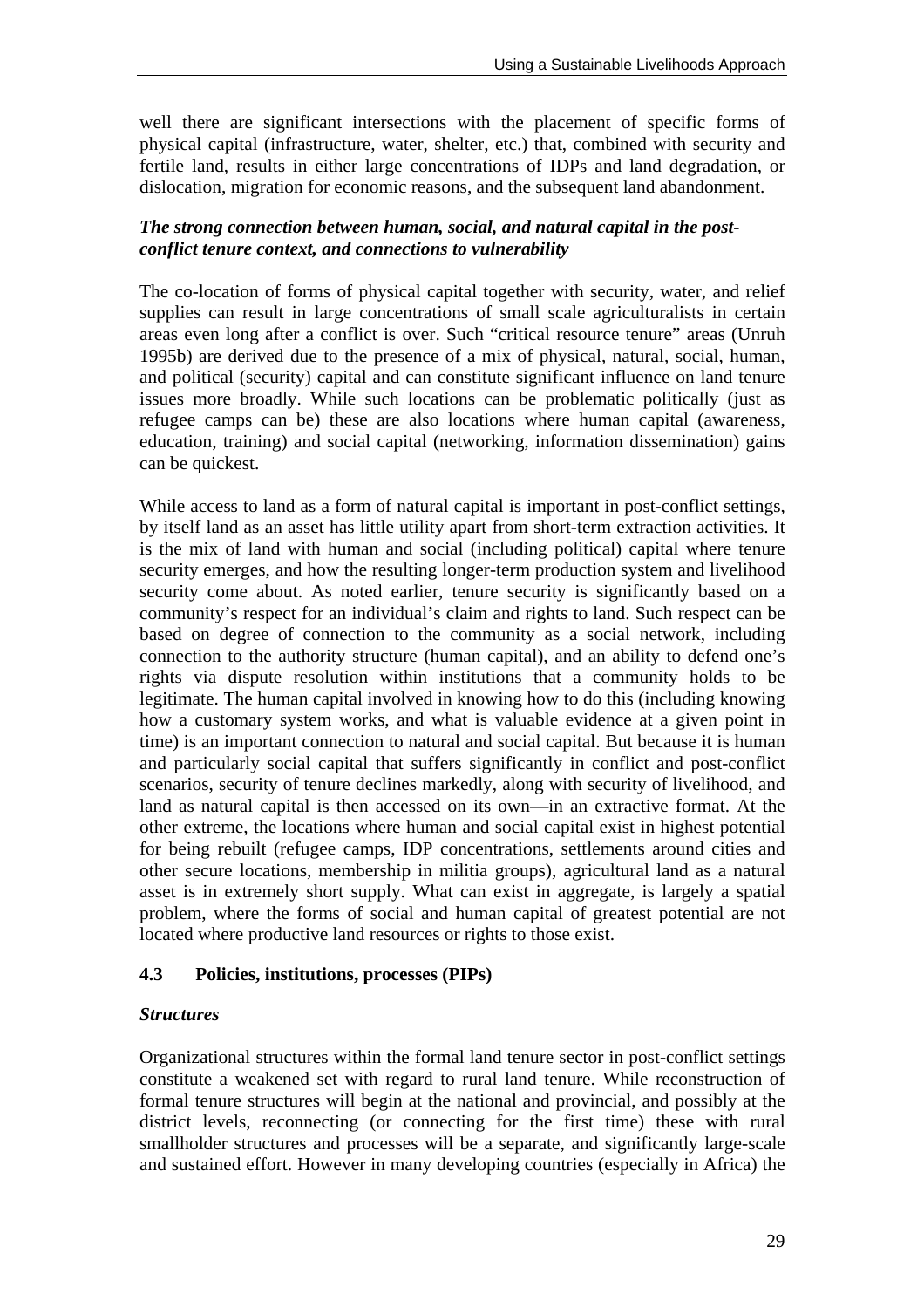disconnect between formal and customary structure remains the prevailing tenurial theme even in peacetime, and constitutes one of the primary development dilemmas. Such that if smallholder rural structures in a post-conflict country has had little or no history of connection to formal land tenure structures even in peacetime, it may not suffer overtly due to the existence of a disconnect in a post-conflict setting, and may experience a degree of benefit from a debilitated set of formal structures. This may come about as those formerly well positioned to use the state's structures to their advantage (elites, state officials), are less able to purse land claims in rural areas using formal organizations, which smallholders may have had little ability to defend themselves against in the past. But this effect will be spatial and temporally variable and operate in a continuum over both. Thus while formal organizations that are weakened in a minor way can allow for increased abuse in terms of land claims by those able to use the state structure to their advantage (obtaining documents and lands fraudulently, coercively, or through force), a very severely debilitated set of state structures will not even provide for an opportunity for abused functioning. The latter will especially be the case where security issues were prevalent during the conflict, and where sympathies connected to the opposition are in-place after the conflict.

The lack of appropriate legislation dealing with property rights in post-conflict settings does not prevent a land market (as a structure) from operating – however informally. But without a formal legal and economic framework the informal nature of the market can breed tenure insecurity in urban areas, discourages larger-scale investment and reconstruction, and has the potential to become conflictive later if subsequent property rights legislation is unable to adequately embrace what has occurred in market transactions during this informal period (Marqhart et al 2002). Significant questions here include, what is the nature of the informal land market as it operates on its own; and, what is used to secure and enforce these transactions? As well, who is involved in such transactions can indicate if security of transaction is related to personal relationship. Transactions of unregistered properties over time, present particular problems to constituting a comprehensive land titling and cadastre program, if the latter does not intentionally connect with the former. The development of a formal market that does not engage what has already gone on in the informal market runs the large risk that smallholders will not engage the formal market, that large scale evictions will take place, particularly in and around urban areas, and that the formal market will end up being for the educated elite only, while discouraging both foreign and domestic investment.

#### *Processes*

The NGO domain is of particular note in post-conflict situations, in an SLA "process" context. Subsequent to war, developing countries can be inundated with international NGOs who then assist in creating domestic NGOs as counterparts who can receive funds (and often direction) from donors. While there are problems with a very high volume of this activity (e.g. creation of parallel institutions to government, attracting trained personnel away from government), the positive aspect is that structures can be built that represent the poor. In Mozambique a number of land-related domestic NGOs operated together with international NGOs, donors (in particular FAO) and their institutional contractors to push the land issue on behalf of the rural poor, significantly influencing national debate and ultimately policy reform. In Mozambique several organizations were created, including the Interministerial Land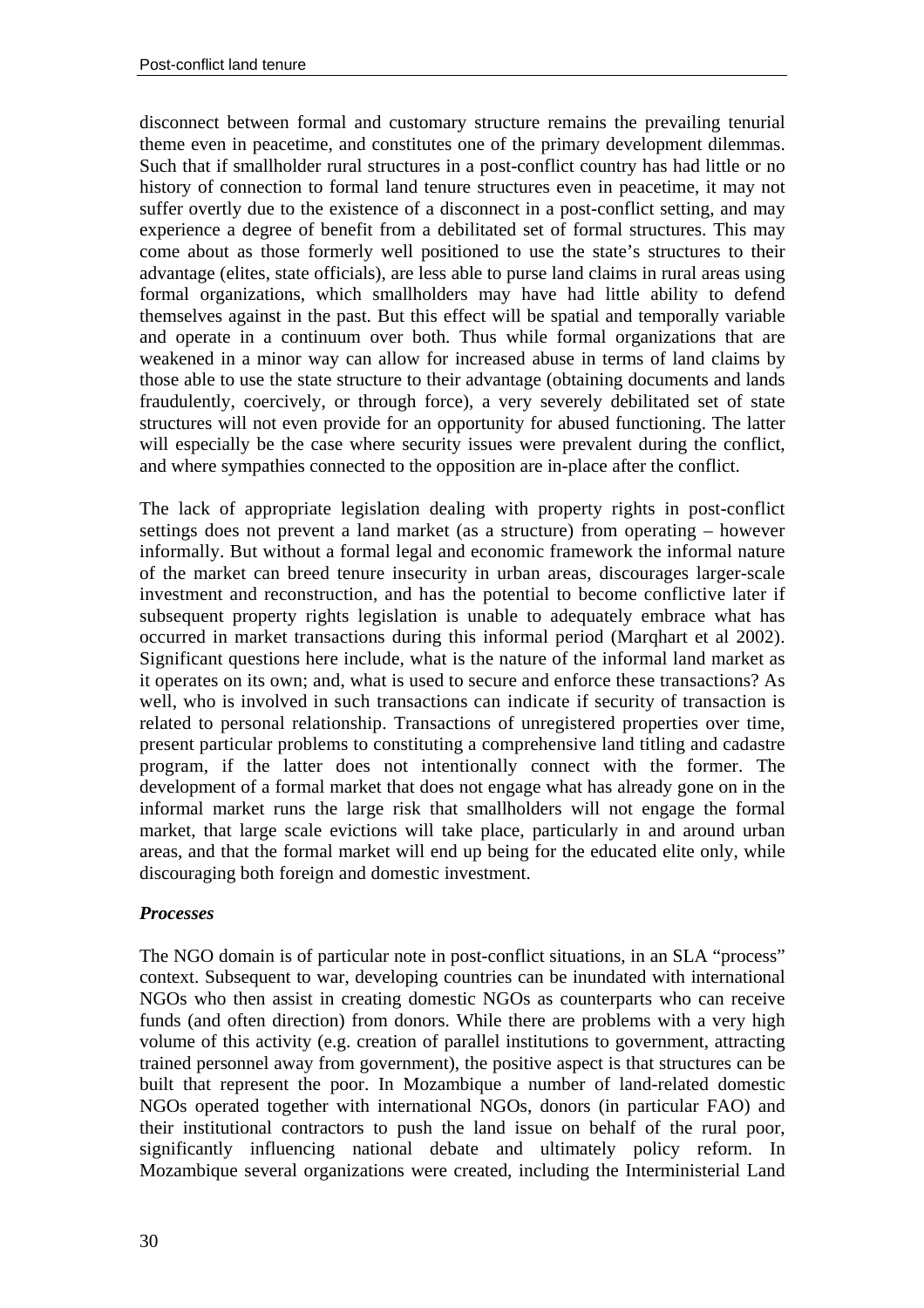Commission, that dealt with the connection of rural smallholder land tenure to policy reform (Unruh 2004b).

Processes involving informal institutional change regarding land during conflict can be in a state of continual flux, as rural inhabitants employ a variety of crisis and adaptive coping strategies focused on the short-term in order to engage in risk avoidance, vulnerability reduction, asset retention, and food and livelihood security. Getting an aggregate understanding as to the direction of this change, apart from large-scale moves toward or away from extractive, short-term decisions, is difficult due to the high spatial, temporal, and type variation in smallholder strategies. However subsequent to a conflict there can be a directional surge in the process of informal institutional change (described above in emergence of normative orders and legal pluralism) as large numbers of dislocatees return to home areas, and in-place agriculturalists re-claim lands and begin what in aggregate is a large-scale increase in the cultivation of previously abandoned land (Unruh 1995b). At such a time a variety of conflict, and pre-conflict institutions that provided for access to land will be tested against post-conflict rule-set derivation designed to facilitate access, reclaiming, eviction, dispute resolution, and intersection with the formal system for specific groups. Power relations change in a post-conflict process context as gender, caste, socioeconomic and class relations from a pre-conflict setting clash with roles taken on by female-headed households and marginalized groups who became combatants, land use decision-makers, leaders, and/or simply operated without the confines of former power relations.

Because all societies experience land conflict, what is important to a peace process in a land tenure context is equitable access to legitimate land tenure dispute resolution institutions between groups who may view land resources very differently, possess profoundly different evidence with which to pursue claims, and may have occupied different sides in the armed conflict. For dispute resolution institutions to effectively operate between different forms of informal and formal tenure systems in the context of a peace process, it must ultimately be realized that it is easier to modify national land legislation to accommodate what is seen as existing legitimate rule-sets and evidence, than it is to legislate out of existence smallholder norms regarding land tenure and land use, in an attempt at replacing the local tenure systems with the formal.

Dennis (1999) examines such legitimacy in the context of adjudication applicable to land claim and dispute resolution legitimacy issues in post-conflict environments,

"adjudication is a form of official decision-making concerned with the resolution of disputes and the implementation of law. This remains true whether the forum of the dispute is criminal court, a civil court, or an administrative tribunal. If official adjudications are to succeed in gaining acceptance and respect as authoritative decisions, it is essential that they are, and are seen to be, legitimate".

This form of legitimacy in law, (termed "legitimacy of decision"), is different than factual certainty of decision, regarding true facts of a dispute (Dennis 1999). Legitimacy of decision seeks legitimacy from the parties concerned and society at large, regarding notions of integrity, acceptability, and moral authority (Dennis 1999). In civil matters particularly, "the aim of adjudication is to settle disputes within a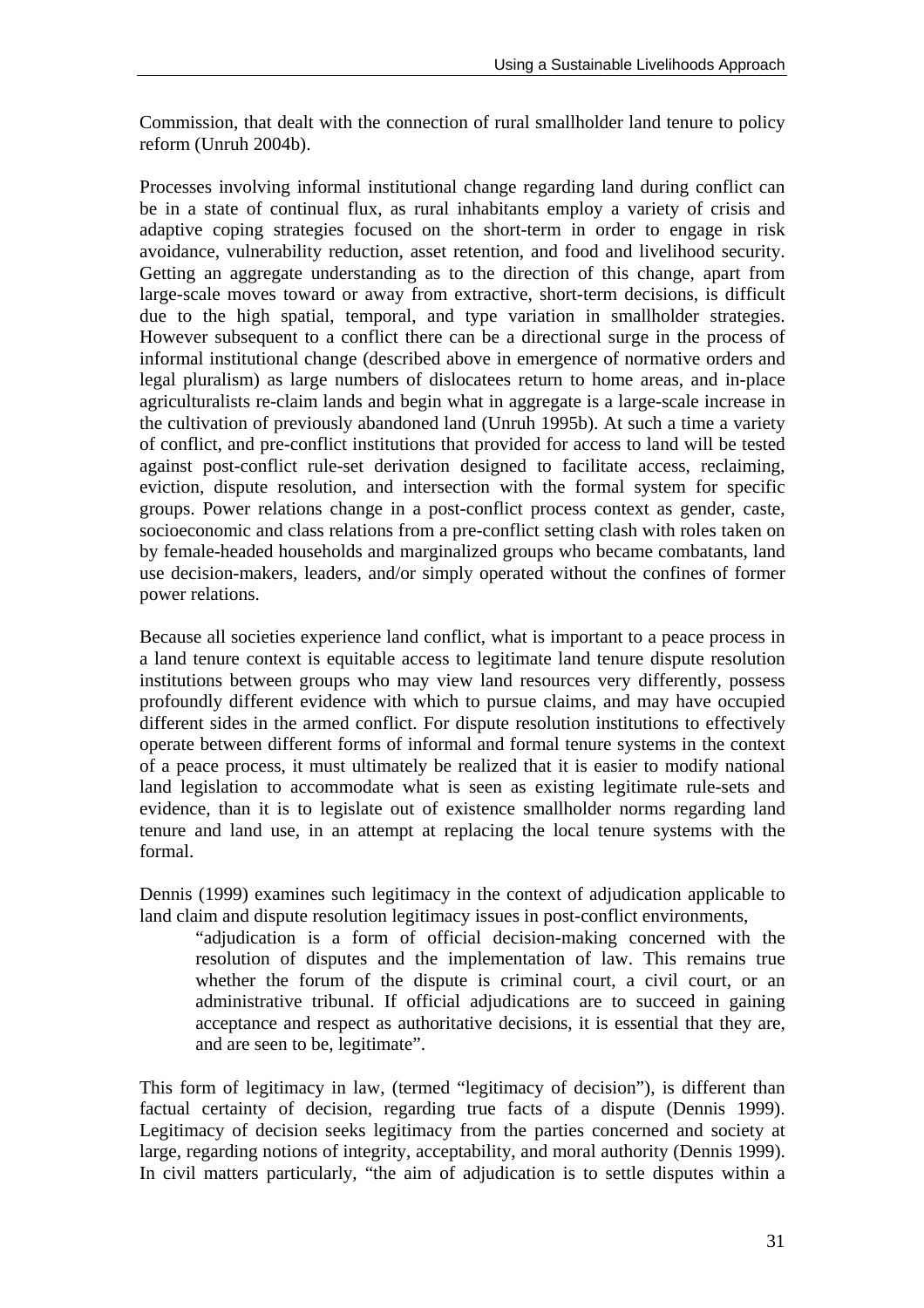framework of economic, social and political relations that attaches considerable value to self-determination" (Dennis 1999). Thus in civil adjudication, such as cases involving land, "[p]rocedural fairness and equality of treatment for parties in the litigation process may assume greater importance" (Dennis 1999). This is because "the aims of the civil process have at least as much to do with the restoration of equilibrium and harmony (via the peaceful and acceptable settlements of disputes) between warring parties as with the implementation of state policy on matters of civil law" (Dennis 1999). This notion of legitimacy of decision and procedure is fundamental in that the parties concerned must be able to present evidence (proof) that they believe to be of probative value in order for the procedure and resulting decision to be regarded by the parties as legitimate (Dennis 1999). In this regard the "adversary system," as a method of formal adjudication in common law, whereby the opposing parties in a conflict gather, interpret, and present evidence for their claim (Rectlinger 1996) can be of significant utility. A dispute procedure viewed as legitimate by smallholders then is able to employ customary "customs and controls" in enforcement and administration of decisions, effectively relieving the state of this cost, which in many developing country cases it is not able to afford.

#### *Opportunities*

Post-conflict situations are unique settings in their combination of a weakened and chaotic formal system, robust, vigorous, but fluid, informal tenure activity, along with the presence of a peace accord, political demands and concessions regarding land, and international actors that can have a large interest in the success of the peace process. While this combination carries risks, it also represents real opportunity. In this regard the tenure reorganization and reform efforts, need to look outside the confines of ministries and missions, to assess how the development of tenurial institutions, problems, and processes are proceeding "on the ground" in what will be a very lively rural smallholder tenure sector—so as to draw legitimacy from these processes into reformulating national structure, policy, and law. Without this purposeful connection, tenure institutions at different levels risk evolving in different directions, with considerable difficulty later on in attempts to connect them. With such a connection, new policy can support what people are already doing, and engage in real ongoing problems of disputing, resettlement, restitution, proof of claim, and development.

Such an improved relationship can begin as a peace accord attempts to resolve land issues involved in the conflict itself (particularly if the conflict was about land, or came to involve a significant land-based resource component – oil, diamonds, timber, wildlife, export crops). As well, because the international community presence in post-conflict settings can be much larger, and much more empowered, it can have more influence on a weakened government than in peacetime. The result can be a significant effort, pushed by the international community, to resolve important or contentious issues, including attempting to craft laws which support livelihoods of the poor. This was the case in Mozambique (Unruh 2004b), Ethiopia (Unruh nd), and Nicaragua (Barquero 2004) in various ways and is a process currently underway in East Timor (Marquardt et al 2002). In Rwanda it was noted in the "1995 Guidelines" that "the post-conflict environment represented a great opportunity for land reform" (Huggins 2004). Thus positive reform of formal structures pertaining to land can take place within an opportune period subsequent to conflict. A period in which input from the rural informal sector can be influential. This is a significant component of what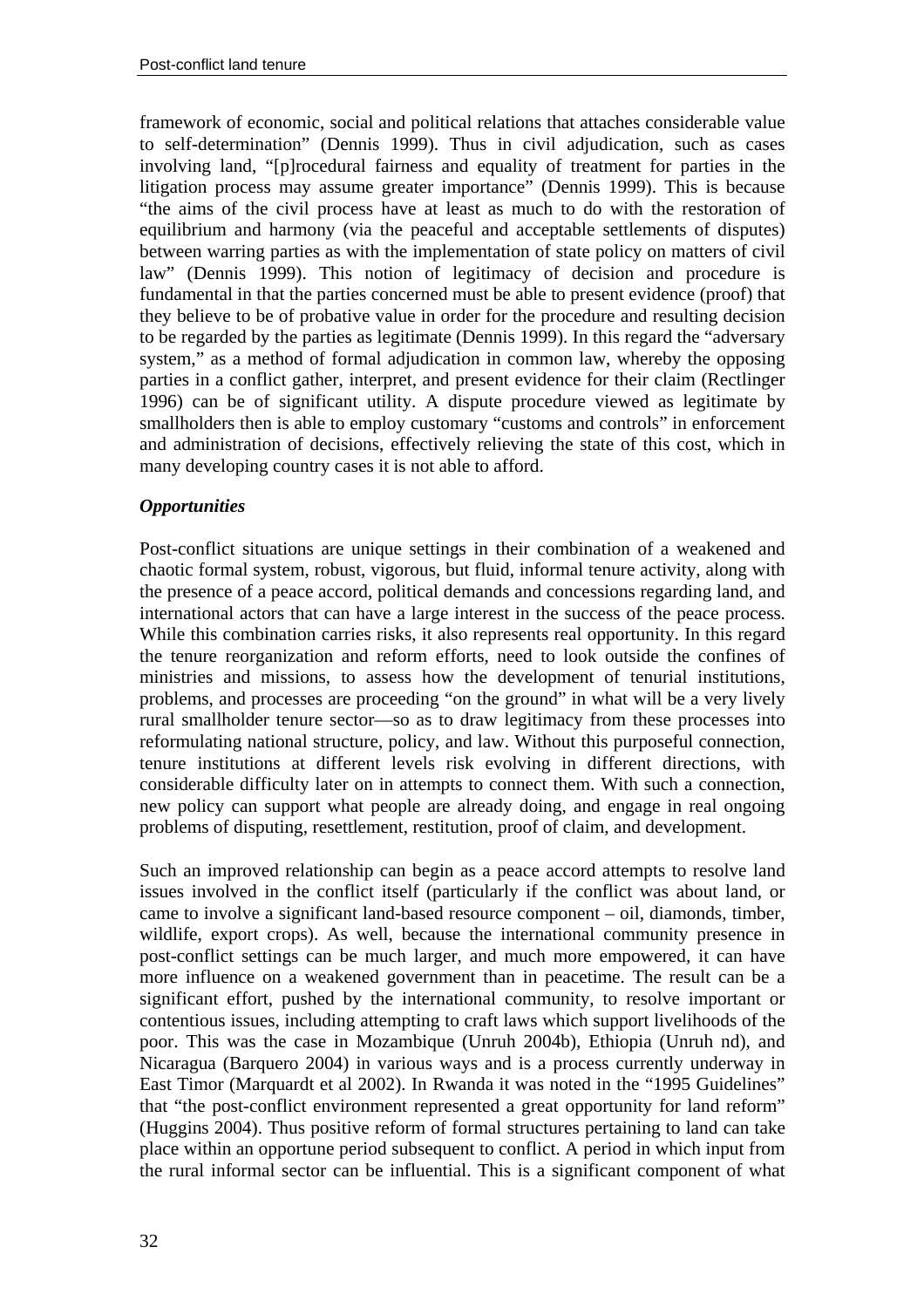the rural poor can participate in, in post-conflict situations, and which can be operationalized, particularly with the presence of international actors and domestic NGOs. Mozambique again provides an example of a case where mandatory consultations between largeholders seeking title, and resident smallholder communities on the same land has (albeit with some problems) served to help smallholders understand and use laws. While this can occur via the consultation process, it can also occur with NGO assistance in disseminating the need for and character of consultations, and by communication between groups of smallholders themselves (Norfolk 2004). This is an example of an approach whereby stakeholder capacity can be improved in order to gain understanding and utility of laws that can provide rights. While stakeholder capacity building and information dissemination exercises are of considerable importance in their own right in improving this capacity, their application in a particular window of opportunity (post-conflict policy reform; empowered presence of donors, etc.) can possibly allow for particular effectiveness.

As well there is ongoing experimentation in certain African countries attempting to build stakeholder capacity concerning land tenure by focusing on fundamental changes in formal law. In Zambia, the government funded Law Development Commission has re-worked its Commonwealth mandate to examine specifically the intersection between customary law and state law, with land tenure occupying a primary focus. In this case, studies are carried out by the Commission on specific tenure problems, and recommendations are provided to parliament regarding changes in formal law and sometimes fundamental concepts of formal law in order to support local livelihoods. In post-conflict East Timor new formal property rights laws are being proposed after significant research into customary land tenure, admitting testimonial and other customary evidence for claim, dispute resolution, possession, and restitution.

## **4.4 Livelihood strategies in a post-conflict context**

Subsequent to multiple dislocation events, the combination of large numbers of people moving across the landscape for a number of years, and the need for near-term crop production for food security, will result in strategies whereby a significant percentage of the population will reside in a location for the duration of an agricultural season, before moving on of their own volition or being evicted by returnees. A primary feature of post-conflict livelihood strategies will be crop and livestock production that results in very quick yield or extraction. This may involve crop focus on quick growing and/or very hardy crop species, such as cassava, together with highly extractive modes of ensuring food security, ie., hunting, fishing, wild foods, and consuming reproductive livestock. In aggregate there can be a significant push toward a very high degree of diversity in livelihood strategy focused on making numerous small gains in food security, to the degree that extreme fragmentation of time and activity can work against the reforming of longer term strategies able to provide greater predictability, quantity and quality of agricultural yield.

Moving from crisis strategies (during conflict) to adaptive and then livelihood strategies after conflict will take time, and possibly more time than initially expected. Being able to switch from one type of strategy to another requires that the process of pursuing one type of strategy does not militate against changing (often itself a process) to another. In this regard timely, precise support may be needed to facilitate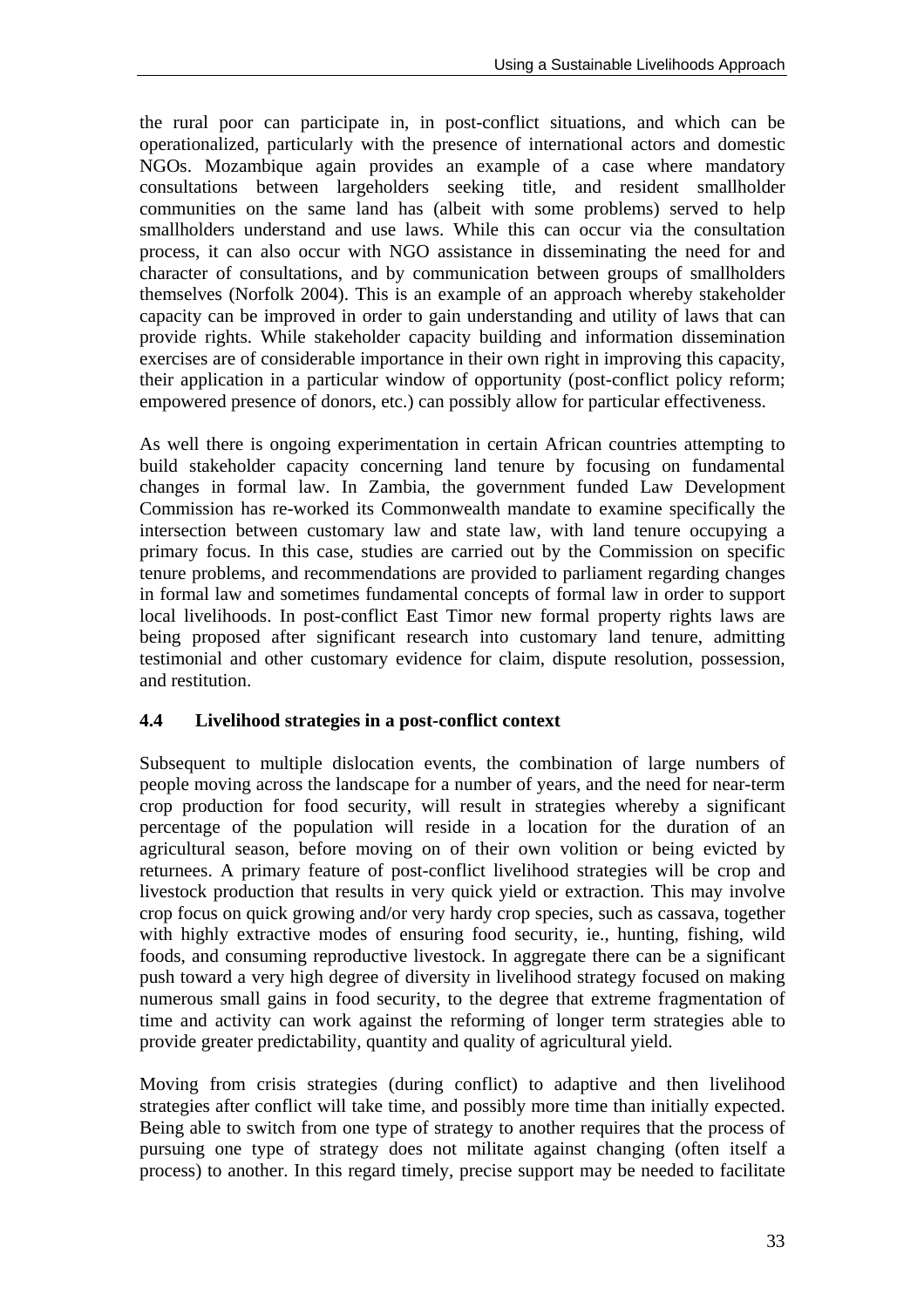transitioning strategies. And support in terms of land access and tenure security can play an important role here. For example, a temporary degree of tenure security (provided by the state, NGOs, or donor projects) for those that occupy lands to which others are returning, may mitigate against their eviction and a return to a crisis strategy. This together with provision of targeted food aid, transport, and land mediation services may provide the necessary space (in terms of personal and food security) for transitioning from crisis and adaptive livelihood strategies involving short-term decision-making, to more long-term livelihood strategies.

Transitioning from one form of strategy to another can result not only in a redistribution of capital (natural, human, social, etc), but redistribution between types of specific capital (i.e. types of social assets or types of natural assets). In other words the type of asset required for the functioning of a crisis strategy can be different than that needed for an adaptive or livelihood strategy even though the quantity of the asset may be the same. For example, in a crisis strategy one type of natural asset that households would likely want to maximize might be non-agricultural areas (forest, national park, woodlands) where wild game, fuelwood, natural cover, natural water supplies, and other natural assets supportive of a more resource extractive strategy exist. This would be different than needing to maximize natural assets involving fertile, easily watered agricultural or grazing land near transportation networks which are needed for livelihood strategies in peacetime.

#### **4.5 Livelihood outcomes – priorities for rural inhabitants in post-conflict scenarios**

Livelihood outcomes for a population subsequent to conflict will be variable, but there can be primary patterns that the SLA livelihood outcomes theme can illuminate. A priority for most rural inhabitants will be reduction in vulnerability. Simply the end to hostilities can contribute significantly to successful livelihood strategies in the immediate term. But this can then subsequently compromise sustainability and potentially increase vulnerability as a large percentage of the rural population begin moving back to home areas and properties, and others continue moving from place to place. Sustainability in livelihood outcomes will be difficult for most of the smallholder rural population after conflict, who will be focusing on re-acquiring assets while pursuing livelihood strategies designed for success in the immediateterm.

Food security is an important aspect of both vulnerability and livelihood outcome. Post-conflict outcomes involving food security will eventually switch, for most smallholders, from those related to a livelihood strategy comprised of natural and social asset extraction, food relief, and structures of welfare, to food security resulting from secure access to land resources, and the longer-term aspects of production system function able to provide for reliable, predictable food security. The sequencing of these will play a role. While secure access to land is usually needed to make significant investments in production systems connected to land resources, pursuit of production system activities (farming, clearing land, construction of houses, agroforestry) can, to a degree, themselves solidify claim in largely tenure insecure environments. While the state will take longer to be in a position to provide realistic and effective tenure security for rural producers, the reworking of customary structures and legalities (including laying claim and proving claim to land resources)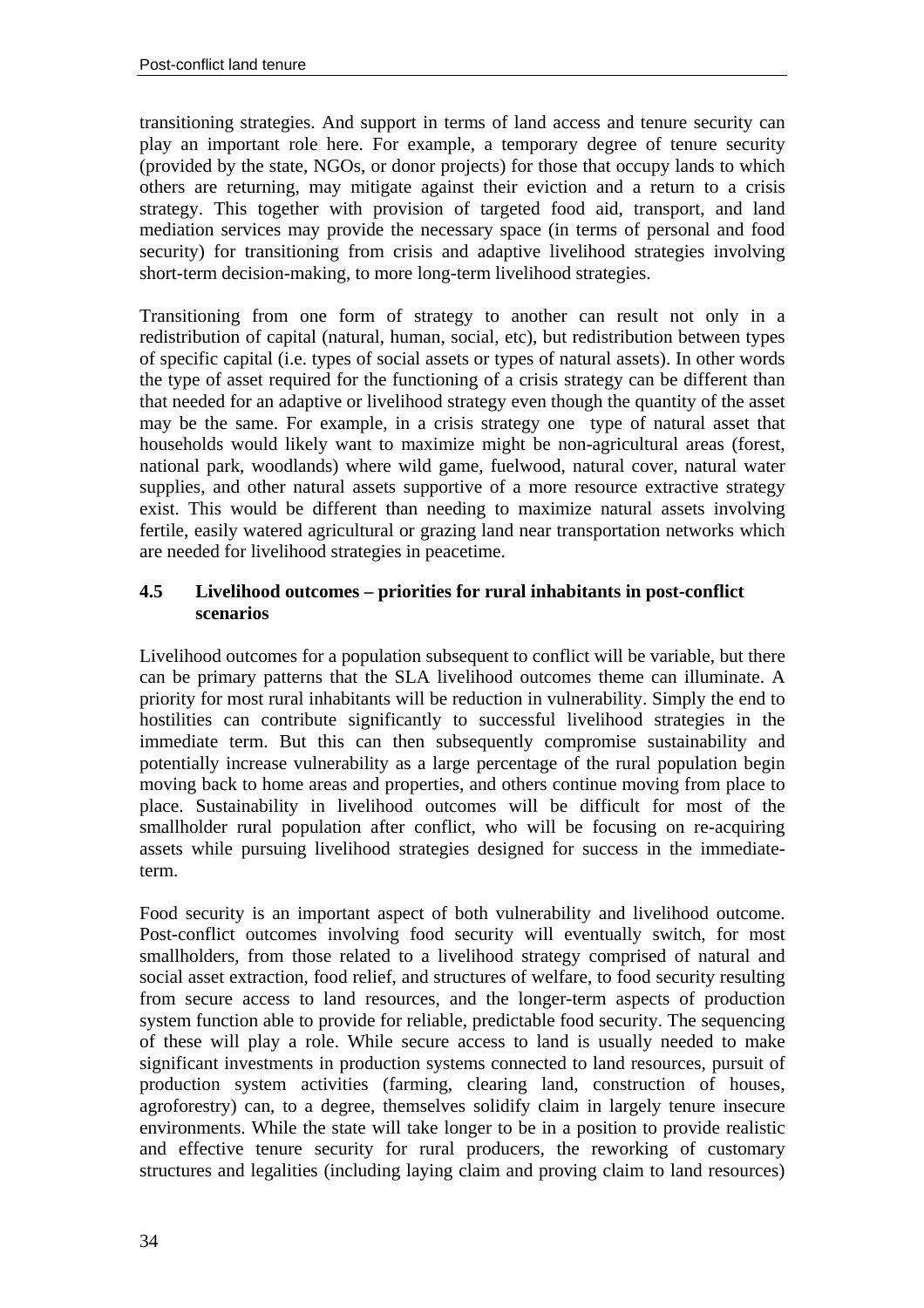will be of primary importance to attaining food security in the near, medium, and longer-term.

In this context increases in tenure security as a component of livelihood outcomes will be tied to notions of "community" (community level respect for individual level rights). But in post-conflict settings the community is likely to be of a different character than prior to or during a conflict. There will potentially be large numbers of migrants, dislocatees, or returning refugees, along with commercial interests, demobilizing combatants, and international actors that will all belong to a "community" in terms of the needed acknowledgement and respect of land access claims. That components of the community will not adhere to local pre-conflict ideas of authority, evidence, dispute resolution and land allocation (i.e. migrants, combatants, commercial interests) makes this acknowledgement and respect considerably more difficult. And that this new post-conflict 'community' is comprised of actors that possess different notions of claim, evidence, and dispute resolution (the factors important to tenure security) that will not be shared by all members of the community, will also be a complicating aspect of livelihood outcomes.

Also important to livelihood outcomes will be issues involving restitution (properties or compensation), resettlement, and eviction of those on land claimed by others. A primary problem here can be that informal authority, equity, welfare (especially of those evicted), retribution, disagreement, and enforcement (and the connections to violence) can become very problematic if the state is not organized, available, and effective in a timely manner to deal with large, aggregate problems of restitution, resettlement, and eviction. If the state is not in a position to handle such issues in what is seen as a fair, supportive manner, with the appropriate alternatives ready, then negative impacts on livelihoods can result and vulnerability may increase. In many cases the state is not in this position, and it may fall on the international community present at the time. Because the UN is most involved in the early post-conflict stages, these issues will likely to eventually become part of peacekeeping and peacebuilding efforts.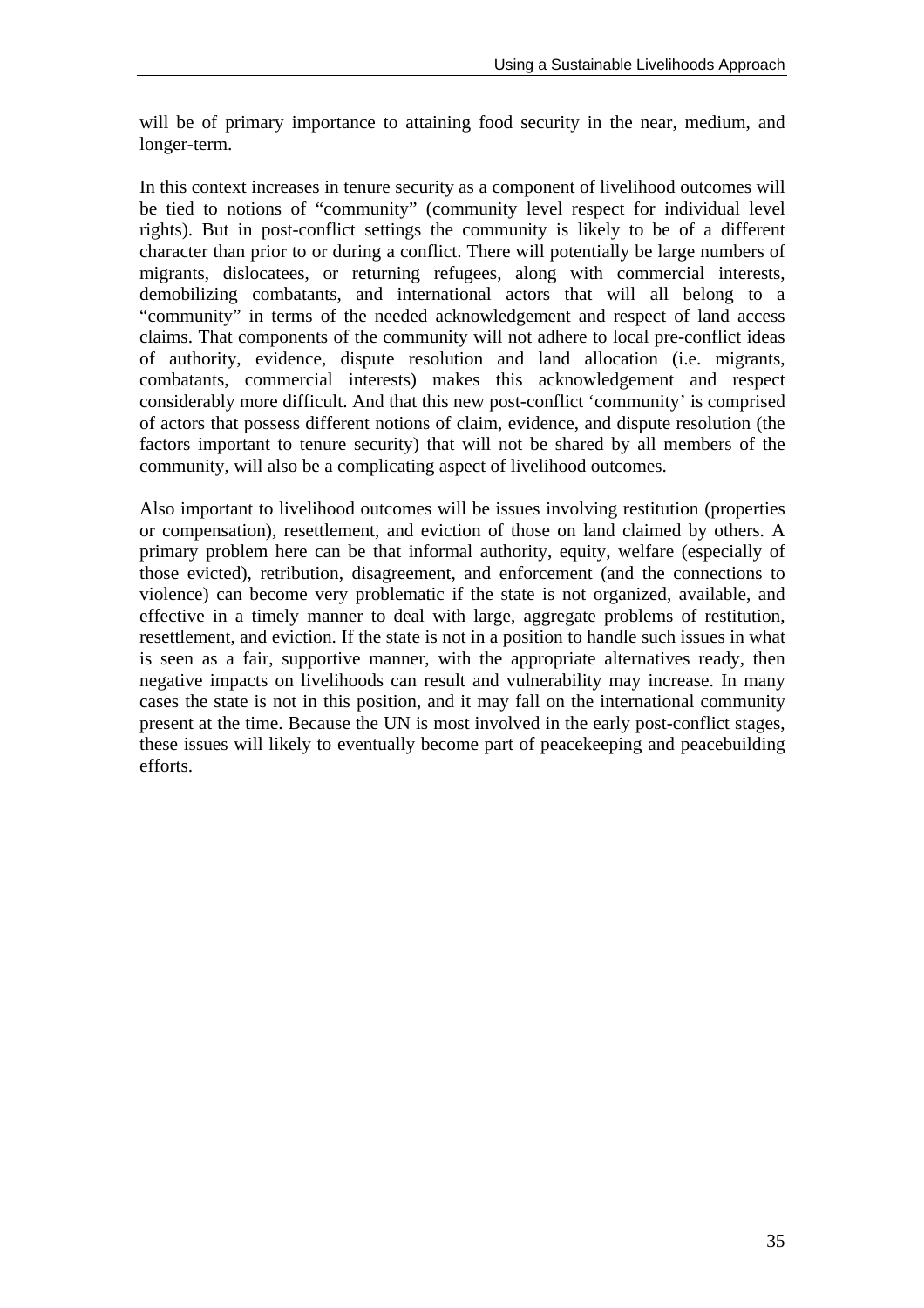#### **5. LESSONS LEARNED, WITH APPLICATION TO A CASE STUDY**

#### **5.1 Lessons learned**

In the course of intersecting post-conflict land tenure issues with the SL approach (Section 4), a range of lessons learned surfaced which are of further potential utility in enhancing SL approaches in poverty reduction by improving access to land resources.

#### *The relationship between structures and processes*

A post-conflict recovering population will not wait for a legal system to put itself together before engaging in land tenure activities. It is instead up to the formal system to engage the emerging trends of the informal tenure sector early and continually in the re-establishment of the formal system, so that the two have a shared legitimacy and effectiveness that is of real utility. In the case of Rwanda, a senior government official noted that when local people were left to manage land distribution, issues were usually resolved. But when local authorities took the lead, problems often arose (Huggins 2004). Such a situation reveals that the informal and formal tenure systems in a post-conflict situation have developed in different directions, such that when they do interact, problems result. The SL approach, with its overall focus on the interaction between formal and informal tenure actions (how to make rights real), presents significant potential in this regard, particularly if the purposeful interaction of the formal and informal in the "processes, institutions, and policy" component is given priority.

It is expected that there are significant legal opportunities latent in the relationship between the "policies, institutions, and processes" component and "livelihood strategies." This relationship provides one of the better ways to get at the informal institutional character (embodying informal norms, culture, and governance) regarding what people are actually doing, thereby providing the needed information necessary to inform formal laws regarding property rights.

Building human capital in post-conflict situations will entail taking advantage of the sequencing of formation of tenurial constructs (informal then formal) that will emerge on its own. This will have the advantage of working with the grain, building on what has already been learned, disseminated, and accepted within the informal system as the legal system later is able to be implemented. At the same time early and effective effort put into dissemination of what the state is doing with regard to national land tenure, can have the effect of influencing the development of the informal system, but not always in predictable ways — hence the need for ongoing information gathering from stakeholders.

#### *Objectivity as human capital*

A different form of human capital emerges in post-conflict land dispute circumstances — "objectivity" with regard to mediation of land disputes. In both Rwanda and East Timor dispute mediation processes occurred where lack of state involvement led to the spontaneous formation of local institutions to attend to emerging disputes, including large-scale community-level disputes in East Timor. Important in this institution is the objectivity of an individual or committee that oversees the mediation,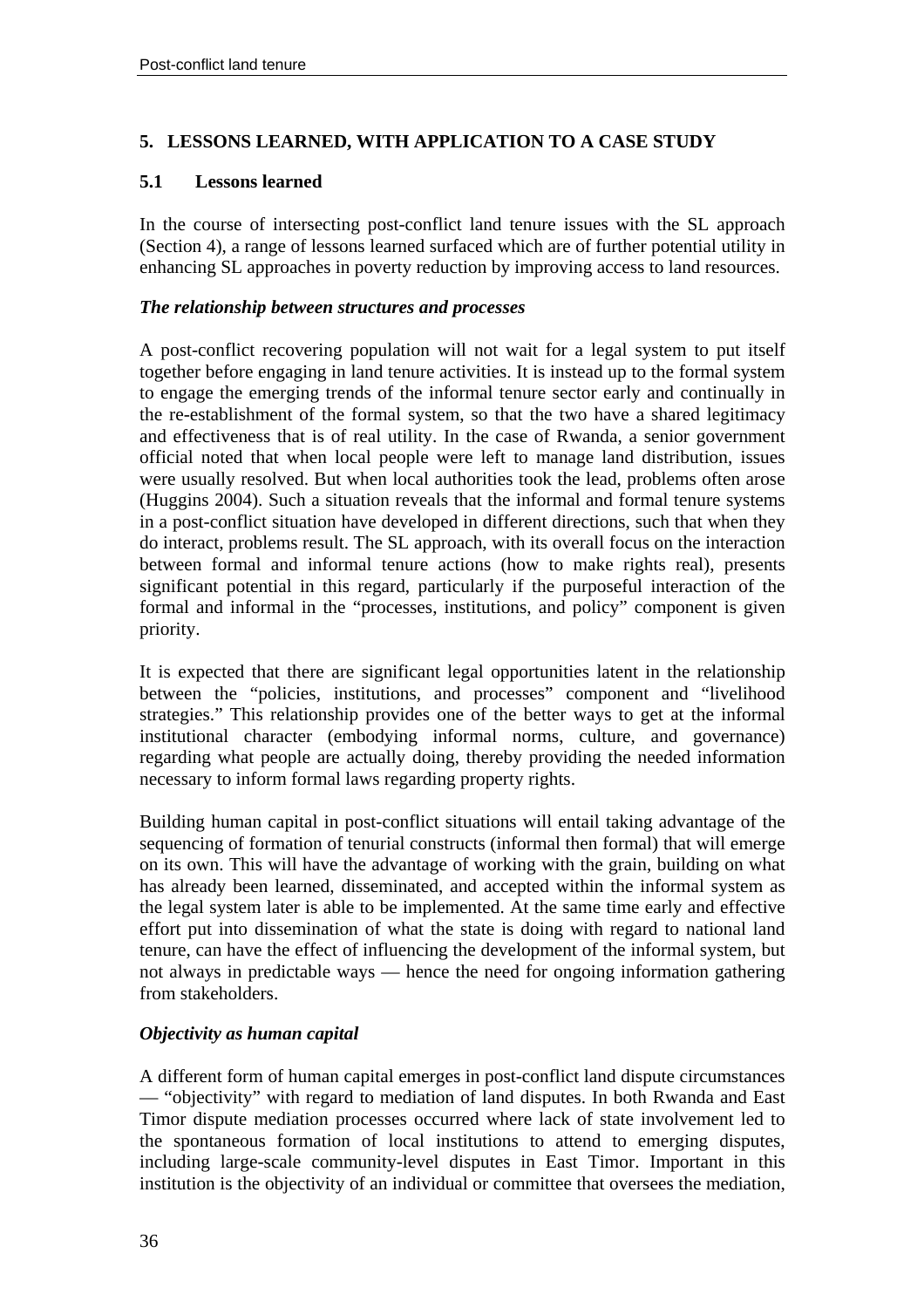and the recognition of this objectivity by the various sides in the dispute. This form is likely to be an important form of human capital regarding land dispute resolution in problematic post-conflict settings. That it differs from other forms that human capital can take (authority, education, training, and experience) is worth noting, and it would be well considered to include this form of objectivity in the post-conflict variant of human capital within the SL approach**.** 

#### *Forum shopping*

In the context of informal land dispute resolution, forum shopping can emerge as a positive aspect of the PIPs component. Valuable in that it can allow for a peaceful "process" (in a PIPs context) of dispute resolution, mediation, or just repeated attempts at these for large numbers of people and different groups. That forum shopping emerges on its own, and is operated and engaged in by local participants, and serves an important institutional need that the state is unable to provide in postconflict settings, can be seen as a positive asset that local rural inhabitants do have control over. Given the history in many developing countries of the tenurial disconnect between formal and informal tenure systems, and that the re-development of formal systems in post-conflict settings will reproduce this if there is not concerted effort on the part of government and the relevant international community, a state forum may emerge later as only an addition to the shopping list of possibilities (e.g. Ethiopia, Uganda), as opposed to a single, national approach to dispute resolution.

#### *Opportunity for policy reform*

Post-conflict situations are unique settings in their combination of a weakened formal system, robust, vigorous, but fluid, informal tenure activity, along with the presence of a peace accord, political demands and concessions regarding land, and international actors that can have a large interest and influence in the success of the peace process. While this combination carries risks, it also represents real opportunity for organizational, institutional, and policy reform in the formal land tenure sector. This can in potentially lead to an improvement over the arrangement that existed in peacetime. Such an improved relationship can come about as a peace accord seeks to resolve land issues involved in the conflict itself, and because the international community presence in a peace process will be much larger, and much more empowered, and therefore have more influence on government than in peacetime. The result can be a significant effort, pushed by the international community and attendant NGOs, to have legislation support local livelihoods. If this is the case (e.g. Mozambique, East Timor) then this is a significant component of what the rural poor can influence. While variables inherent in such a process can be articulated in the PIPs component, this component needs the addition of international actor policies, institutions, and processes to reflect this large role.

#### *Livelihood strategy switching*

The livelihood strategies component in the SL approach allows an examination of moving from crisis strategies (during conflict) to adaptive and then livelihood strategies after a conflict. Being able to switch from one type of strategy to another requires that the process of pursuing one strategy does not militate against changing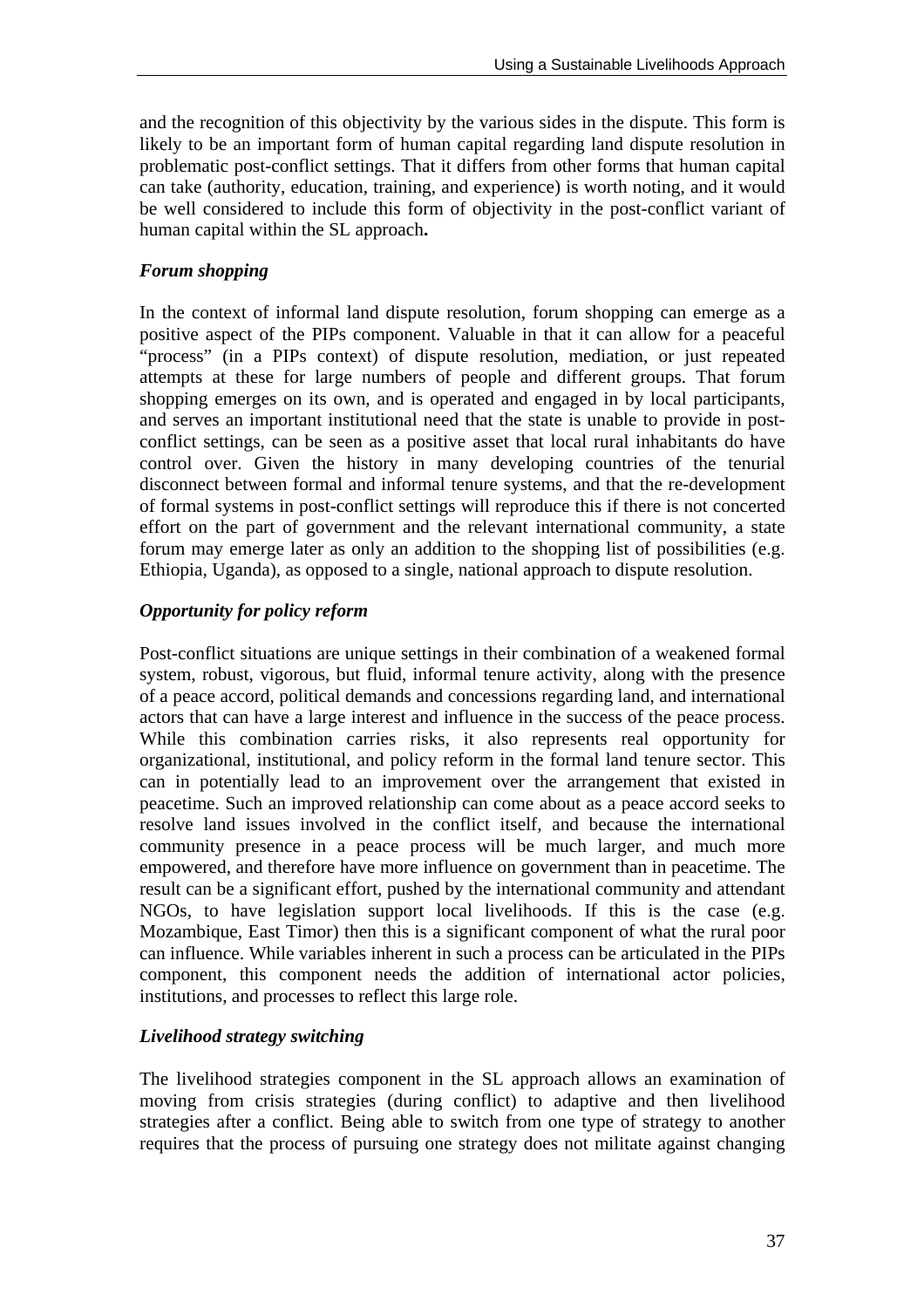(often itself a process) to another. In this regard the SL approach can isolate what precise support may be needed to facilitate transitioning strategies.

Transitioning from one form of strategy to another can result not only in a redistribution of assets (natural, human, social, etc), but redistribution between types of specific assets (i.e. types of social assets or types of natural assets). In other words the type of asset required for the functioning of a crisis strategy can be different than that needed for an adaptive or livelihood strategy even though the quantity of the asset may be the same.

#### *Post-conflict vulnerability increase*

An initial decrease in vulnerability due to the end of overt hostilities, can be followed by an increase in vulnerability as a significant percentage of the rural population begin moving across the rural landscape, seeking to return to home areas, proceed to new ones, engage in eviction of others, encounter land mines, and lose assistance provided during the conflict and immediate post-conflict period.

### **5.2 Application of the SL approach in a post-conflict case study**

This section describes the utility of the SL approach to "characterize" or better define post-conflict situations, in order to bring clarity to priorities, legislative direction, and development efforts. The case study design would focus on assessing the utility of SLA methods, and advise on changes that would tailor these to post-conflict situations.

This section outlines issues and questions that comprise an initial design to analyze the application of SL approaches to post-conflict land tenure and land administration. The lessons learned above provide a preliminary guide here for looking at specific aspects of the post-conflict environment.

- 1. A primary macro level question is whether land access problems are acting to slow the progress of the peace process and recovery. Such an issue emerges from the overall outcome of the relationship between structures and processes. The development of this relationship can provide for an overall aggregate process of secure re-access of land, or considerable difficulty in this regard. If the latter is the case, then what are the livelihood strategies of those unable to re-access (or access) land (e.g. resident in shanty towns, engaged in resource extraction, banditry, etc.), and how are these serving to slow recovery. Information necessary to assess this would include an examination of the resettlement and reintegration process, the resulting security of tenure, and the activities of those unable to secure access. Aggregate level views can be difficult to obtain, and may require access to district level officials, NGOs, and donor efforts.
- 2. The match, or degree of support, between any new or existing legislation (along with government structures and institutions), with what is going on "on the ground" for the national smallholder community will be important. What do the current 'laws in existence' provide (legal analysis) in terms of support (specifically) for land access or re-access and the security of these lands in the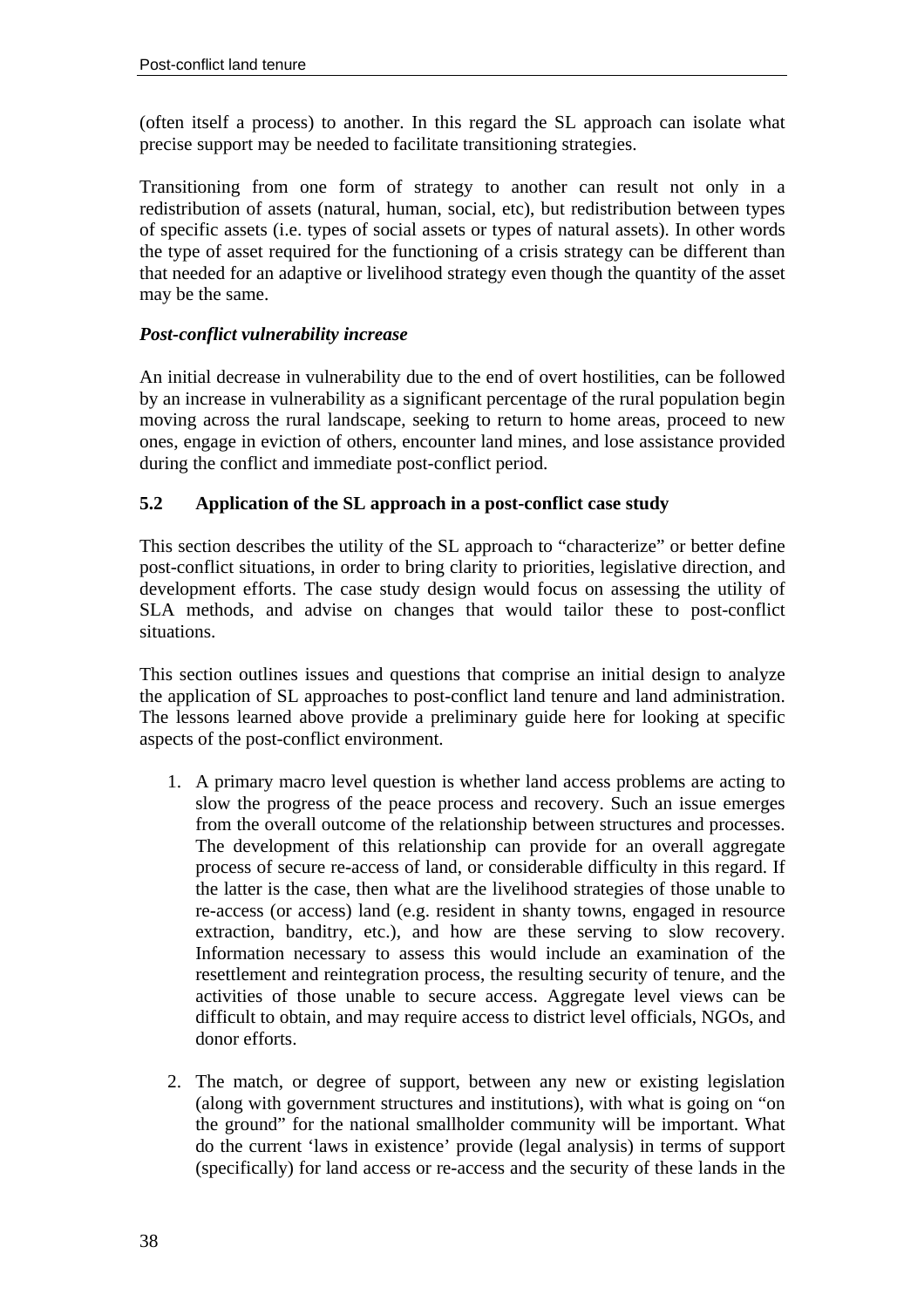post-conflict environment? If there is a process of legislative reform underway, what is the stage of the process, how open or closed is it, and how influential are representatives of various stakeholders in the process, including smallholders or their representatives or advocates; largeholders; and members of the international community? How is information dissemination pursued in the reform process, i.e. to what degree does the smallholder community know about such a process?

- 3. Related to number 2 above, are the primary patterns of land tenure (and tenure problems) that are emerging from the smallholder sector in different parts of the country. Will either the current "laws in existence" or new legislation be able to adequately connect with these emerging patterns and problems in a way that supports smallholder livelihoods and demonstrates legitimacy, equity, and enforceability? If not, what "direction" are these patterns taking in terms of livelihood strategy and livelihood outcomes? Important sub-questions here can include: what is the current status of the land market and what structures and processes attend to this market; what institutions (at what levels) are in place for land-related conflict resolution or mediation (including human capital), and what is the effectiveness, fairness, utility, and accessibility of these institutions; is "forum shopping" a developing alternative for smallholders, and is the state structure and institutional arrangement for resolving conflicts one of several possibilities?
- 4. A fluid post-conflict environment will see many in the smallholder sector attempt to switch livelihood strategies between crisis, adaptive, and sustainable strategies. In this regard a case study would need to examine, what land-related problems are involved in transitioning between livelihood strategies? What are the primary obstacles to transitioning to more durable, sustainable strategies, and how does land access, tenure security, land conflict resolution play a role? What are the capital assets (and asset change) needed (as attached to land access) that would facilitate more effective transitioning?
- 5. The combination of an accumulation of land tenure problems and issues that need near-term attention after a conflict, together with a much weakened postconflict administrative capacity to deal with these, means that significant categorization of problems may be needed in order to quickly reduce the overall magnitude of issues, and more effectively deal with the large number of problems (categorical level solutions). The results of such a categorization can have real utility in an analytical, policy and legal effort that seeks to be able to address a host of issues with some rapidity—time being an important factor in post-conflict land tenure. Currently in East Timor the donor supported effort by the Ministry of Justice's Land and Property Unit is categorizing a large volume of complex (and often overlapping) access and claims problems that deal with dislocation, transmigration, resettlement, restitution and eviction. Much of this results from a chaotic documentation setting in which coercion, and abuse of the Portuguese, and Indonesian formal tenure systems took place. In East Timor there exists a complex set of issues involving mixes of formal and informal claims and access problems which reside in a fairly fluid sociopolitical environment. The need to reduce the overall volume of such problems quickly is significant, so that the government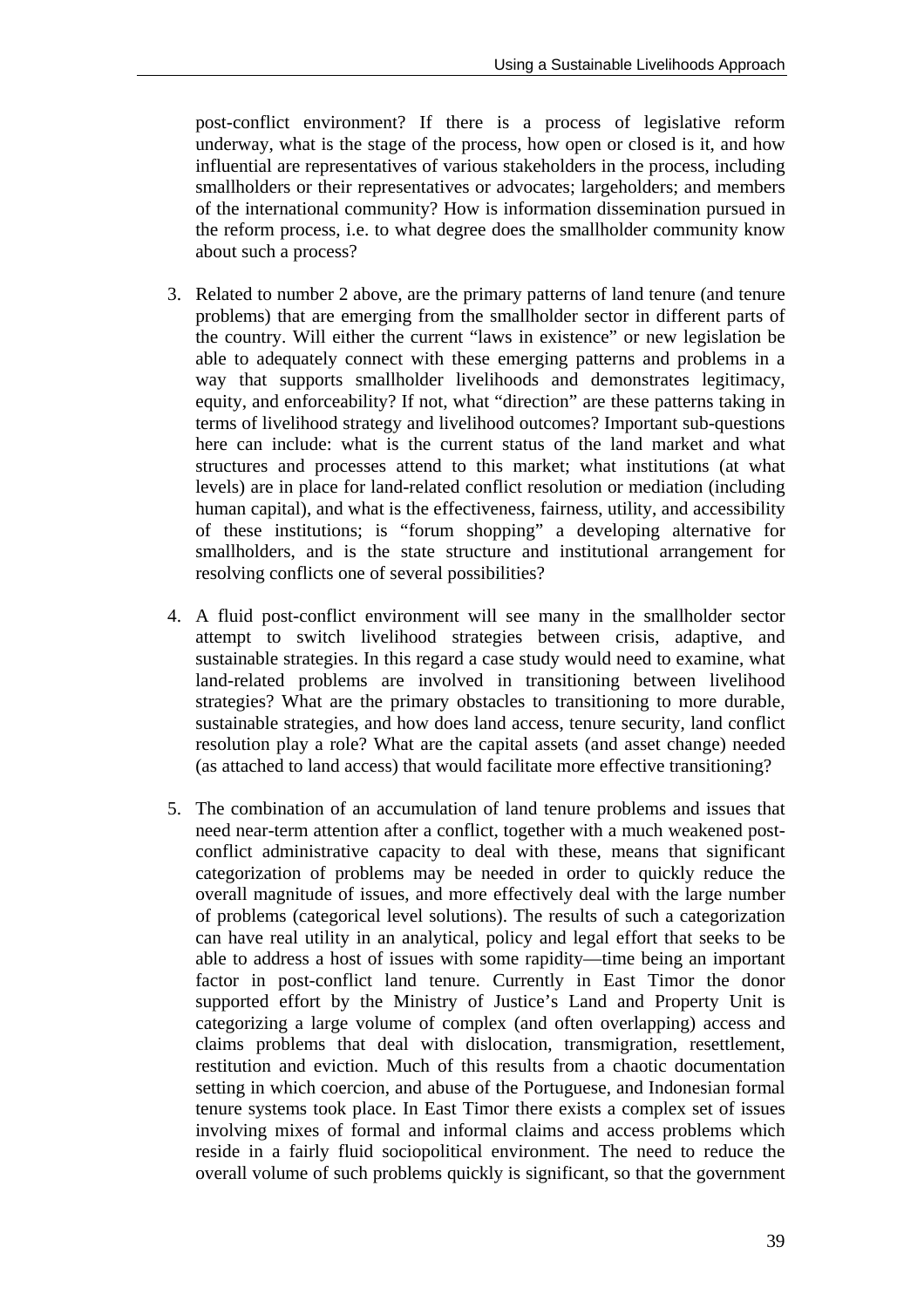is seen as 'active' on the land question, and in order to reduce the prospect of local returnees taking such matters into their own hands (particularly eviction and restitution), with potentially volatile consequences. This attends to the issue raised in Section 4 on livelihood outcomes, whereby the state stands to gain if it is in a position to handle certain large problems quickly. In East Timor access issues are categorized by type of problem involving sets of title and informal claims, and history, and existing law. And while this appears to be serving East Timor well, the question emerges, what other types of categorization might be workable in an SLA context, and how might the SL approach be used to define categories. Such categorization might be defined by:

- a) livelihood outcomes
- b) by forms of relationship with the state
- c) by asset sets
- d) by evidence
- e) livelihood strategies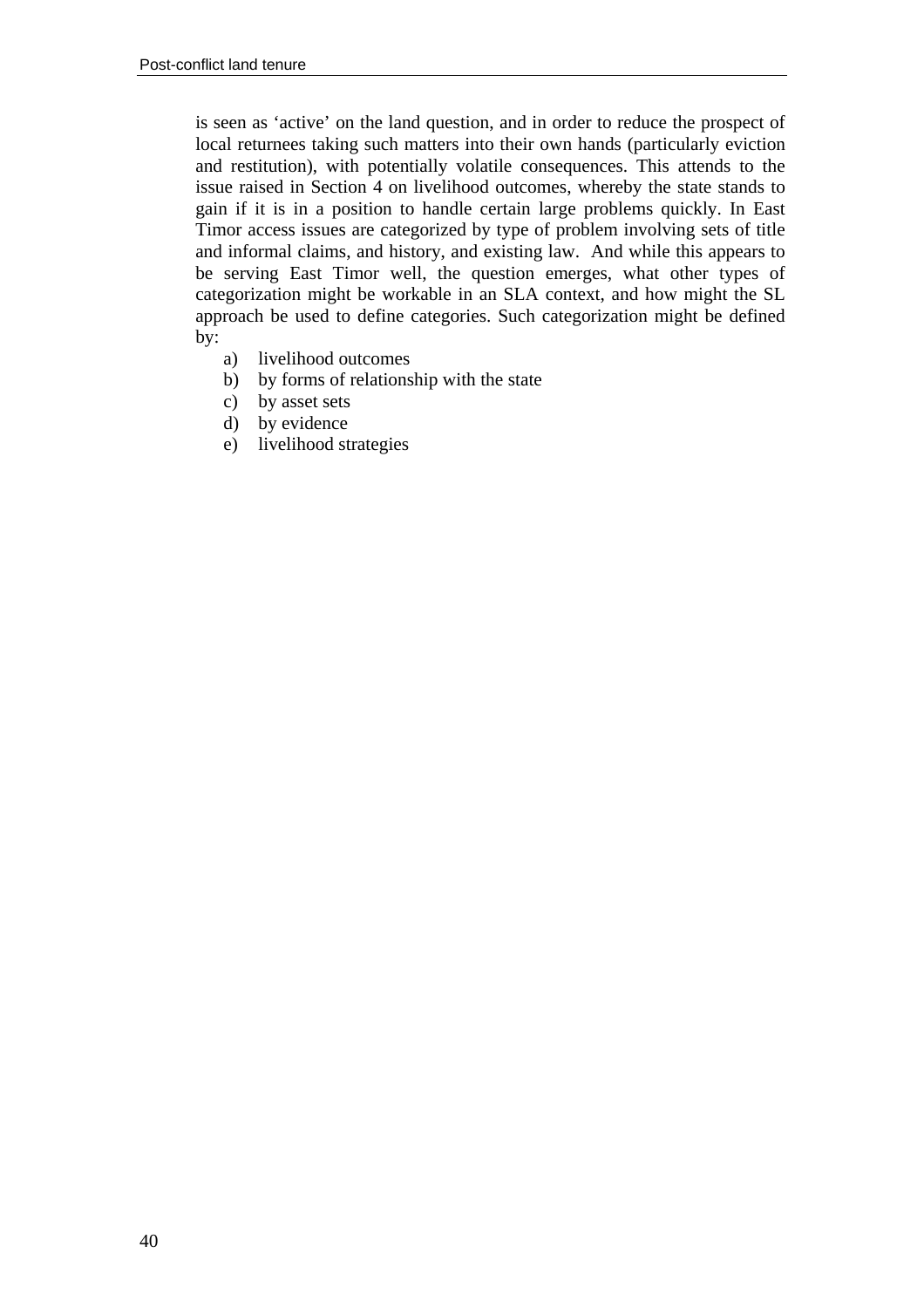#### **6. CRITICAL ISSUES THAT REQUIRE FURTHER ATTENTION**

#### **6.1 Additions to key questions**

While the scoping paper "Access to land in post-conflict situations: an analytical paper" (Thomson 2003) contributes much in terms of a way ahead for assessing formal tenure structure in post-conflict environments, additional questions added to the section on "Key Questions" might allow for more of the informal land tenure activity, patterns, and direction to be included. Such questions might include, among others: what is government doing to draw legitimacy from what is already going on in the informal sector? What is government doing to actively engage the informal sector so that the redevelopment of the formal sector stays connected to the direction that the informal sector is taking? More basically, what is government doing to find out what is actually going on "on the ground?"

#### **6.2 The time dilemma**

The time dilemma (informal tenure activity occurs quickly, formal tenure system reconstruction occurs slowly) is a significant problem. Attention needs to be placed on finding out what the formal system can do quickly to engage, and stay connected to the evolving informal system. The Rwanda case study provides an interesting example for part of this problem, where the government publicized the 1996 Ministerial order on temporary occupation of land in order to reassure refugees that they would be able to reclaim property when they returned (Huggins 2004). As well, the speech given by then vice president Paul Kagame, at the end of 1997 had an interesting effect on those that had occupied the houses and lands of refugees. To many of the occupiers (old caseload refugees) the motivation for vacating properties was this speech, and not the new regulations that obligated them to do depart. This seemed to operate from a mix of both respect for Kagame, and also to the commitment he made in the speech ensuring that the army would be available to evict any temporary occupants who refused to depart from properties on time (Huggins 2004). Both can be seen as attempts to connect with the informal sector early on in the process of formal tenure reconstruction. Whether or not such efforts can be sustained, refrain from being heavy-handed, seen as fair, and can learn to adapt to the informal sector, remains to be seen. The potential for this type of connection resides in the PIPs component of the SL approach, and further consideration of this component in a postconflict tenure context might benefit from an examination of the possibilities involving time.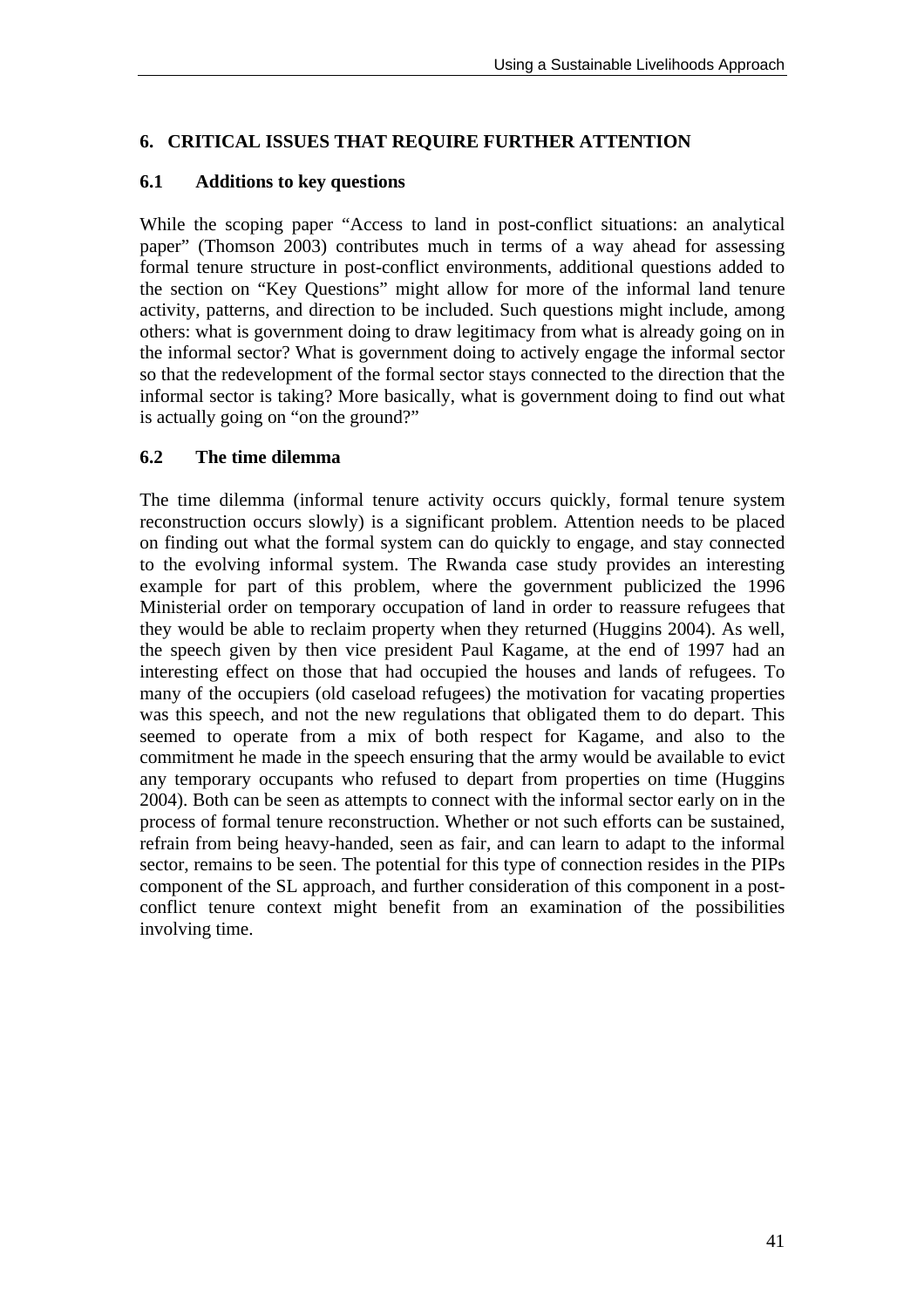#### **REFERENCES**

Andersson, B. (2004) Access to land and land administration in post-conflict situations: a case study on Kosovo.

Ascherio A, Biellik, R, Epstein A, Snetro G, Gloyd S, Aytte B, Epstein PR (1995) Deaths and injuries caused by landmines in Mozambique. The Lancet. 346: 721-724

Bailliet C (2003) Property restitution in Guatemala: a Transnational dilemma. In Leckie S (ed.) Returning Home: Housing and Property Restitution Rights of Refugees and Displaced Persons. Transnational Publishers, Ardsley NY

Barquero F (2004) Access to land in post-conflict situations: a case study in Nicaragua. FAO, Rome

Bavnick M (1998) A matter of maintaining peace, state accommodation to subordinate legal systems: the case of fisheries along the Coromandel coast of Tamil Nadu, India, Journal of Legal Pluralism 40:151-170

Cohen SE (1993) The Politics of Planting: Israeli-Palestinian Competition for Control of Land in the Jerusalem Periphery. Geography Research Paper No. 236, Chicago: University of Chicago Press

Cox M and Garlick M (2003) Musical chairs: property repossession and return strategies in Bosnia and Herzegovina. In Leckie S (ed.) Returning Home: Housing and Property Restitution Rights of Refugees and Displaced Persons. Transnational Publishers, Ardsley NY

Dennis I (1999) The law of evidence. London: Sweet and Maxwell

Greenberg J (1997) Gaza Arabs and Israelis clash in land dispute, New York Times, June 13

Hanlon J (1991) Mozambique: Who Calls the Shots? London: James Currey

Homer-Dixon (1990) Environmental change and violent conflict Occasional Paper No 4. International Security Studies Program, Cambridge MA, USA: American Academy of Arts and Sciences

Holbrooke R (1998) To End a War. New York: Random House

Hooglund E (1993) Government and politics. In: Metz HC (ed.) Somalia: A Country Study. Fourth edition, Library of Congress, Federal Research Division, Washington DC

Howard P and Homer-Dixon T (1995) Environmental scarcity and violent conflict: the case of Chiapas, Mexico. Toronto: Project on Environment, Population, and Security, University of Toronto

Human Rights Watch Arms Project (HRWAP) (1994) Landmines in Mozambique. New York:

Human Rights Watch

Huggins C (2004) Land access issues in post-genocide Rwanda. Food and Agriculture Organization, of the United Nations

Hutchinson R (1994) Fighting for Survival: Insecurity, People and the Environment on the Horn of Africa. Gland, Switzerland: International Union for the Conservation of Nature IUCN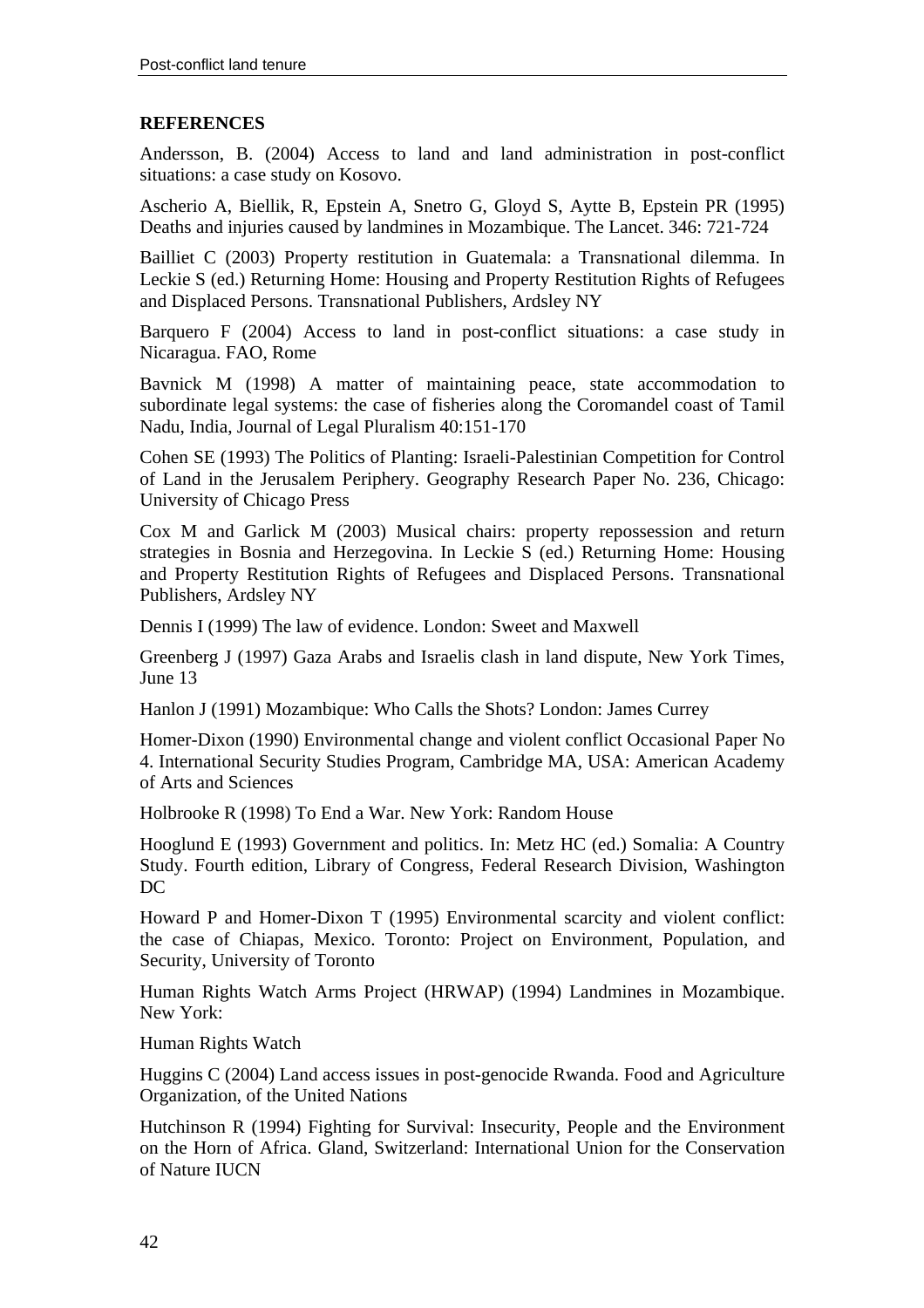Jones L (2003) Giving and taking away: the difference between theory and practice regarding property in Rwanda. In Leckie S (ed.) Returning Home: Housing and Property Restitution Rights of Refugees and Displaced Persons. Transnational Publishers, Ardsley NY

Kelly K, and Homer-Dixon T (1995) Environmental scarcity and violent conflict: the case of Gaza, Toronto: Project on Environment, Population, and Security, University of Toronto

Krznaric, R. (1997) Guatemalan Returnees and the Dilemma of Political Mobilization. Journal of Refugee Studies 10: 61-78

Korf B (2002) Ethnicised entitlements in land tenure of protracted conflicts: the case of Sri Lanka. Paper presented at 9th Biennial IASCP Conference, Victoria Falls, Zimbabwe, 17-21 June

Leckie S (2003) New directions in housing and property restitution. In Leckie S (ed.) Returning Home: Housing and Property Restitution Rights of Refugees and Displaced Persons. Transnational Publishers, Ardsley NY

Lund M (1996) Preventive Diplomacy: a Strategy for Preventing Violent Conflicts. US Institute of Peace Press, Washington DC

Mather, C. (2000). Geographical Information Systems and Humanitarian Demining. South African Geographical Journal. 82, 56-64.

Marquardt M, Unruh J, Heron L (2002) Land Policy and Administration: Assessment of the Current Situation and Future Prospects in East Timor, Final Report. US Agency for International Development, and Government of East Timor, Dili East Timor and Washington D.C.

Merry SE (1988) Legal pluralism, Law and Society Review 22: 869-896

McGregor, J. (1995) Staking Their Claims: Land Disputes in Southern Mozambique.

Unpublished manuscript

Norfolk S (2004) Examining access to natural resources and linkages to sustainable livelihoods: a case study of Mozambique. LSP Working Paper 17, FAO, Rome

Percival V, and Homer-Dixon T (1995) Environmental scarcity and violent conflict: the case of South Africa, Toronto: Project on Environment, Population, and Security, University of Toronto

Ranger T (1985) Peasant Consciousness and Guerrilla War in Zimbabwe, London: James Currey

Rectlinger M (1996) Evidence: essential terms and concepts. New York: Aspen Publishers

Shipton P (1994) Land and Culture in Tropical Africa: Soils, Symbols, and the Metaphysics of the Mundane. Annual Review of Anthropology 23: 347-377

Smith AD (1988) Toward a geography of peace in Africa: re-defining substate determination rights," in Nationalism, Self Determination and Political Geography. eds. R.J. Johnston, D.B. Knight, and E. Kofman, New York: Croom Helm

Tanner CR, Monnerat JB (1995) Bases for a national land program, including the revision of the land law, and the links with other pertinent programs and projects. Project Support to the Land Commission (TCP/MOZ/2335). Ministry of Agriculture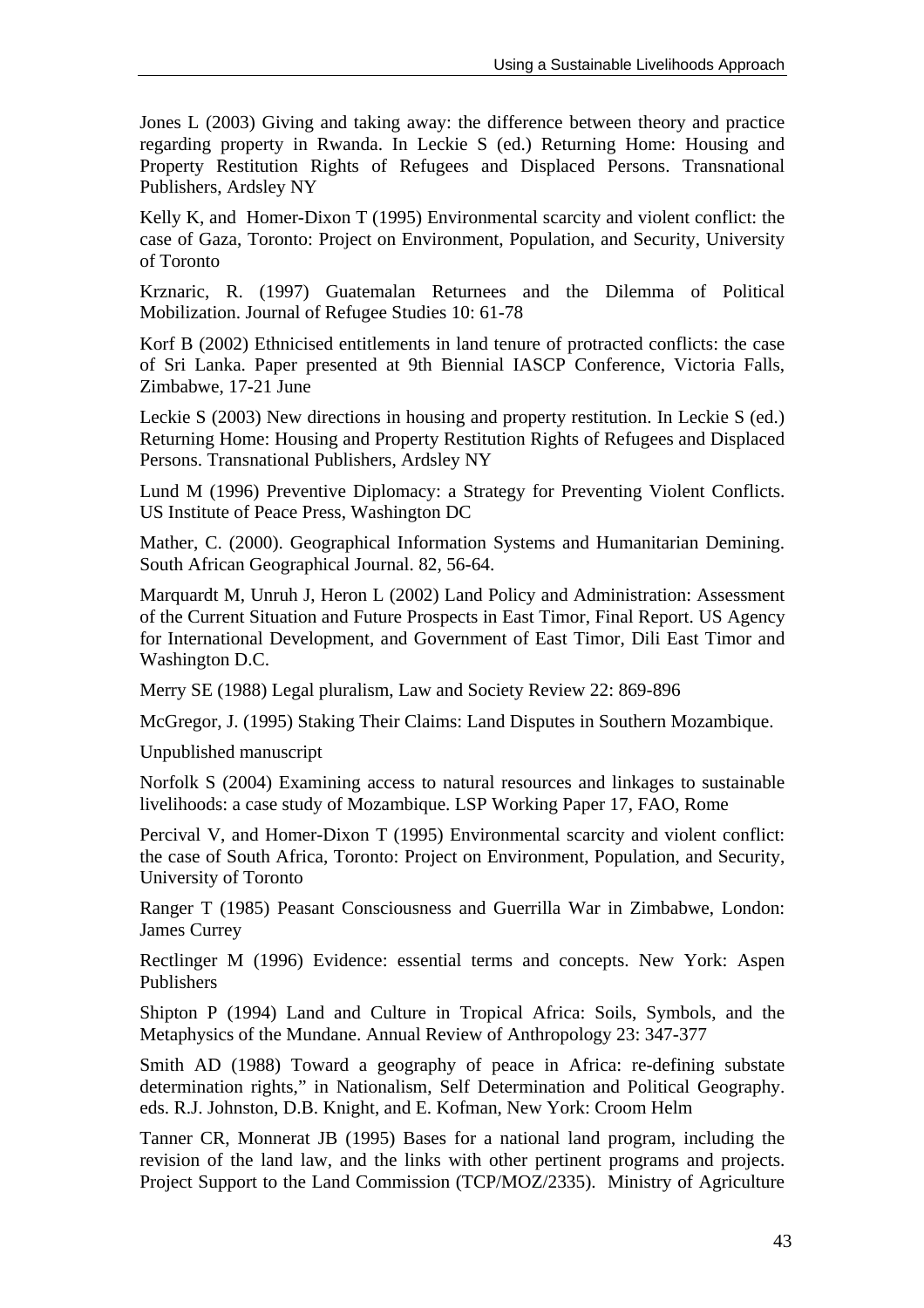and Fishing, Republic of Mozambique, Food and Agriculture Organization of the United Nations

Thomson N (2003) Access to land in post-conflict situations: an analytical paper. FAO Rome.

Thomson N (2004). Access to land and land administration in post-conflict situations: a case study on East Timor.

United Nations Office of Humanitarian Assistance Coordination (UNOHAC) (1994) Suspected Mine Sites – Mine Survey, and Demobilized Soldiers and Dependants Transported. Maps compiled by UNOHAC, Maputo

Unruh JD (1993) Refugee resettlement on the Horn of Africa: the integration of host and refugee land use patterns. Land Use Policy 10: 49-66

Unruh JD (1995a) The relationship between indigenous pastoralist resource tenure and state tenure in Somalia. GeoJournal 36: 19-26

Unruh JD (1995b) Post-conflict recovery of African agriculture: The role of 'critical resource' tenure. Ambio 24: 343-350

Unruh JD (1996) Resource Sharing: small holders and pastoralists in Shalambood, Lower Shabelle Region. In: Besteman C, Cassanelli L (eds.) The Struggle for Land in Southern Somalia: The War Behind the War. Westview Press, Boulder, CO

Unruh (1997) Post-conflict land tenure in Mozambique. Ph.D. Dissertation, University of Arizona, Tucson

Unruh JD (1998) Land tenure and identity change in postwar Mozambique. GeoJournal 46: 89-99

Unruh JD (2001) Postwar land dispute resolution: land tenure and the peace process in Mozambique. International Journal of World Peace. 18: 3-30

Unruh JD (2002a) Land dispute resolution in Mozambique: evidence and institutions of agroforestry technology adoption. In Meinzen-Dick R, and Mcculloch A., Place F, Swallow B. (eds.) Innovation in Natural Resource Management: The Role of Property Rights and Collective Action in Developing Countries, Johns Hopkins University Press, London

Unruh JD (2002b) Local land tenure in the peace process. Peace Review 14: 337-342

Unruh JD (2003) Land tenure and legal pluralism in the peace process. Peace and Change: A

Journal of Peace Research 28: 352-376

Unruh JD, Heynen NC, Hossler P. (2003) The political ecology of recovery from armed conflict: the case of landmines in Mozambique. Political Geography 22: 841- 861

Unruh JD (2004a) Land and Property Rights in the Peace Process. Intractable Conflict Knowledge Base Project, Conflict Research Consortium, University of Colorado. http://www.beyondintractability.org/m/Land\_tenure.jsp

Unruh JD (2004b) Rural property rights in a peace process: lessons from Mozambique. In: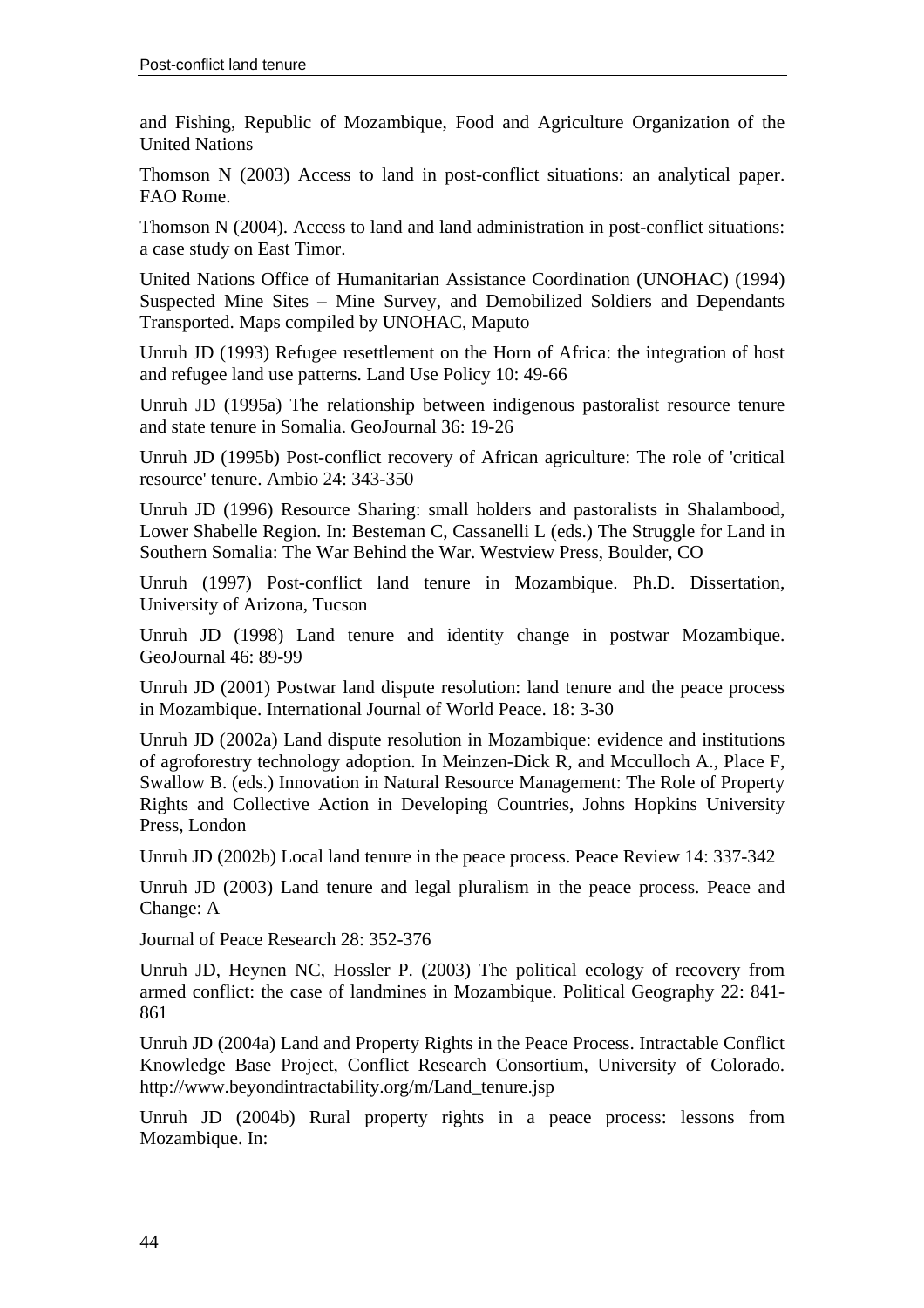Warf B, Janelle D, Hanson K (eds.) WorldMinds: 100 Geographical Perspectives On 100 Problems. Kluwer

Unruh J (nd) Changing Conflict Resolution Institutions in the Ethiopian Pastoral Commons: The Role of Armed Confrontation in Rule-Making. Unpublished manuscript

U.S. Agency for International Development (USAID) (1996) Mozambique: country strategic plan

FY 1996 - FY 2001. USAID Mozambique Mission, Maputo

Willett S (1995) Ostriches, Wise Old Elephants and Economic Reconstruction in Mozambique. International Peacekeeping. 2: 34-55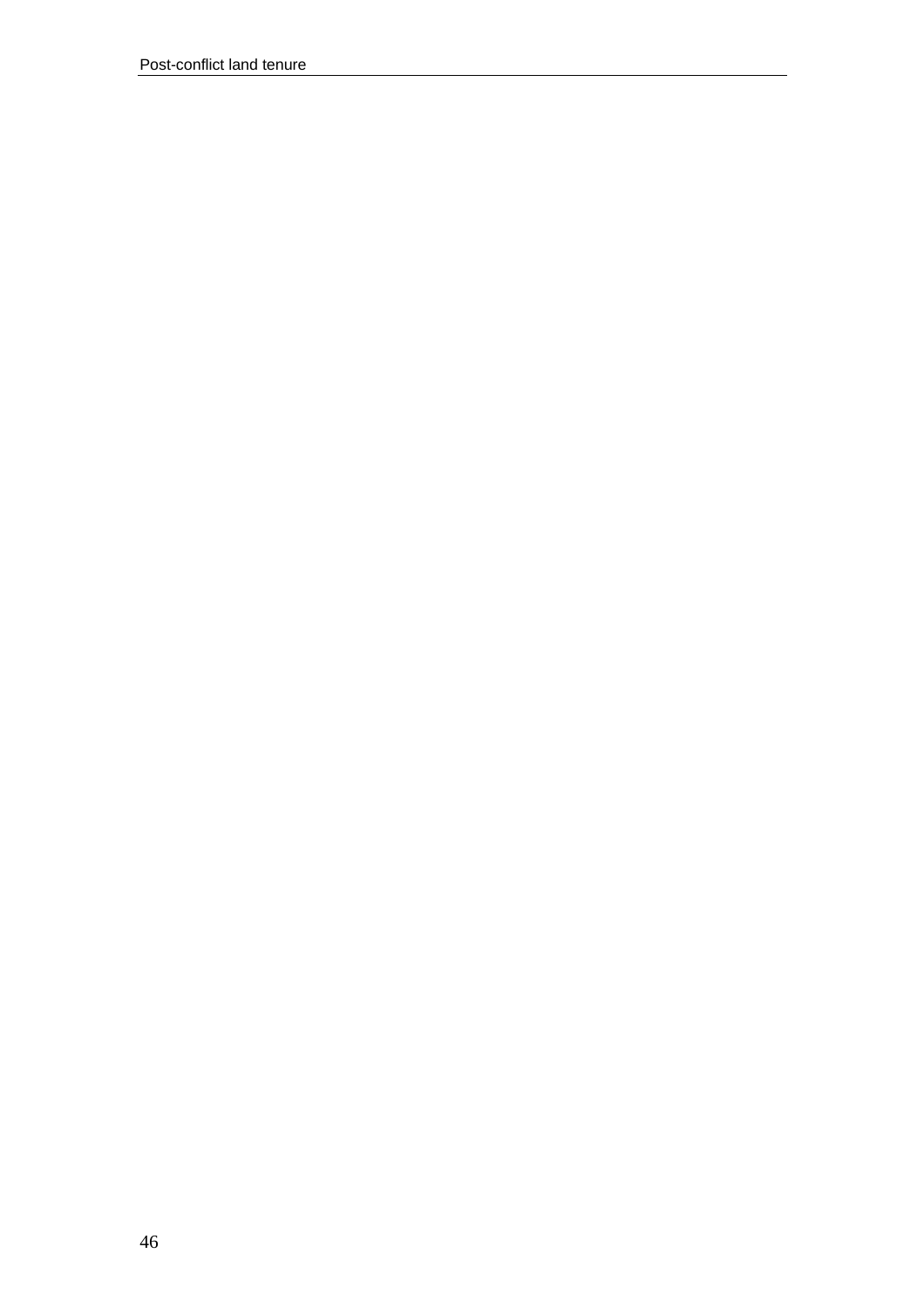## **Further information about the LSP**

The Livelihood Support Programme (LSP) works through the following sub-programmes:

#### **Improving people's access to natural resources**

Access of the poor to natural assets is essential for sustainable poverty reduction. The livelihoods of rural people with limited or no access to natural resources are vulnerable because they have difficulty in obtaining food, accumulating assets, and recuperating after shocks or misfortunes.

#### **Participation, Policy and Local Governance**

Local people, especially the poor, often have weak or indirect influence on policies that affect their livelihoods. Policies developed at the central level are often not responsive to local needs and may not enable access of the rural poor to needed assets and services.

#### **Livelihoods diversification and enterprise development**

Diversification can assist households to insulate themselves from environmental and economic shocks, trends and seasonality  $-$  in effect, to be less vulnerable. Livelihoods diversification is complex, and strategies can include enterprise development.

#### **Natural resource conflict management**

Resource conflicts are often about access to and control over natural assets that are fundamental to the livelihoods of many poor people. Therefore, the shocks caused by these conflicts can increase the vulnerability of the poor.

#### **Institutional learning**

The institutional learning sub-programme has been set up to ensure that lessons learned from cross-departmental, cross-sectoral team work, and the application of sustainable livelihoods approaches, are identified, analysed and evaluated for feedback into the programme.

#### **Capacity building**

The capacity building sub-programme functions as a service-provider to the overall programme, by building a training programme that responds to the emerging needs and priorities identified through the work of the other sub-programmes.

#### **People-centred approaches in different cultural contexts**

A critical review and comparison of different recent development approaches used in different development contexts is being conducted, drawing on experience at the strategic and field levels in different sectors and regions.

#### **Mainstreaming sustainable livelihoods approaches in the field**

FAO designs resource management projects worth more than US\$1.5 billion per year. Since smallholder agriculture continues to be the main livelihood source for most of the world's poor, if some of these projects could be improved, the potential impact could be substantial.

#### **Sustainable Livelihoods Referral and Response Facility**

A Referral and Response Facility has been established to respond to the increasing number of requests from within FAO for assistance on integrating sustainable livelihood and peoplecentred approaches into both new and existing programmes and activities.

> For further information on the Livelihood Support Programme, contact the programme coordinator: Email: LSP@fao.org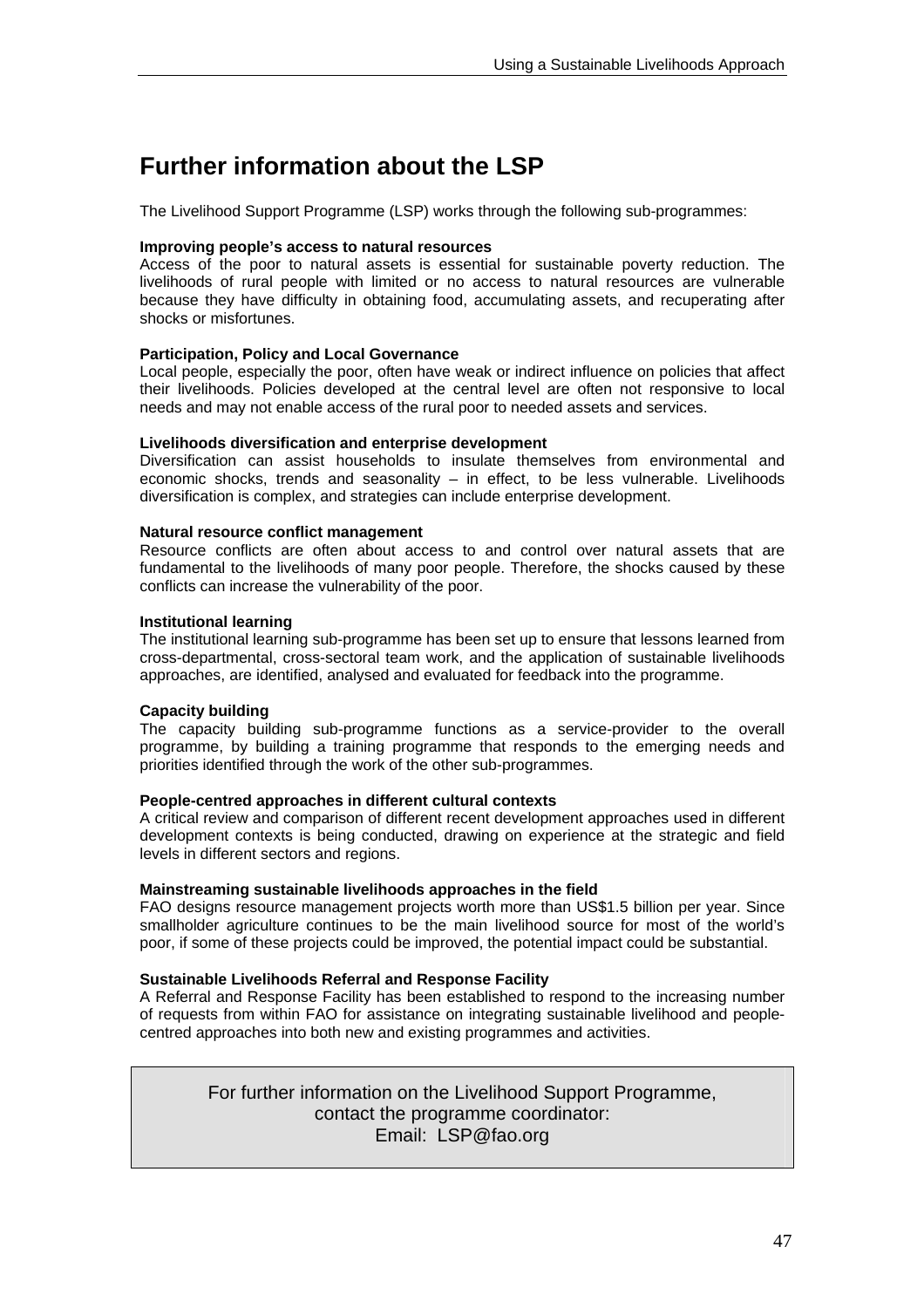#### **LSP WORKING PAPERS to February 2005**

- Baumann P., (July 2002) **Improving Access to Natural Resources for the Rural Poor**: **A critical analysis of central concepts and emerging trends from a sustainable livelihoods perspective**. FAO, LSP WP 1, Access to Natural Resources Sub-Programme.
- Cotula L., (August 2002) **Improving Access to Natural Resources for the Rural Poor: The experience of FAO and of other key organisations from a sustainable livelihoods perspective.** FAO, LSP WP 2, Access to Natural Resources Sub-Programme.
- Karl M., (August 2002) **Participatory Policy Reform from a Sustainable Livelihoods Perspective: Review of concepts and practical experiences.** FAO, LSP WP 3, Participation, Policy and Local Governance Sub-Programme. Also available in Spanish and French.
- Warren P., (December 2002) **Livelihoods Diversification and Enterprise Development: An initial exploration of Concepts and Issues.** FAO, LSP WP 4, Livelihoods Diversification and Enterprise Development Sub-Programme.
- Cleary D., with contributions from Pari Baumann, Marta Bruno, Ximena Flores and Patrizio Warren (September 2003) **People-Centred Approaches: A brief literature review and comparison of types.** FAO, LSP WP 5, People-Centered Approaches in Different Cultural Contexts Sub-Programme. Also available in Spanish and French.
- Seshia S. with Scoones I., Environment Group, Institute of Development Studies, University of Sussex, UK (November 2003) **Understanding Access to Seeds and Plant Genetic Resources. What Can a Livelihoods Perspective Offer?** FAO, LSP WP 6, Access to Natural Resources Sub-Programme.
- Biggs S. D., and Messerschmidt D., (December 2003) **The Culture of Access to Mountain Natural Resources: Policy, Processes and Practices**. FAO, LSP WP 7, Access to Natural Resources Sub-Programme.
- Evrard O., (Janvier 2004) **La mise en oeuvre de la réforme foncière au Laos : Impacts sociaux et effets sur les conditions de vie en milieu rural** (with summary in English). FAO, LSP WP 8, Access to Natural Resources Sub-Programme.
- Ellis F., Allison E., Overseas Development Group, University of Anglia, UK ( January 2004) **Livelihood Diversification and Natural Resource Access**. FAO, LSP WP 9, Access to Natural Resources Sub-Programme, Livelihood Diversification and Enterprise Development Sub-Programme.
- Hodgson S., (March 2004) **Land and Water the rights interface.** FAO, LSP WP 10, Access to Natural Resources Sub-Programme.
- Mitchell R. and Hanstad T., Rural Development Institue (RDI), USA, (March 2004) **Small homegarden plots and sustainable livelihoods for the poor.** FAO LSP WP 11, Access to Natural Resources Sub-Programme.
- Hanstad T., Nielsen R., Brown J., Rural Development Institute (RDI), USA, (May 2004) **Land and Livelihoods: Making land rights real for India's rural poor.** FAO LSP WP 12, Access to Natural Resources Sub-Programme.
- Fisher R.J., Schmidt K., Steenhof B. and Akenshaev N., (May 2004) **Poverty and forestry : A case study of Kyrgyzstan with reference to other countries in West and Central Asia.** FAO LSP WP 13, Access to Natural Resources Sub-Programme.
- Cotula L., and Toulmin, C. with van Vlaenderen, H., Tall, S.M., Gaye, G., Saunders, J., Ahiadeke, C. and Anarfi, J.K, International Institute for Environment and Development (IIED), UK (July 2004) **Till to tiller: Linkages between international remittances and access to land in West Africa.** FAO LSP WP 14, Access to Natural Resources Sub-Programme.
- Baumann P., Bruno M., Cleary D., Dubois O. and Flores X., with contributions from Warren P., Maffei T. and johnson J. (March 2004) **Applying people centred development approaches within FAO: some practical lessons.** FAO LSP WP 15, People Centred Approaches in Different Development Contexts Sub-Programme. Also available in Spanish and French.
- Neely C., Sutherland K., and Johnson J. (October 2004) **Do sustainable livelihoods approaches have a positive impact on the rural poor? – A look at twelve case studies**. FAO LSP WP 16, Institutional Learning Sub-Programme.
- Norfolk S. (2004) **Examining access to natural resources and linkages to sustainable livelihoods: A case study of Mozambique.** FAO LSP WP 17, Access to Natural Resources Sub-Programme.
- Unruh J. (2004). **Post-conflict land tenure: using a sustainable livelihoods approach.** FAO LSP WP 18, Access to Natural Resources Sub-Programme.
- Eckman, C. (2005) **Lessons Learned by the WIN Project on Livelihoods Diversification and Enterprise Development: An Overview of WIN LDED-related Activities in Cambodia, Nepal and Zambia.** FAO LSP WP 19. Livelihoods Diversification and Enterprise Development Sub-Programme.